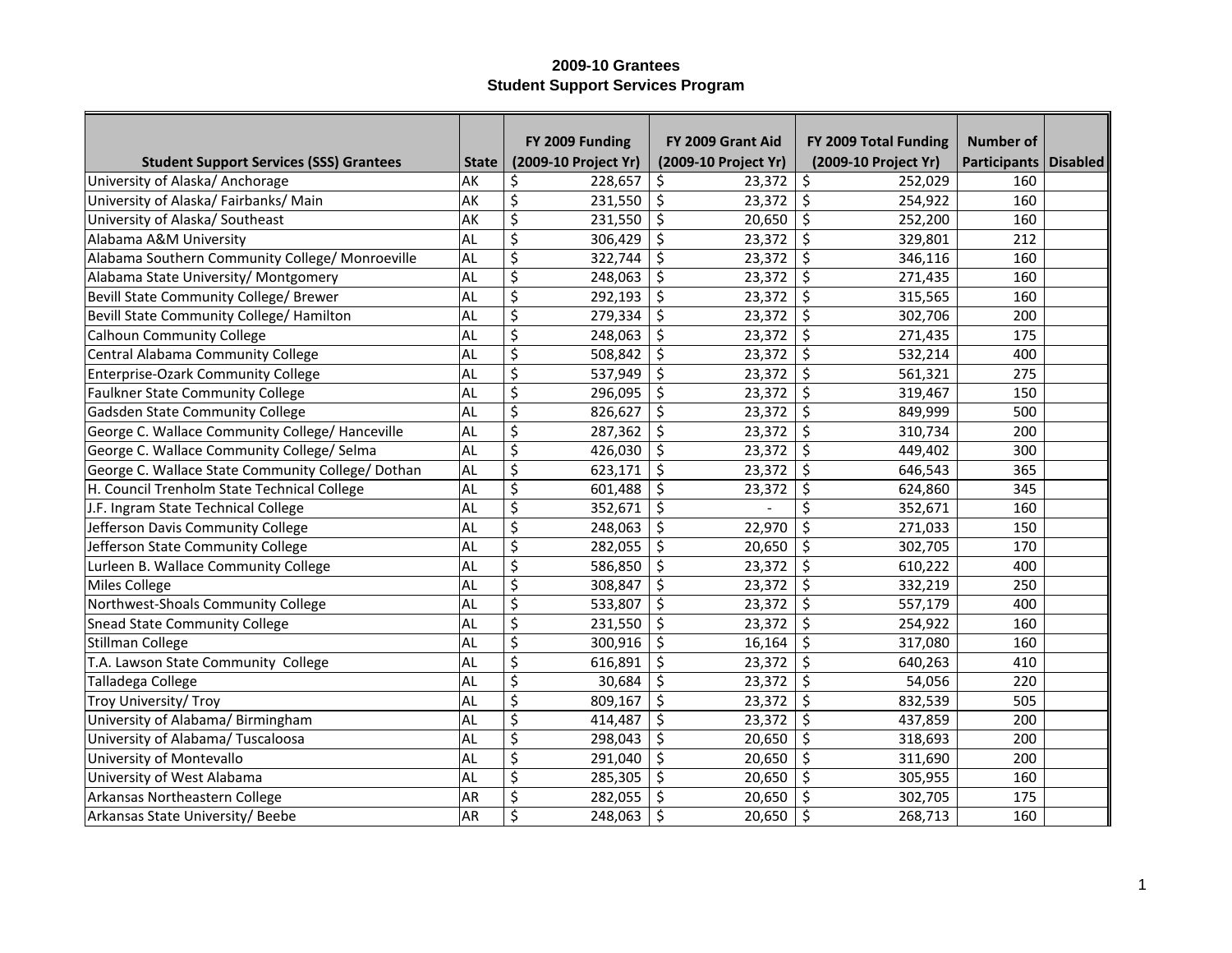|                                                    |              | FY 2009 Funding      | FY 2009 Grant Aid    | FY 2009 Total Funding | <b>Number of</b>        |  |
|----------------------------------------------------|--------------|----------------------|----------------------|-----------------------|-------------------------|--|
| <b>Student Support Services (SSS) Grantees</b>     | <b>State</b> | (2009-10 Project Yr) | (2009-10 Project Yr) | (2009-10 Project Yr)  | Participants   Disabled |  |
| Arkansas State University/ Jonesboro               | AR           | 282,049<br>\$        | 20,650<br>\$         | \$<br>302,699         | 175                     |  |
| <b>East Arkansas Community College</b>             | AR           | \$<br>304,116        | \$<br>23,372         | \$<br>327,488         | 200                     |  |
| <b>Harding University</b>                          | AR           | \$<br>355,714        | \$<br>20,650         | \$<br>376,364         | 275                     |  |
| <b>Henderson State University</b>                  | AR           | \$<br>351,421        | \$<br>20,650         | \$<br>372,071         | 308                     |  |
| Henderson State University/ Disabled               | <b>AR</b>    | \$<br>248,063        | \$<br>23,372         | \$<br>271,435         | 100                     |  |
| John Brown University                              | <b>AR</b>    | \$<br>231,550        | \$<br>23,372         | \$<br>254,922         | 160                     |  |
| Mid-South Community College                        | AR           | \$<br>282,034        | \$<br>20,650         | \$<br>302,684         | 175                     |  |
| <b>National Park Community College</b>             | <b>AR</b>    | \$<br>353,521        | \$<br>22,133         | $\zeta$<br>375,654    | 206                     |  |
| North Arkansas College                             | <b>AR</b>    | \$<br>317,682        | \$<br>20,650         | \$<br>338,332         | 180                     |  |
| <b>Ouachita Baptist University</b>                 | <b>AR</b>    | \$<br>292,918        | \$<br>20,650         | \$<br>313,568         | 160                     |  |
| <b>Ouachita Technical College</b>                  | <b>AR</b>    | \$<br>257,584        | \$<br>20,650         | \$<br>278,234         | 200                     |  |
| Ozarka College                                     | <b>AR</b>    | \$<br>278,960        | \$<br>20,650         | $\zeta$<br>299,610    | 215                     |  |
| Philander Smith College                            | AR           | \$<br>276,996        | \$<br>23,372         | \$<br>300,368         | 206                     |  |
| Pulaski Technical College                          | AR           | \$<br>231,550        | \$<br>20,650         | \$<br>252,200         | 180                     |  |
| <b>Rich Mountain Community College</b>             | AR           | \$<br>318,829        | \$<br>20,650         | \$<br>339,479         | 220                     |  |
| South Arkansas Community College                   | <b>AR</b>    | \$<br>285,293        | \$<br>20,650         | $\zeta$<br>305,943    | 165                     |  |
| Southeast Arkansas College                         | AR           | \$<br>231,550        | \$<br>20,650         | \$<br>252,200         | 160                     |  |
| Southern Arkansas University                       | AR           | \$<br>343,381        | \$<br>20,650         | \$<br>364,031         | 250                     |  |
| University of Arkansas                             | <b>AR</b>    | \$<br>348,461        | \$<br>20,650         | \$<br>369,111         | 325                     |  |
| University of Arkansas Community College/ Hope     | <b>AR</b>    | \$<br>282,056        | \$<br>20,650         | \$<br>302,706         | 200                     |  |
| University of Arkansas/ Little Rock                | <b>AR</b>    | \$<br>359,856        | \$<br>20,650         | \$<br>380,506         | 260                     |  |
| University of Arkansas/ Monticello                 | AR           | \$<br>231,550        | \$<br>20,650         | \$<br>252,200         | 160                     |  |
| University of Arkansas/ Phillips Community College | <b>AR</b>    | \$<br>315,300        | \$<br>20,650         | \$<br>335,950         | 257                     |  |
| University of Arkansas/ Pine Bluff                 | AR           | \$<br>413,944        | \$<br>23,372         | \$<br>437,316         | 308                     |  |
| University of the Ozarks                           | AR           | \$<br>275,269        | \$<br>20,650         | \$<br>295,919         | 180                     |  |
| American Samoa Community College                   | AS           | \$<br>282,055        | \$<br>20,650         | \$<br>302,705         | 160                     |  |
| Arizona State University/ Phoenix                  | <b>AZ</b>    | \$<br>295,656        | \$<br>8,417          | \$<br>304,073         | 240                     |  |
| Arizona State University/ Tempe/ Disabled          | AZ           | \$<br>245,787        | \$                   | \$<br>245,787         | 270                     |  |
| Arizona Western College                            | AZ           | \$<br>331,771        | \$<br>23,372         | \$<br>355,143         | 240                     |  |
| Central Arizona College                            | AZ           | \$<br>231,550        | \$<br>20,650         | \$<br>252,200         | 160                     |  |
| <b>Cochise College</b>                             | AZ           | \$<br>248,063        | \$<br>20,909         | \$<br>268,972         | 175                     |  |
| Eastern Arizona College                            | AZ           | \$<br>255,560        | \$<br>20,650         | \$<br>276,210         | 190                     |  |
| <b>Gateway Community College</b>                   | <b>AZ</b>    | \$<br>231,550        | \$<br>20,650         | 252,200               | 160                     |  |
| Northern Arizona University/ Flagstaff             | AZ           | \$<br>296,846        | \$<br>$\blacksquare$ | \$<br>296,846         | 240                     |  |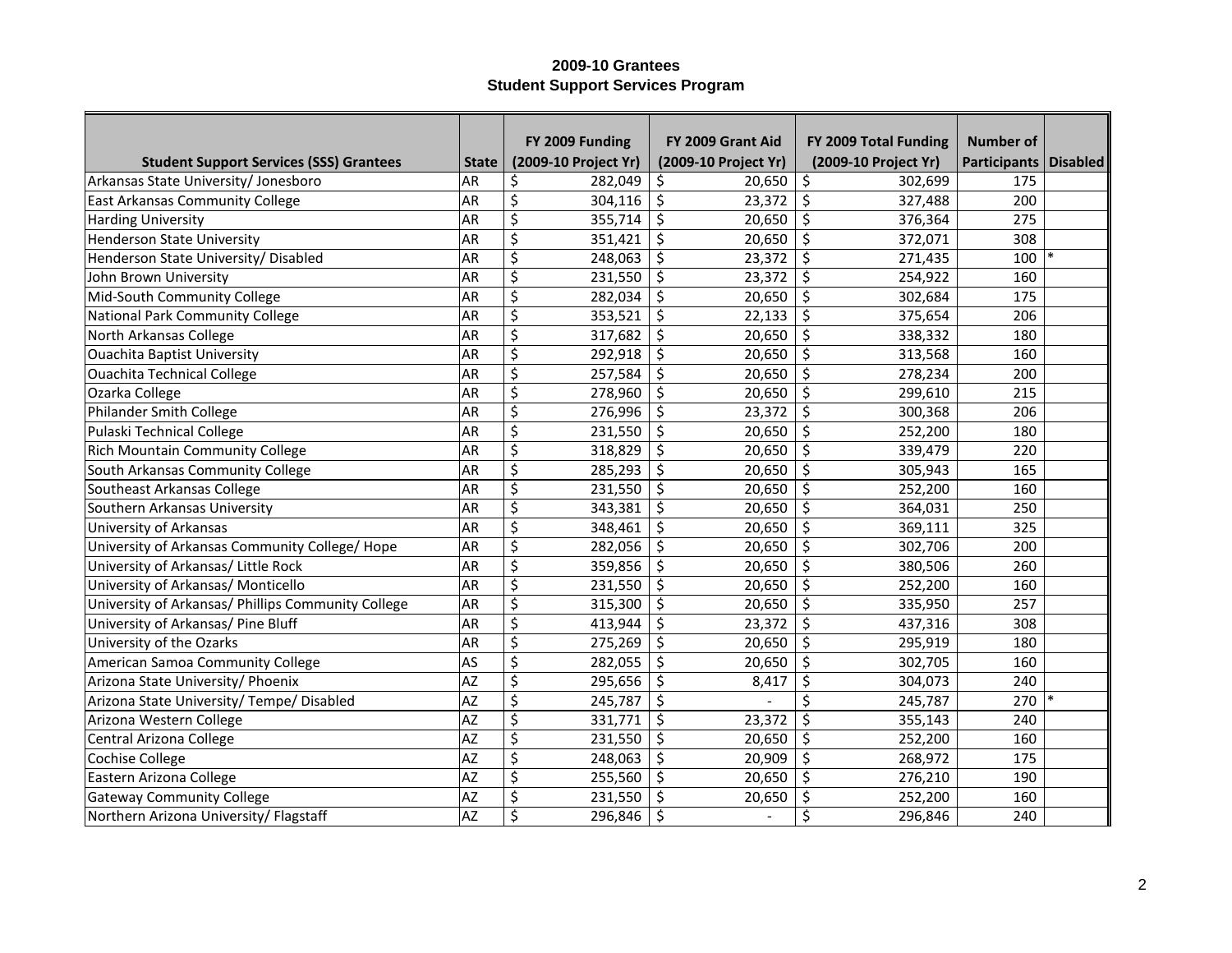|                                                            |              | FY 2009 Funding                   | FY 2009 Grant Aid    | FY 2009 Total Funding             | <b>Number of</b>        |  |
|------------------------------------------------------------|--------------|-----------------------------------|----------------------|-----------------------------------|-------------------------|--|
| <b>Student Support Services (SSS) Grantees</b>             | <b>State</b> | (2009-10 Project Yr)              | (2009-10 Project Yr) | (2009-10 Project Yr)              | Participants   Disabled |  |
| Phoenix College                                            | AZ           | \$<br>174,071                     | \$                   | \$<br>174,071                     | 250                     |  |
| South Mountain Community College                           | AZ           | \$<br>231,550                     | \$<br>20,650         | \$<br>252,200                     | 160                     |  |
| University of Arizona                                      | AZ           | \$<br>246,274                     | \$<br>20,650         | \$<br>266,924                     | 250                     |  |
| Yavapai College                                            | AZ           | \$<br>406,971                     | \$<br>20,650         | \$<br>427,621                     | 300                     |  |
| Antelope Valley College                                    | CA           | \$<br>248,063                     | \$<br>19,525         | \$<br>267,588                     | 160                     |  |
| <b>Butte-Glenn Community College District</b>              | CA           | \$<br>231,530                     | \$<br>20,650         | $\zeta$<br>252,180                | 160                     |  |
| California Lutheran University                             | CA           | \$<br>249,407                     | \$<br>20,650         | $\zeta$<br>270,057                | 200                     |  |
| California Polytechnic State University                    | CA           | \$<br>289,886                     | \$<br>17,977         | $\zeta$<br>307,863                | 250                     |  |
| California State Polytechnic University/ Pomona            | CA           | $\overline{\xi}$<br>373,170       | \$<br>23,372         | $\zeta$<br>396,542                | 250                     |  |
|                                                            |              |                                   |                      |                                   |                         |  |
| California State Polytechnic University/ Pomona/ Disabled  | <b>CA</b>    | \$<br>282,055                     | \$<br>23,372         | \$<br>305,427                     | 150                     |  |
| California State University/ Bakersfield                   | CA           | \$<br>300,789                     | \$<br>21,900         | $\zeta$<br>322,689                | 250                     |  |
| California State University/ Chico                         | CA           | $\overline{\varsigma}$<br>248,063 | \$<br>19,526         | $\zeta$<br>267,589                | 160                     |  |
| California State University/ Dominguez Hills               | CA           | \$<br>248,063                     | \$<br>23,372         | $\zeta$<br>271,435                | 160                     |  |
| California State University/ East Bay Foundation           | CA           | \$<br>456,723                     | \$<br>23,372         | \$<br>480,095                     | 425                     |  |
|                                                            |              |                                   |                      |                                   |                         |  |
| California State University/ East Bay Foundation/ Disabled | <b>CA</b>    | \$<br>231,550                     | \$<br>20,650         | \$<br>252,200                     | 125                     |  |
| California State University/ Fresno                        | CA           | \$<br>292,905                     | \$<br>23,372         | $\zeta$<br>316,277                | 200                     |  |
| California State University/ Fullerton                     | CA           | \$<br>292,905                     | \$<br>20,650         | $\zeta$<br>313,555                | 160                     |  |
| California State University/ Long Beach                    | CA           | \$<br>511,096                     | \$<br>23,372         | $\zeta$<br>534,468                | 450                     |  |
| California State University/ Los Angeles/ Disabled         | CA           | \$<br>282,055                     | \$<br>23,372         | \$<br>305,427                     | 115                     |  |
| California State University/ Monterey Bay                  | CA           | \$<br>248,063                     | \$<br>23,372         | \$<br>271,435                     | 160                     |  |
| California State University/ Sacramento/ Disabled          | CA           | \$<br>267,903                     | \$<br>20,650         | $\zeta$<br>288,553                | 150                     |  |
| California State University/ San Bernardino                | CA           | \$<br>374,337                     | \$<br>23,372         | \$<br>397,709                     | 325                     |  |
| California State University/ San Marcos                    | CA           | \$<br>292,905                     | \$<br>23,372         | \$<br>316,277                     | 200                     |  |
| California State University/ Stanislaus                    | CA           | \$<br>368,768                     | \$<br>23,372         | \$<br>392,140                     | 250                     |  |
| Cerro Coso Community College                               | CA           | \$<br>111,628                     | \$<br>11,000         | $\zeta$<br>122,628                | 113                     |  |
| Chabot-Las Positas Community College District              | CA           | \$<br>231,550                     | \$<br>16,310         | \$<br>247,860                     | 160                     |  |
| City College of San Francisco                              | CA           | \$<br>392,696                     | \$<br>23,372         | \$<br>416,068                     | 300                     |  |
| College of the Dessert                                     | CA           | \$<br>282,054                     | \$<br>23,372         | \$<br>305,426                     | 175                     |  |
| College of the Redwoods                                    | CA           | \$<br>297,660                     | \$<br>3,132          | $\overline{\varsigma}$<br>300,792 | 200                     |  |
| College of the Siskiyous                                   | CA           | \$<br>266,342                     | \$<br>20,650         | \$<br>286,992                     | 180                     |  |
| Compton Community College                                  | CA           | \$<br>282,055                     | \$<br>22,910         | \$<br>304,965                     | 160                     |  |
| Copper Mountain College                                    | CA           | \$<br>248,063                     | \$<br>23,372         | \$<br>271,435                     | 160                     |  |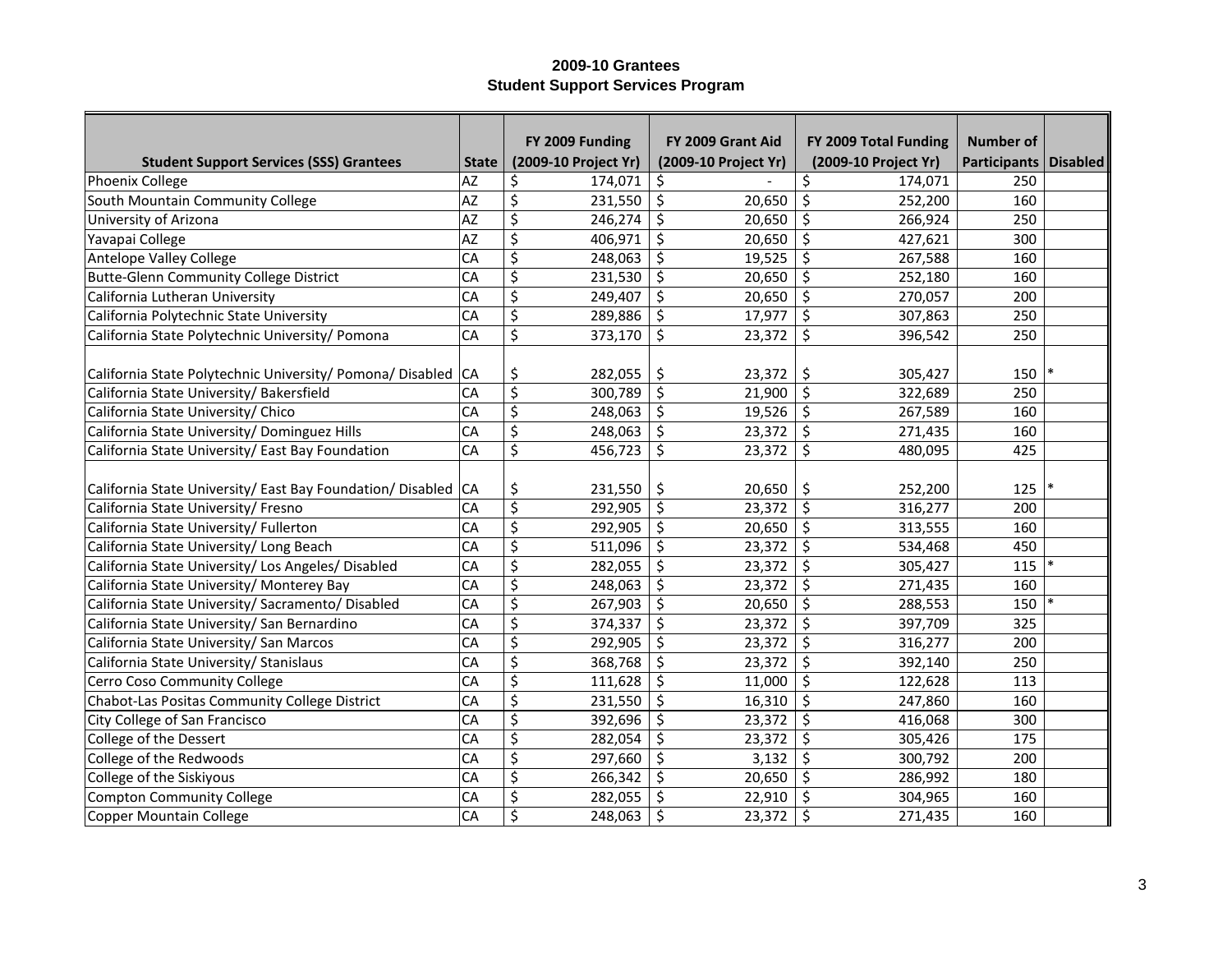|                                                     |                 | FY 2009 Funding      | FY 2009 Grant Aid    | FY 2009 Total Funding | <b>Number of</b>        |  |
|-----------------------------------------------------|-----------------|----------------------|----------------------|-----------------------|-------------------------|--|
| <b>Student Support Services (SSS) Grantees</b>      | <b>State</b>    | (2009-10 Project Yr) | (2009-10 Project Yr) | (2009-10 Project Yr)  | Participants   Disabled |  |
| <b>Evergreen Valley College</b>                     | CA              | \$<br>281,942        | \$<br>22,620         | \$<br>304,562         | 160                     |  |
| <b>Feather River College</b>                        | CA              | \$<br>248,063        | \$<br>23,372         | \$<br>271,435         | 160                     |  |
| Fresno City College                                 | CA              | \$<br>248,063        | \$<br>23,372         | \$<br>271,435         | 160                     |  |
| Gavilan College                                     | CA              | \$<br>248,063        | \$<br>19,613         | \$<br>267,676         | 160                     |  |
| <b>Hartnell College</b>                             | CA              | \$<br>231,550        | \$<br>20,650         | \$<br>252,200         | 160                     |  |
| <b>Humboldt State University</b>                    | CA              | \$<br>374,100        | \$<br>23,372         | \$<br>397,472         | 500                     |  |
| <b>Imperial Valley College</b>                      | CA              | \$<br>422,847        | \$<br>23,372         | \$<br>446,219         | 350                     |  |
| Long Beach City College                             | CA              | \$<br>282,055        | \$<br>23,372         | $\zeta$<br>305,427    | 165                     |  |
| Long Beach City College/ Disabled                   | CA              | \$<br>231,550        | \$<br>23,372         | \$<br>254,922         | 90                      |  |
| Los Angeles City College                            | CA              | \$<br>282,055        | \$                   | \$<br>282,055         | 160                     |  |
| Los Angeles Harbor College/ Disabled                | CA              | \$<br>292,905        | \$<br>19,898         | \$<br>312,803         | 125                     |  |
| Los Angeles Mission College                         | CA              | \$<br>231,550        | \$<br>18,310         | \$<br>249,860         | 160                     |  |
| Los Angeles Southwest College                       | CA              | \$<br>440,432        | \$<br>23,372         | \$<br>463,804         | 250                     |  |
| Los Angeles Valley College                          | CA              | \$<br>231,550        | \$<br>23,372         | \$<br>254,922         | 160                     |  |
| <b>Mission College</b>                              | CA              | \$<br>268,113        | \$<br>23,372         | \$<br>291,485         | 160                     |  |
| Monterey Peninsula College                          | CA              | \$<br>295,487        | \$<br>23,372         | \$<br>318,859         | 200                     |  |
| Mount St. Mary's College                            | CA              | \$<br>292,156        | \$<br>23,372         | \$<br>315,528         | 225                     |  |
| Napa Valley Community College District              | CA              | \$<br>282,055        | \$<br>23,372         | \$<br>305,427         | 180                     |  |
| <b>National Hispanic University</b>                 | CA              | \$<br>231,505        | \$<br>23,372         | \$<br>254,877         | 160                     |  |
| Palomar Community College District                  | CA              | \$<br>298,438        | \$<br>23,372         | \$<br>321,810         | 225                     |  |
| Pasadena City College                               | CA              | \$<br>292,905        | \$<br>23,372         | \$<br>316,277         | 200                     |  |
| Reedley College/ Clovis & Madera Centers/ Disabled  | CA              | \$<br>248,063        | \$<br>20,351         | \$<br>268,414         | 125                     |  |
| Rio Hondo College                                   | CA              | \$<br>248,063        | \$<br>16,813         | \$<br>264,876         | 160                     |  |
| Riverside Community College/ Norco Campus           | CA              | \$<br>231,550        | \$<br>23,372         | \$<br>254,922         | 160                     |  |
| San Bernardino Valley College                       | CA              | \$<br>292,905        | \$<br>23,372         | \$<br>316,277         | 200                     |  |
| San Diego Community College District                | CA              | \$<br>286,612        | \$<br>23,372         | \$<br>309,984         | 200                     |  |
| San Diego Mesa College                              | CA              | \$<br>285,305        | \$<br>20,650         | \$<br>305,955         | 225                     |  |
| San Diego Miramar College                           | CA              | \$<br>248,063        | \$<br>20,650         | \$<br>268,713         | 160                     |  |
| San Diego State University Foundation/ Disabled     | CA              | \$<br>282,055        | \$<br>20,650         | \$<br>302,705         | 250                     |  |
| San Francisco State University                      | CA              | \$<br>246,742        | \$                   | \$<br>246,742         | 160                     |  |
| San Joaquin Delta College                           | CA              | \$<br>185,240        | \$<br>11,000         | \$<br>196,240         | 128                     |  |
| San Jose State University                           | $\overline{CA}$ | \$<br>429,066        | \$<br>20,650         | \$<br>449,716         | 250                     |  |
| San Mateo County Community College District/ Canada |                 |                      |                      |                       |                         |  |
| College                                             | <b>CA</b>       | \$<br>231,550        | \$<br>23,372         | \$<br>254,922         | 165                     |  |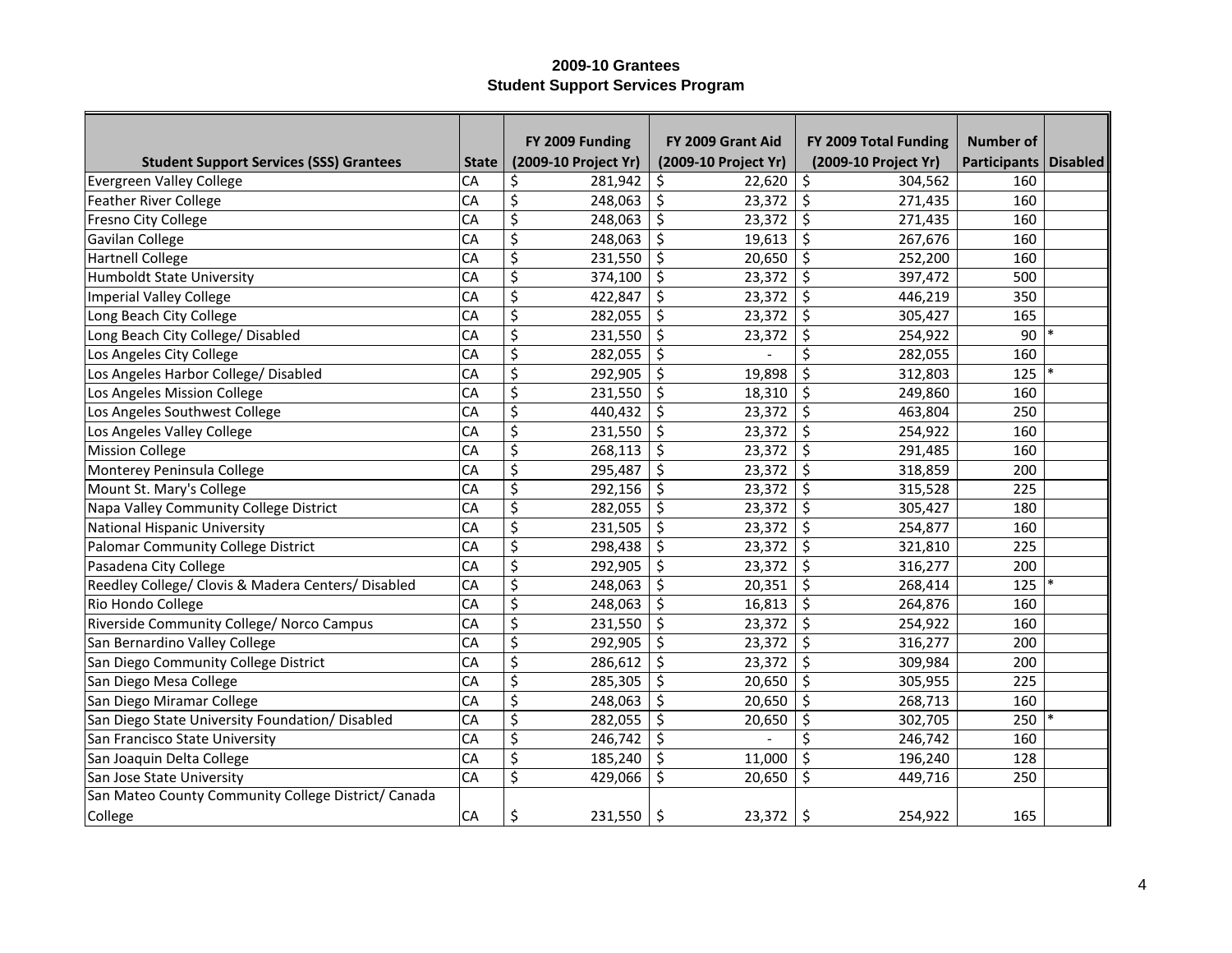|                                                |              | FY 2009 Funding                   | FY 2009 Grant Aid    | FY 2009 Total Funding | <b>Number of</b> |                 |
|------------------------------------------------|--------------|-----------------------------------|----------------------|-----------------------|------------------|-----------------|
| <b>Student Support Services (SSS) Grantees</b> | <b>State</b> | (2009-10 Project Yr)              | (2009-10 Project Yr) | (2009-10 Project Yr)  | Participants     | <b>Disabled</b> |
| Santa Ana College                              | CA           | \$<br>292,905                     | \$<br>23,372         | \$<br>316,277         | 175              |                 |
| Santa Monica College                           | CA           | \$<br>282,054                     | \$<br>23,372         | $\zeta$<br>305,426    | 160              |                 |
| Shasta College                                 | CA           | \$<br>282,055                     | \$<br>22,650         | $\zeta$<br>304,705    | 175              |                 |
| <b>Skyline College</b>                         | CA           | \$<br>497,720                     | \$<br>23,372         | $\zeta$<br>521,092    | 330              |                 |
| Sonoma State University                        | CA           | $\overline{\varsigma}$<br>431,844 | \$<br>20,650         | $\zeta$<br>452,494    | 350              |                 |
| University of California/ Berkeley             | CA           | $\overline{\varsigma}$<br>501,328 | \$<br>20,650         | $\zeta$<br>521,978    | 320              |                 |
| University of California/ Berkeley/ Disabled   | CA           | \$<br>292,740                     | \$<br>20,650         | $\zeta$<br>313,390    | 250              |                 |
| University of California/ Davis                | CA           | \$<br>231,550                     | \$<br>20,650         | $\zeta$<br>252,200    | 160              |                 |
| University of California/ Irvine               | CA           | \$<br>389,319                     | \$<br>20,650         | $\zeta$<br>409,969    | 500              |                 |
| University of California/ Los Angeles          | CA           | \$<br>299,210                     | \$<br>20,650         | $\zeta$<br>319,860    | 200              |                 |
| University of California/ San Diego            | CA           | \$<br>292,905                     | \$<br>20,650         | $\zeta$<br>313,555    | 200              |                 |
| University of San Diego                        | CA           | \$<br>231,268                     | \$<br>2,254          | $\zeta$<br>233,522    | 160              |                 |
| University of the Pacific                      | CA           | \$<br>285,292                     | \$<br>20,650         | $\zeta$<br>305,942    | 200              |                 |
| Victor Valley College                          | CA           | \$<br>282,055                     | \$<br>23,372         | $\zeta$<br>305,427    | 170              |                 |
| West Hills Community College District          | CA           | \$<br>300,835                     | \$<br>23,372         | \$<br>324,207         | 250              |                 |
| West Los Angeles College                       | CA           | \$<br>248,063                     | \$<br>20,650         | $\zeta$<br>268,713    | 160              |                 |
| Yosemite Community College District            | CA           | \$<br>282,054                     | \$<br>11,411         | $\zeta$<br>293,465    | 200              |                 |
| Yuba Community College District                | CA           | \$<br>240,838                     | \$<br>18,877         | \$<br>259,715         | 160              |                 |
| <b>Adams State College</b>                     | CO           | \$<br>248,063                     | \$<br>23,372         | \$<br>271,435         | 175              |                 |
| <b>AIMS Community College</b>                  | CO           | \$<br>231,550                     | \$<br>23,372         | \$<br>254,922         | 160              |                 |
| Colorado Mountain Junior College District      | CO           | \$<br>230,847                     | \$<br>13,722         | \$<br>244,569         | 131              |                 |
| Colorado State University/ Fort Collins        | CO           | \$<br>378,050                     | \$<br>20,650         | $\zeta$<br>398,700    | 275              |                 |
| Colorado State University/ Pueblo              | CO           | \$<br>300,857                     | \$<br>23,372         | \$<br>324,229         | 200              |                 |
| <b>Community College of Denver</b>             | CO           | \$<br>285,304                     | \$<br>23,372         | \$<br>308,676         | 200              |                 |
| Fort Lewis College                             | CO           | \$<br>285,303                     | \$<br>23,372         | \$<br>308,675         | 200              |                 |
| Lamar Community College                        | CO           | \$<br>254,650                     | \$<br>20,650         | \$<br>275,300         | 160              |                 |
| Metropolitan State College/ Denver             | CO           | \$<br>285,305                     | \$<br>23,372         | $\zeta$<br>308,677    | 200              |                 |
| Northeastern Junior College                    | CO           | \$<br>138,639                     | \$<br>23,372         | \$<br>162,011         | 180              |                 |
| <b>Pikes Peak Community College</b>            | CO           | \$<br>231,550                     | \$<br>23,372         | \$<br>254,922         | 160              |                 |
| <b>Pueblo Community College</b>                | CO           | \$<br>322,920                     | \$<br>23,372         | $\zeta$<br>346,292    | 220              |                 |
| <b>Trinidad State Junior College</b>           | CO           | \$<br>384,361                     | \$<br>23,372         | $\zeta$<br>407,733    | 250              |                 |
| University of Colorado/ Boulder                | CO           | \$<br>310,764                     | \$<br>20,650         | \$<br>331,414         | 186              |                 |
| University of Colorado/ Denver                 | CO           | \$<br>7,311                       | \$                   | \$<br>7,311           | 165              |                 |
| University of Northern Colorado                | <b>CO</b>    | \$<br>283,036                     | \$<br>20,650         | \$<br>303,686         | 200              |                 |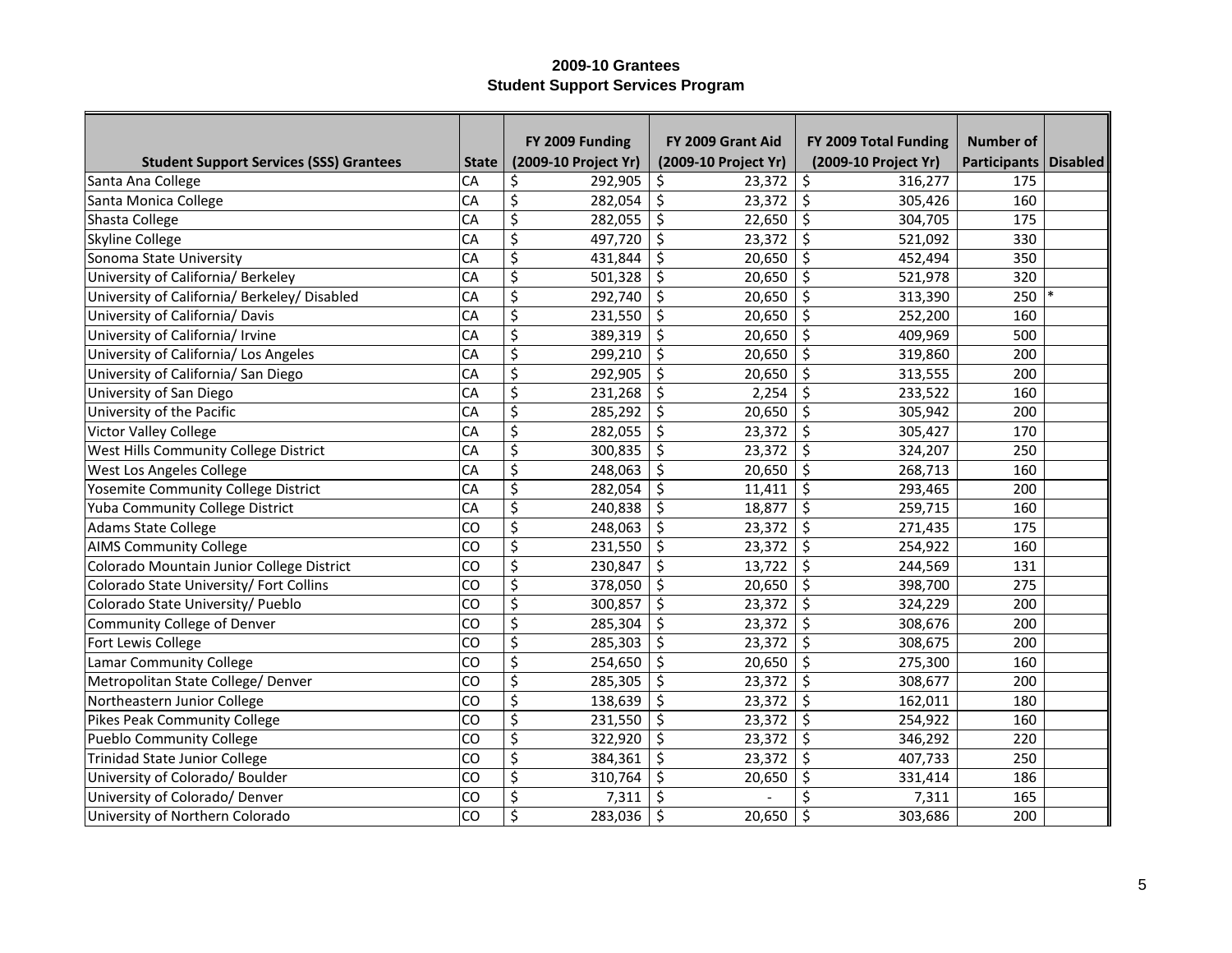|                                                       |                 | FY 2009 Funding      | FY 2009 Grant Aid    | FY 2009 Total Funding | <b>Number of</b>      |  |
|-------------------------------------------------------|-----------------|----------------------|----------------------|-----------------------|-----------------------|--|
| <b>Student Support Services (SSS) Grantees</b>        | <b>State</b>    | (2009-10 Project Yr) | (2009-10 Project Yr) | (2009-10 Project Yr)  | Participants Disabled |  |
| <b>Fairfield University</b>                           | <b>CT</b>       | \$<br>282,055        | \$<br>20,650         | \$<br>302,705         | 160                   |  |
| <b>Norwalk Community College</b>                      | <b>CT</b>       | \$<br>340,099        | \$<br>20,650         | $\zeta$<br>360,749    | 240                   |  |
| University of Connecticut                             | <b>CT</b>       | \$<br>292,902        | \$<br>20,650         | $\zeta$<br>313,552    | 225                   |  |
| <b>Howard University</b>                              | DC              | \$<br>367,845        | \$<br>23,372         | \$<br>391,217         | 225                   |  |
| University of the District of Columbia                | $\overline{DC}$ | \$<br>536,469        | \$<br>23,372         | $\zeta$<br>559,841    | 350                   |  |
| Delaware Technical & Community College/ Jack F. Owens |                 |                      |                      |                       |                       |  |
| Campus                                                | DE              | \$<br>292,905        | \$<br>23,372         | \$<br>316,277         | 265                   |  |
| Delaware Technical & Community College/ Terry         | DE              | \$<br>279,712        | \$<br>20,650         | $\zeta$<br>300,362    | 200                   |  |
| University of Delaware                                | DE              | \$<br>292,069        | \$<br>20,650         | $\zeta$<br>312,719    | 175                   |  |
| Bethune-Cookman College                               | FL              | \$<br>313,960        | \$<br>23,372         | $\zeta$<br>337,332    | 200                   |  |
| <b>Brevard Community College</b>                      | FL              | \$<br>285,305        | \$<br>20,650         | $\zeta$<br>305,955    | 235                   |  |
| <b>Broward Community College/ Disabled</b>            | FL              | \$<br>231,486        | \$<br>20,650         | \$<br>252,136         | 200                   |  |
| Central Florida Community College                     | FL              | \$<br>316,553        | \$<br>23,372         | \$<br>339,925         | 220                   |  |
| Daytona Beach Community College                       | FL              | \$<br>315,520        | \$<br>23,372         | $\zeta$<br>338,892    | 160                   |  |
| <b>Edison College</b>                                 | FL              | \$<br>285,305        | \$<br>20,650         | $\zeta$<br>305,955    | 200                   |  |
| <b>Edward Waters College</b>                          | <b>FL</b>       | \$<br>231,550        | \$<br>23,372         | $\zeta$<br>254,922    | 160                   |  |
| Florida A&M University                                | <b>FL</b>       | \$<br>311,148        | \$<br>23,372         | \$<br>334,520         | 250                   |  |
| Florida Gulf Coast University                         | FL              | \$<br>248,063        | \$<br>20,402         | \$<br>268,465         | 160                   |  |
| <b>Florida Memorial College</b>                       | FL              | \$<br>300,942        | \$<br>23,372         | \$<br>324,314         | 207                   |  |
| Florida State University                              | FL              | \$<br>248,063        | \$<br>20,650         | \$<br>268,713         | 200                   |  |
| <b>Gulf Coast Community College</b>                   | <b>FL</b>       | \$<br>248,839        | \$<br>20,650         | \$<br>269,489         | 175                   |  |
| Hillsborough Community College                        | FL              | \$<br>318,352        | \$<br>23,372         | \$<br>341,724         | 200                   |  |
| Indian River Community College                        | FL              | \$<br>282,055        | \$                   | \$<br>282,055         | 160                   |  |
| Miami Dade College/ North Campus                      | FL              | \$<br>231,550        | \$<br>20,650         | \$<br>252,200         | 160                   |  |
| North Florida Community College                       | FL              | \$<br>269,297        | \$<br>20,650         | \$<br>289,947         | 200                   |  |
| Palm Beach Community College/ South, Central, Eissey, |                 |                      |                      |                       |                       |  |
| <b>Glades Campuses</b>                                | FL              | \$<br>248,063        | 23,372<br>\$         | \$<br>271,435         | 170                   |  |
| Pensacola Junior College                              | FL              | \$<br>319,162        | \$<br>23,372         | \$<br>342,534         | 225                   |  |
| <b>Polk Community College</b>                         | FL              | \$<br>231,550        | \$                   | \$<br>231,550         | 160                   |  |
| Santa Fe Community College/ Gainesville               | FL              | \$<br>282,055        | \$<br>22,650         | \$<br>304,705         | 200                   |  |
| St. Petersburg College                                | FL              | \$<br>282,055        | \$<br>23,372         | \$<br>305,427         | 160                   |  |
| University of South Florida/ Tampa                    | FL              | \$<br>290,298        | \$<br>20,650         | \$<br>310,948         | 220                   |  |
| University of West Florida                            | FL              | \$<br>292,758        | \$<br>11,502         | \$<br>304,260         | 200                   |  |
| College of Micronesia/ FSM                            | FM              | \$<br>248,063        | \$<br>19,609         | \$<br>267,672         | 160                   |  |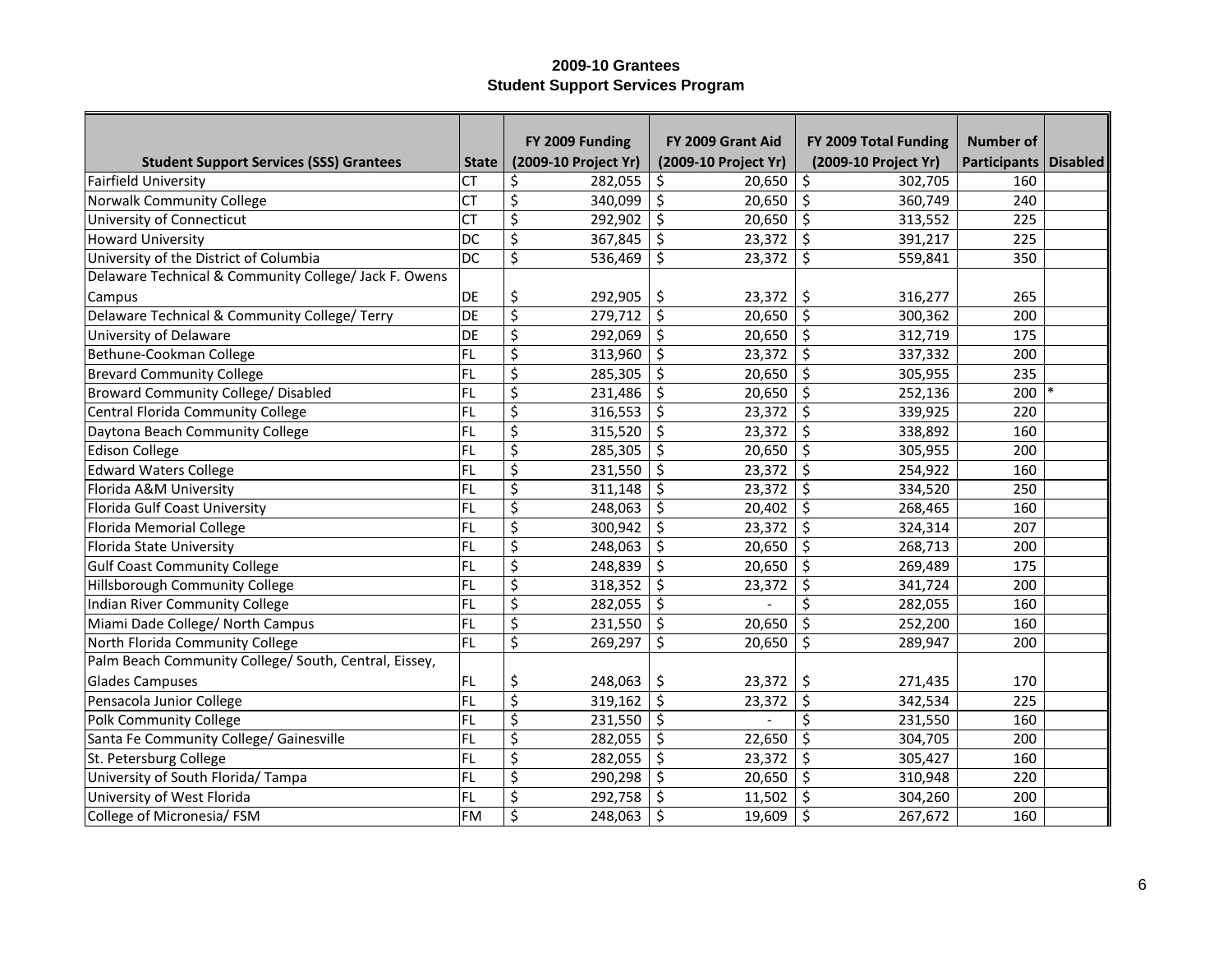|                                                   |              | FY 2009 Funding      | FY 2009 Grant Aid    | FY 2009 Total Funding | <b>Number of</b>        |  |
|---------------------------------------------------|--------------|----------------------|----------------------|-----------------------|-------------------------|--|
| <b>Student Support Services (SSS) Grantees</b>    | <b>State</b> | (2009-10 Project Yr) | (2009-10 Project Yr) | (2009-10 Project Yr)  | Participants   Disabled |  |
| Abraham Baldwin Agricultural College              | GA           | 288,453<br>\$        | 23,372<br>\$         | \$<br>311,825         | 195                     |  |
| Andrew College                                    | GA           | \$<br>280,084        | \$<br>23,372         | \$<br>303,456         | 160                     |  |
| Coastal Georgia Community College                 | GA           | \$<br>231,550        | \$<br>20,650         | \$<br>252,200         | 160                     |  |
| Georgia Perimeter College                         | GA           | \$<br>248,063        | \$<br>23,372         | \$<br>271,435         | 160                     |  |
| Georgia Southwestern State University             | GA           | \$<br>288,463        | \$<br>20,650         | \$<br>309,113         | 155                     |  |
| Georgia State University                          | GA           | \$<br>292,910        | \$<br>20,650         | \$<br>313,560         | 200                     |  |
| <b>Macon State College</b>                        | GA           | \$<br>292,905        | \$<br>20,650         | \$<br>313,555         | 180                     |  |
| Morehouse College                                 | GA           | \$<br>282,055        | \$<br>23,372         | \$<br>305,427         | 175                     |  |
| Paine College                                     | GA           | \$<br>240,428        | \$<br>18,086         | \$<br>258,514         | 130                     |  |
| Savannah State University                         | GA           | \$<br>292,905        | \$<br>23,372         | \$<br>316,277         | 175                     |  |
| South Georgia College                             | GA           | \$<br>291,171        | \$                   | Ś<br>291,171          | 160                     |  |
| Thomas University                                 | GA           | \$<br>292,902        | \$<br>23,372         | \$<br>316,274         | 175                     |  |
| <b>Guam Community College</b>                     | lgu          | \$<br>292,905        | \$<br>20,650         | \$<br>313,555         | 175                     |  |
| University of Guam                                | GU           | \$<br>282,055        | \$<br>23,372         | \$<br>305,427         | 160                     |  |
| Chaminade University/ Honolulu                    | ÌНI          | \$<br>342,218        | \$<br>21,166         | \$<br>363,384         | 210                     |  |
| Honolulu Community College                        | Iнı          | \$<br>231,550        | \$<br>20,650         | \$<br>252,200         | 160                     |  |
| University of Hawaii/ Hilo                        | Iнı          | \$<br>292,539        | \$<br>23,372         | \$<br>315,911         | 206                     |  |
| University of Hawaii/ Honolulu                    | İНІ          | \$<br>369,741        | \$<br>20,650         | \$<br>390,391         | 230                     |  |
| University of Hawaii/ Kapiolani Community College | ŀН           | \$<br>322,975        | \$<br>20,650         | \$<br>343,625         | 206                     |  |
| University of Hawaii/ Manoa Campus                | İНІ          | \$<br>383,269        | \$<br>20,650         | \$<br>403,919         | 265                     |  |
| University of Hawaii/ Maui Community College      | lнı          | \$<br>246,963        | \$<br>20,650         | \$<br>267,613         | 160                     |  |
| <b>Briar Cliff University</b>                     | <b>IA</b>    | \$<br>280,704        | \$<br>23,372         | \$<br>304,076         | 200                     |  |
| <b>Central College</b>                            | <b>IA</b>    | \$<br>285,305        | \$<br>22,950         | \$<br>308,255         | 200                     |  |
| <b>COE College</b>                                | IA           | \$<br>285,305        | \$<br>20,650         | \$<br>305,955         | 210                     |  |
| Des Moines Area Community College                 | IA           | \$<br>329,705        | \$<br>20,650         | \$<br>350,355         | 200                     |  |
| Eastern Iowa Community College District           | IA           | \$<br>279,957        | \$<br>23,372         | \$<br>303,329         | 190                     |  |
| <b>Graceland University</b>                       | IA           | \$<br>292,905        | \$<br>23,372         | \$<br>316,277         | 180                     |  |
| Hawkeye Community College                         | IA           | \$<br>248,063        | \$<br>19,526         | \$<br>267,589         | 160                     |  |
| <b>Indian Hills Community Colleges</b>            | IA           | \$<br>284,917        | \$<br>23,044         | \$<br>307,961         | 225                     |  |
| Iowa Central Community College                    | IA           | \$<br>248,063        | \$<br>19,613         | \$<br>267,676         | 175                     |  |
| Iowa Lakes Community College                      | IA           | \$<br>282,034        | \$<br>23,372         | \$<br>305,406         | 200                     |  |
| Iowa State University                             | IA           | \$<br>332,553        | \$<br>20,650         | \$<br>353,203         | 250                     |  |
| Iowa Western Community College                    | IA           | \$<br>284,852        | \$<br>19,970         | \$<br>304,822         | 175                     |  |
| Kirkwood Community College                        | <b>IA</b>    | \$<br>285,305        | \$<br>23,372         | \$<br>308,677         | 175                     |  |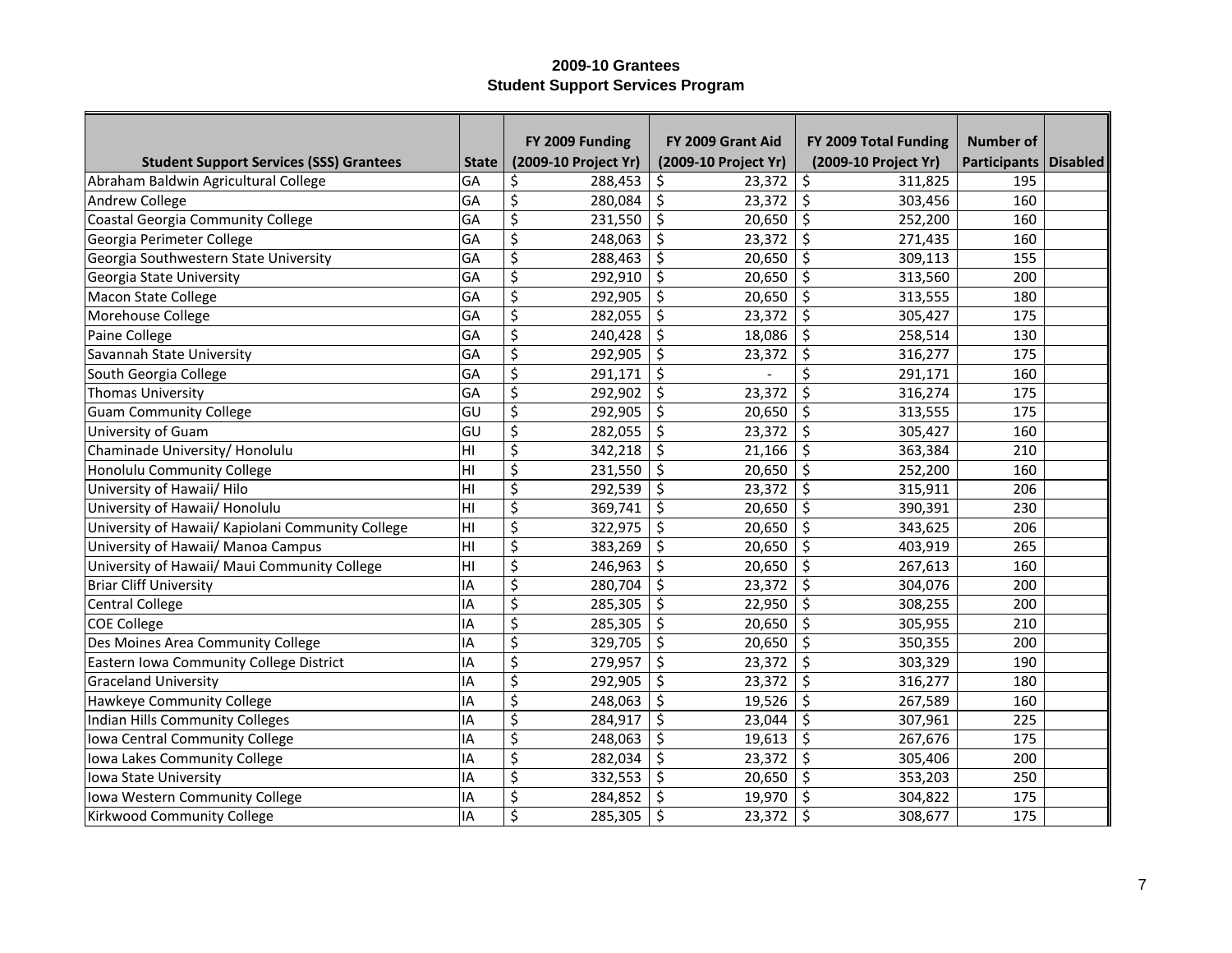|                                                |              | FY 2009 Funding                            | FY 2009 Grant Aid    | FY 2009 Total Funding | Number of               |  |
|------------------------------------------------|--------------|--------------------------------------------|----------------------|-----------------------|-------------------------|--|
| <b>Student Support Services (SSS) Grantees</b> | <b>State</b> | (2009-10 Project Yr)                       | (2009-10 Project Yr) | (2009-10 Project Yr)  | Participants   Disabled |  |
| Luther College                                 | IA           | 285,305<br>\$                              | 20,650<br>\$         | \$<br>305,955         | 160                     |  |
| North Iowa Area Community College              | IA           | \$<br>292,905                              | \$<br>23,372         | \$<br>316,277         | 200                     |  |
| Northeast Iowa Community College               | IA           | \$<br>231,550                              | \$<br>20,650         | \$<br>252,200         | 160                     |  |
| Northwest Iowa Community College               | IA           | \$<br>242,111                              | \$<br>23,372         | \$<br>265,483         | 160                     |  |
| Simpson College                                | IA           | \$<br>231,550                              | \$<br>20,650         | \$<br>252,200         | 160                     |  |
| Southeastern Community College/ Combination    | IA           | \$<br>356,344                              | \$<br>23,372         | \$<br>379,716         | 250                     |  |
| Southwestern Community College                 | IA           | \$<br>263,066                              | \$<br>23,372         | \$<br>286,438         | 180                     |  |
| University of Iowa                             | IA           | \$<br>348,082                              | \$<br>20,650         | \$<br>368,732         | 350                     |  |
| University of Northern Iowa                    | IA           | $\overline{\boldsymbol{\zeta}}$<br>313,522 | \$<br>20,650         | $\zeta$<br>334,172    | 200                     |  |
| Western Iowa Tech Community College            | IA           | \$<br>282,036                              | \$<br>23,372         | $\zeta$<br>305,408    | 175                     |  |
| <b>Boise State University</b>                  | ID           | \$<br>335,237                              | \$<br>18,047         | \$<br>353,284         | 180                     |  |
| Idaho State University                         | ID           | \$<br>295,498                              | \$<br>23,372         | \$<br>318,870         | 250                     |  |
| Lewis-Clark State College                      | ID           | \$<br>326,284                              | \$<br>23,372         | \$<br>349,656         | 160                     |  |
| North Idaho College                            | ID           | \$<br>248,063                              | \$<br>23,372         | \$<br>271,435         | 160                     |  |
| University of Idaho                            | ID           | \$<br>325,889                              | \$<br>20,650         | \$<br>346,539         | 200                     |  |
| <b>Black Hawk College</b>                      | IL           | \$<br>323,385                              | \$<br>20,650         | \$<br>344,035         | 225                     |  |
| Chicago State University                       | IL           | \$<br>293,295                              | \$<br>20,650         | \$<br>313,945         | 250                     |  |
| Columbia College Chicago                       | IL           | \$<br>282,055                              | \$<br>23,372         | \$<br>305,427         | 160                     |  |
| Danville Area Community College                | IL           | \$<br>282,055                              | \$<br>23,372         | \$<br>305,427         | 160                     |  |
| <b>DePaul University</b>                       | IL           | \$<br>282,055                              | \$<br>20,650         | \$<br>302,705         | 200                     |  |
| <b>Eastern Illinois University</b>             | IL           | \$<br>246,526                              | \$<br>20,650         | \$<br>267,176         | 175                     |  |
| <b>Elgin Community College</b>                 | IL           | \$<br>422,234                              | \$<br>20,650         | \$<br>442,884         | 350                     |  |
| <b>Governors State University</b>              | IL           | \$<br>255,321                              | \$<br>20,650         | \$<br>275,971         | 160                     |  |
| Harry S. Truman College                        | IL           | \$<br>231,205                              | \$<br>23,372         | \$<br>254,577         | 160                     |  |
| <b>Heartland Community College</b>             | IL           | \$<br>231,550                              | \$<br>20,650         | \$<br>252,200         | 170                     |  |
| <b>Highland Community College</b>              | IL           | \$<br>289,988                              | \$<br>23,372         | \$<br>313,360         | 275                     |  |
| <b>Illinois Central College</b>                | IL           | \$<br>316,496                              | \$<br>20,650         | \$<br>337,146         | 250                     |  |
| <b>Illinois Eastern Community Colleges</b>     | IL           | \$<br>292,905                              | \$<br>23,372         | \$<br>316,277         | 190                     |  |
| <b>Illinois State University</b>               | IL           | \$<br>260,464                              | \$<br>20,650         | \$<br>281,114         | 225                     |  |
| Illinois Valley Community College              | IL           | \$<br>281,196                              | \$<br>20,650         | \$<br>301,846         | 160                     |  |
| John A. Logan College                          | IL           | \$<br>274,431                              | \$<br>23,372         | \$<br>297,803         | 200                     |  |
| John Wood Community College                    | IL           | \$<br>315,806                              | \$<br>23,372         | \$<br>339,178         | 160                     |  |
| Joliet Junior College                          | IL           | \$<br>379,092                              | \$<br>20,650         | \$<br>399,742         | 200                     |  |
| Kankakee Community College                     | IL           | \$<br>282,055                              | \$<br>20,650         | \$<br>302,705         | 150                     |  |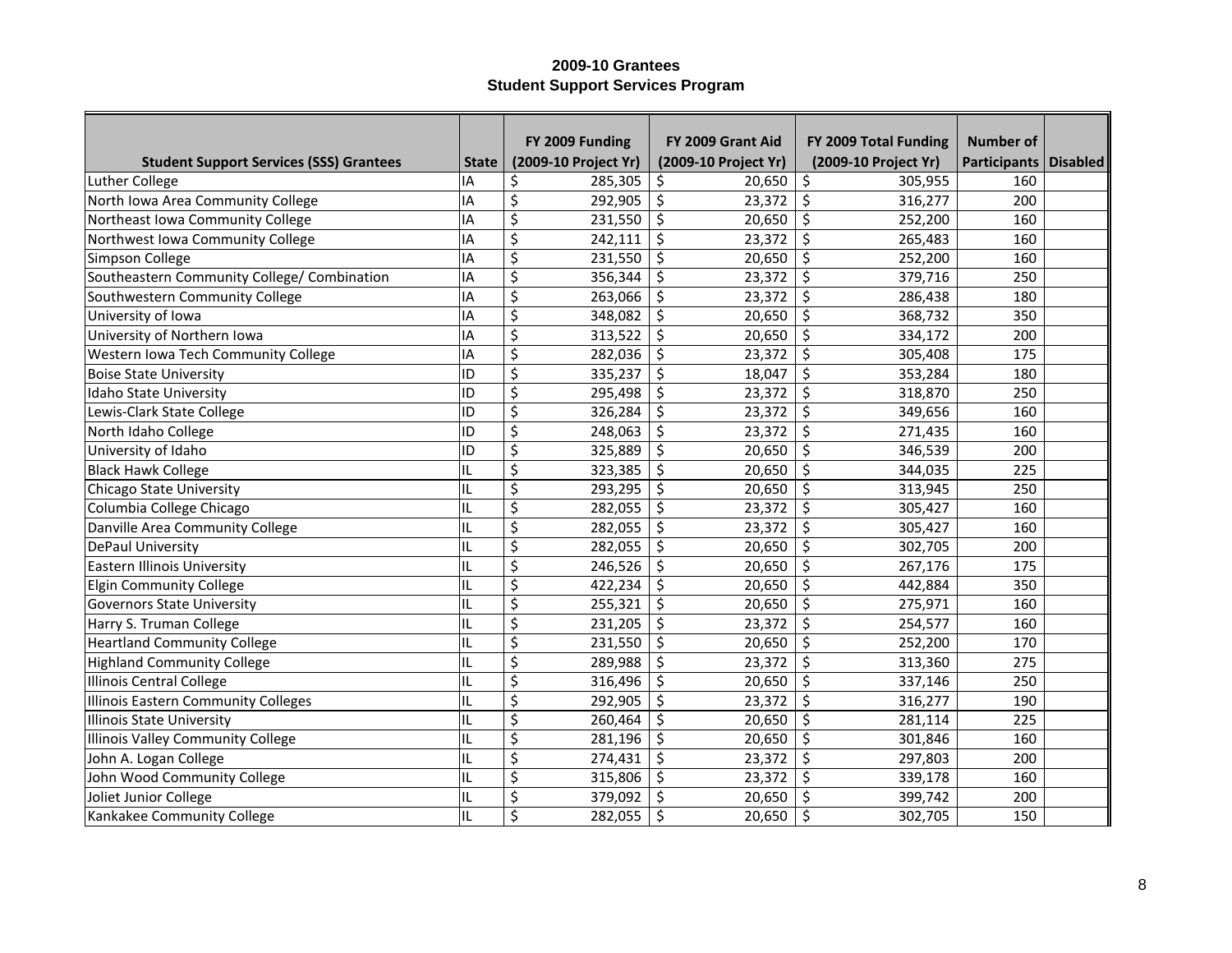|                                                 |              | FY 2009 Funding      | FY 2009 Grant Aid    | FY 2009 Total Funding | <b>Number of</b>        |  |
|-------------------------------------------------|--------------|----------------------|----------------------|-----------------------|-------------------------|--|
| <b>Student Support Services (SSS) Grantees</b>  | <b>State</b> | (2009-10 Project Yr) | (2009-10 Project Yr) | (2009-10 Project Yr)  | Participants   Disabled |  |
| Knox College                                    | IL           | 303,317<br>\$        | \$<br>22,650         | \$<br>325,967         | 160                     |  |
| Lake Land College                               | IL           | \$<br>231,550        | \$<br>19,310         | \$<br>250,860         | 160                     |  |
| Lewis-Clark Community College                   | IL           | \$<br>286,186        | \$<br>23,372         | \$<br>309,558         | 225                     |  |
| Malcolm X College                               | IL           | \$<br>231,456        | \$<br>15,891         | \$<br>247,347         | 160                     |  |
| Moraine Valley Community College                | IL           | \$<br>248,063        | \$<br>23,372         | \$<br>271,435         | 160                     |  |
| Northern Illinois University                    | IL           | \$<br>350,348        | \$<br>20,650         | \$<br>370,998         | 300                     |  |
| <b>Oakton Community College</b>                 | IL           | \$<br>293,377        | \$<br>23,372         | \$<br>316,749         | 215                     |  |
| Olive-Harvey College                            | IL           | \$<br>214,688        | \$<br>20,650         | $\zeta$<br>235,338    | 200                     |  |
| Parkland College                                | IL           | \$<br>282,055        | \$<br>23,372         | \$<br>305,427         | 180                     |  |
| Rend Lake College                               | IL           | \$<br>267,668        | \$<br>23,372         | \$<br>291,040         | 160                     |  |
| Richard J. Daley College                        | IL           | \$<br>30,077         | \$<br>23,372         | $\zeta$<br>53,449     | 185                     |  |
| <b>Richland Community College</b>               | IL           | \$<br>281,892        | \$<br>23,372         | \$<br>305,264         | 160                     |  |
| <b>Robert Morris College</b>                    | IL           | \$<br>282,055        | \$<br>19,627         | \$<br>301,682         | 175                     |  |
| Roosevelt University                            | IL           | \$<br>355,479        | \$<br>23,372         | \$<br>378,851         | 260                     |  |
| Saint Xavier University                         | IL           | \$<br>292,905        | \$<br>23,372         | \$<br>316,277         | 204                     |  |
| Sauk Valley Community College                   | IL           | \$<br>260,461        | \$<br>23,372         | $\zeta$<br>283,833    | 200                     |  |
| <b>Shawnee Community College</b>                | IL           | \$<br>285,305        | \$<br>23,372         | \$<br>308,677         | 160                     |  |
| Southeastern Illinois College                   | IL           | \$<br>286,856        | \$<br>23,372         | \$<br>310,228         | 165                     |  |
| Southern Illinois University                    | IL           | \$<br>282,055        | \$                   | \$<br>282,055         | 160                     |  |
| Southwestern Illinois College/ Granite City     | IL           | \$<br>243,095        | \$<br>23,372         | \$<br>266,467         | 160                     |  |
| St. Augustine's College                         | IL           | \$<br>276,222        | \$<br>23,372         | \$<br>299,594         | 200                     |  |
| University of Illinois                          | IL           | \$<br>233,853        | \$<br>13,722         | \$<br>247,575         | 130                     |  |
| University of Illinois/ Champaign               | IL           | \$<br>285,305        | \$<br>23,372         | \$<br>308,677         | 180                     |  |
| <b>Wabaunsee Community College</b>              | IL           | \$<br>256,143        | \$<br>20,650         | \$<br>276,793         | 200                     |  |
| Wilbur Wright College                           | IL           | \$<br>231,550        | \$                   | \$<br>231,550         | 160                     |  |
| Indiana Institute of Technology                 | IN           | \$<br>236,851        | \$<br>23,372         | \$<br>260,223         | 110                     |  |
| Indiana State University                        | IN           | \$<br>321,098        | \$<br>20,650         | \$<br>341,748         | 300                     |  |
| Indiana University/ Bloomington Campus          | IN           | \$<br>445,492        | \$<br>20,650         | \$<br>466,142         | 625                     |  |
| Indiana University/ East                        | IN           | \$<br>269,980        | \$<br>23,372         | \$<br>293,352         | 200                     |  |
| Indiana University/ Indianapolis                | IN           | \$<br>272,140        | \$<br>20,650         | \$<br>292,790         | 300                     |  |
| Indiana University/ Northwest                   | IN           | \$<br>299,660        | \$<br>23,372         | \$<br>323,032         | 300                     |  |
| Indiana Wesleyan University/ Alders gate Center | IN           | \$<br>280,275        | \$                   | \$<br>280,275         | 160                     |  |
| Ivy Tech State College/ Indianapolis            | IN           | \$<br>231,550        | \$<br>23,372         | Ś<br>254,922          | 160                     |  |
| Ivy Tech State College/ Region 3                | IN           | \$<br>231,550        | \$<br>23,372         | \$<br>254,922         | 160                     |  |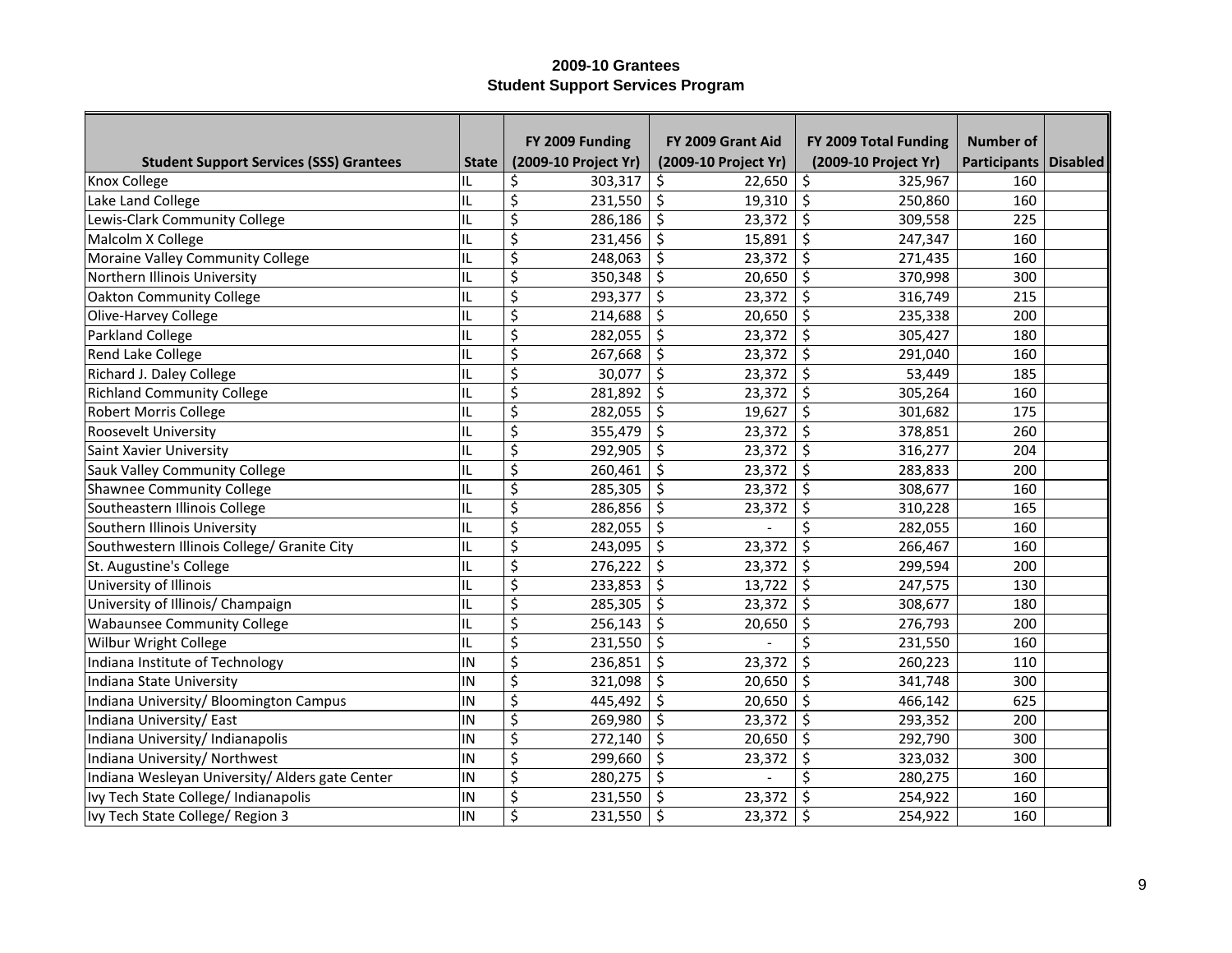|                                                |              | FY 2009 Funding      | FY 2009 Grant Aid    | FY 2009 Total Funding | Number of               |  |
|------------------------------------------------|--------------|----------------------|----------------------|-----------------------|-------------------------|--|
| <b>Student Support Services (SSS) Grantees</b> | <b>State</b> | (2009-10 Project Yr) | (2009-10 Project Yr) | (2009-10 Project Yr)  | Participants   Disabled |  |
| Ivy Tech State College/ Region 6               | IN           | \$<br>247,485        | \$<br>23,372         | \$<br>270,857         | 160                     |  |
| Oakland City University                        | IN           | \$<br>263,530        | \$<br>23,372         | \$<br>286,902         | 225                     |  |
| <b>Purdue University</b>                       | IN           | \$<br>366,968        | \$                   | Ś<br>366,968          | 350                     |  |
| Purdue University/ North Central               | IN           | \$<br>290,468        | \$                   | Ś<br>290,468          | 195                     |  |
| Purdue University/ West Lafayette              | IN           | \$<br>369,029        | \$<br>20,650         | \$<br>389,679         | 330                     |  |
| <b>Vincennes University</b>                    | IN           | \$<br>337,304        | \$<br>20,650         | \$<br>357,954         | 255                     |  |
| <b>Barton County Community College</b>         | KS           | \$<br>309,343        | \$<br>23,372         | \$<br>332,715         | 200                     |  |
| Cloud County Community College                 | KS           | \$<br>231,550        | \$<br>23,372         | $\zeta$<br>254,922    | 160                     |  |
| <b>Colby Community College</b>                 | KS           | \$<br>231,550        | \$<br>20,650         | \$<br>252,200         | 200                     |  |
| <b>Cowley County Community College</b>         | KS           | \$<br>282,055        | \$<br>23,372         | \$<br>305,427         | 160                     |  |
| Donnelly College                               | KS           | \$<br>265,259        | \$<br>23,372         | \$<br>288,631         | 240                     |  |
| <b>Emporia State University</b>                | KS           | \$<br>285,304        | \$<br>22,950         | $\zeta$<br>308,254    | 165                     |  |
| Fort Scott Community College                   | KS           | \$<br>248,916        | \$<br>23,372         | \$<br>272,288         | 200                     |  |
| <b>Garden City Community College</b>           | KS           | \$<br>285,305        | \$<br>23,372         | \$<br>308,677         | 200                     |  |
| <b>Haskell Indian Nations University</b>       | KS           | \$<br>248,063        | \$<br>20,613         | \$<br>268,676         | 175                     |  |
| <b>Hutchinson Community College</b>            | KS           | \$<br>403,582        | \$<br>23,372         | \$<br>426,954         | 350                     |  |
| <b>Independent Community College</b>           | KS           | \$<br>289,264        | \$<br>23,372         | \$<br>312,636         | 213                     |  |
| Kansas State University/ Manhattan             | KS           | \$<br>289,134        | \$<br>20,650         | \$<br>309,784         | 300                     |  |
| Kansas State University/ Salina                | KS           | \$<br>222,581        | \$                   | \$<br>222,581         | 160                     |  |
| Labette Community College                      | KS           | \$<br>305,486        | \$<br>23,372         | \$<br>328,858         | 215                     |  |
| Neosho County Community College                | KS           | \$<br>279,501        | \$<br>23,372         | \$<br>302,873         | 160                     |  |
| Seward County Community College                | KS           | \$<br>231,550        | \$<br>8,310          | \$<br>239,860         | 160                     |  |
| University of Kansas                           | KS           | \$<br>286,243        | \$<br>20,650         | \$<br>306,893         | 250                     |  |
| Wichita State University                       | KS           | \$<br>417,257        | \$<br>23,372         | \$<br>440,629         | 250                     |  |
| Wichita State University/ Disabled             | KS           | \$<br>248,063        | \$<br>19,613         | \$<br>267,676         | 115                     |  |
| Ashland Community & Technical College          | KY           | \$<br>285,305        | \$<br>20,650         | \$<br>305,955         | 175                     |  |
| <b>Brescia University</b>                      | KY           | \$<br>273,781        | \$<br>20,650         | \$<br>294,431         | 160                     |  |
| Eastern Kentucky University                    | KY           | \$<br>338,199        | \$<br>20,650         | \$<br>358,849         | 206                     |  |
| Elizabethtown Community & Technical College    | KY           | \$<br>261,834        | \$<br>20,650         | \$<br>282,484         | 181                     |  |
| <b>Gateway Community and Technical College</b> | KY           | \$<br>231,546        | \$<br>20,650         | \$<br>252,196         | 200                     |  |
| Hazard Community & Technical College           | KY           | \$<br>325,019        | \$<br>20,650         | \$<br>345,669         | 200                     |  |
| Hopkinsville Community College                 | KY           | \$<br>284,838        | \$<br>20,650         | \$<br>305,488         | 206                     |  |
| Jefferson Community College District           | KY           | \$<br>279,886        | \$<br>20,650         | \$<br>300,536         | 200                     |  |
| Madisonville Community College                 | KY           | \$<br>281,020        | \$<br>20,650         | \$<br>301,670         | 170                     |  |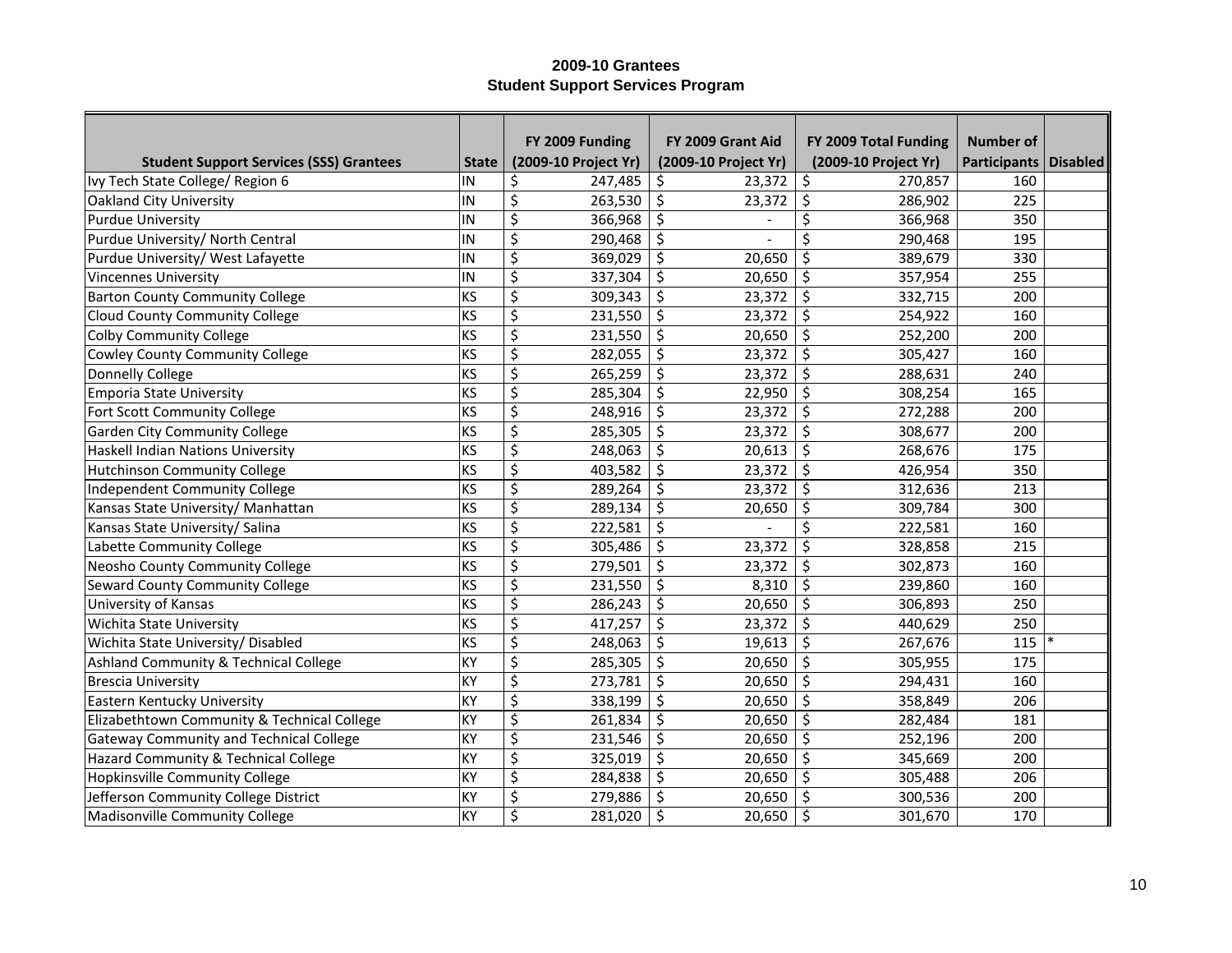|                                                |              | FY 2009 Funding      | FY 2009 Grant Aid    | FY 2009 Total Funding | Number of                      |  |
|------------------------------------------------|--------------|----------------------|----------------------|-----------------------|--------------------------------|--|
| <b>Student Support Services (SSS) Grantees</b> | <b>State</b> | (2009-10 Project Yr) | (2009-10 Project Yr) | (2009-10 Project Yr)  | <b>Participants   Disabled</b> |  |
| Maysville Community and Technical College      | KY           | \$<br>231,550        | \$<br>20,650         | \$<br>252,200         | 160                            |  |
| Morehead State University                      | KY           | \$<br>330,951        | \$<br>20,650         | \$<br>351,601         | 221                            |  |
| <b>Murray State University</b>                 | KY           | \$<br>265,319        | \$<br>20,650         | \$<br>285,969         | 186                            |  |
| Northern Kentucky University                   | KY           | \$<br>341,134        | \$<br>20,650         | $\zeta$<br>361,784    | 232                            |  |
| Pikeville College                              | KY           | \$<br>248,063        | \$<br>20,650         | \$<br>268,713         | 160                            |  |
| Southeast Community College                    | KY           | \$<br>284,487        | \$<br>20,650         | \$<br>305,137         | 140                            |  |
| <b>Union Colleges</b>                          | KY           | \$<br>292,905        | \$<br>20,650         | \$<br>313,555         | 175                            |  |
| University of Kentucky                         | KY           | \$<br>284,207        | \$<br>20,650         | \$<br>304,857         | 160                            |  |
| West Kentucky Community and Technical College  | KY           | \$<br>250,904        | \$<br>20,650         | $\zeta$<br>271,554    | 206                            |  |
| Western Kentucky University                    | KY           | \$<br>292,905        | \$<br>20,650         | \$<br>313,555         | 225                            |  |
| <b>Dillard University</b>                      | LA           | \$<br>395,069        | \$<br>23,372         | \$<br>418,441         | 300                            |  |
| <b>Grambling State University</b>              | LA           | \$<br>352,939        | \$<br>23,372         | \$<br>376,311         | 244                            |  |
| Louisiana State University and A&M College     | LA           | \$<br>337,622        | \$<br>20,650         | \$<br>358,272         | 280                            |  |
| Louisiana State University/ Eunice             | LA           | \$<br>454,869        | \$<br>23,372         | \$<br>478,241         | 400                            |  |
| Northwestern State University                  | LA           | \$<br>404,959        | \$<br>23,372         | \$<br>428,331         | 360                            |  |
| Southeastern Louisiana University              | LA           | \$<br>337,501        | \$<br>23,372         | \$<br>360,873         | 250                            |  |
| Southern University/ New Orleans               | LA           | \$<br>475,229        | \$<br>23,372         | \$<br>498,601         | 300                            |  |
| Southern University/ Shreveport                | LA           | \$<br>366,698        | \$<br>23,372         | \$<br>390,070         | 250                            |  |
| University of Louisiana/ Lafayette             | LA           | \$<br>620,730        | \$<br>23,372         | \$<br>644,102         | 400                            |  |
| University of New Orleans                      | LA           | \$<br>272,464        | \$<br>23,372         | \$<br>295,836         | 200                            |  |
| American International College                 | MA           | \$<br>231,483        | \$<br>20,650         | \$<br>252,133         | 160                            |  |
| <b>Berkshire Community College</b>             | MA           | \$<br>248,063        | \$<br>20,650         | \$<br>268,713         | 160                            |  |
| <b>Boston College</b>                          | MA           | \$<br>285,041        | \$<br>20,650         | \$<br>305,691         | 200                            |  |
| <b>Brandeis University</b>                     | MA           | \$<br>292,907        | \$<br>20,650         | \$<br>313,557         | 135                            |  |
| <b>Bristol Community College</b>               | MA           | \$<br>473,493        | \$<br>20,650         | \$<br>494,143         | 400                            |  |
| <b>Bunker Hill Community College</b>           | MA           | \$<br>285,040        | \$<br>20,650         | \$<br>305,690         | 175                            |  |
| Cape Cod Community College                     | MA           | \$<br>280,930        | \$<br>20,650         | \$<br>301,580         | 175                            |  |
| <b>Fitchburg State College</b>                 | MA           | \$<br>246,520        | \$<br>20,650         | \$<br>267,170         | 160                            |  |
| Holyoke Community College                      | MA           | \$<br>342,489        | \$<br>20,650         | \$<br>363,139         | 215                            |  |
| Massachusetts College of Liberal Arts          | MA           | \$<br>282,055        | \$<br>20,650         | \$<br>302,705         | 200                            |  |
| <b>Massasoit Community College</b>             | MA           | \$<br>282,054        | \$<br>20,650         | \$<br>302,704         | 155                            |  |
| Middlesex Community College                    | MA           | \$<br>311,930        | \$<br>20,650         | \$<br>332,580         | 200                            |  |
| Middlesex Community College/ Disabled          | MA           | \$<br>240,857        | \$<br>20,650         | Ś<br>261,507          | 100                            |  |
| Mount Ida College                              | MA           | \$<br>248,042        | \$<br>20,608         | \$<br>268,650         | 140                            |  |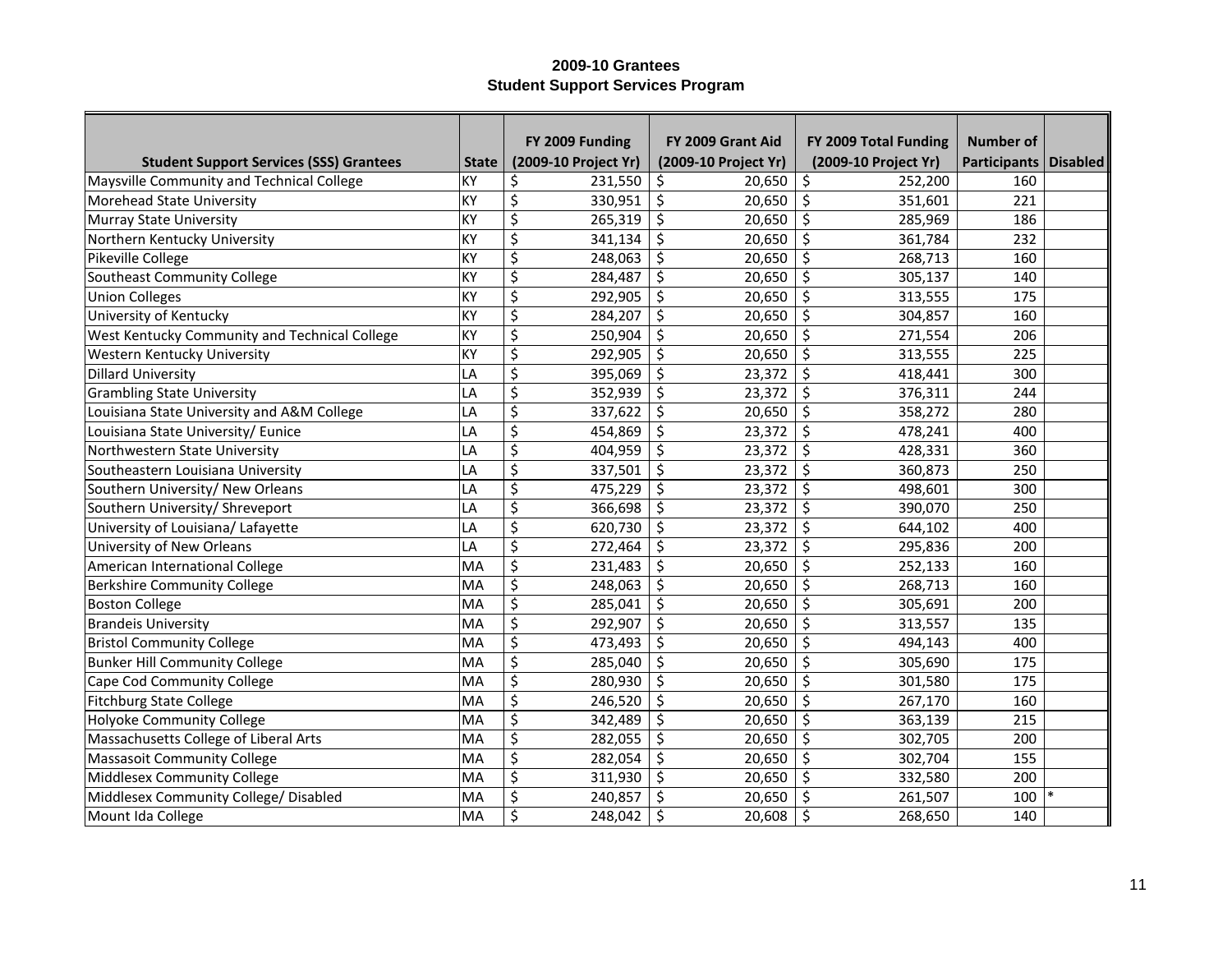|                                                    |              | FY 2009 Funding      | FY 2009 Grant Aid    | FY 2009 Total Funding | <b>Number of</b>        |  |
|----------------------------------------------------|--------------|----------------------|----------------------|-----------------------|-------------------------|--|
| <b>Student Support Services (SSS) Grantees</b>     | <b>State</b> | (2009-10 Project Yr) | (2009-10 Project Yr) | (2009-10 Project Yr)  | Participants   Disabled |  |
| Mount Wachusett Community College                  | MA           | \$<br>379,217        | \$<br>20,650         | \$<br>399,867         | 200                     |  |
| North Shore Community College                      | MA           | \$<br>478,650        | \$<br>20,650         | \$<br>499,300         | 350                     |  |
| Northern Essex Community College                   | MA           | \$<br>366,668        | \$<br>20,650         | \$<br>387,318         | 250                     |  |
| Salem State College                                | MA           | \$<br>452,091        | \$<br>20,650         | \$<br>472,741         | 325                     |  |
| Springfield Technical Community College            | MA           | \$<br>271,210        | \$<br>20,650         | \$<br>291,860         | 240                     |  |
| University of Massachusetts/ Boston                | MA           | \$<br>429,203        | \$<br>20,650         | \$<br>449,853         | 500                     |  |
| University of Massachusetts/ Dartmouth             | MA           | \$<br>391,752        | \$<br>20,650         | \$<br>412,402         | 270                     |  |
| <b>Westfield State College</b>                     | MA           | \$<br>265,444        | \$<br>20,650         | \$<br>286,094         | 160                     |  |
| <b>Baltimore City Community College</b>            | <b>MD</b>    | \$<br>336,097        | \$<br>23,372         | \$<br>359,469         | 230                     |  |
| <b>Bowie State University</b>                      | <b>MD</b>    | \$<br>300,067        | \$<br>23,372         | \$<br>323,439         | 200                     |  |
| Chesapeake College                                 | <b>MD</b>    | \$<br>321,471        | \$<br>23,372         | \$<br>344,843         | 215                     |  |
| Community College of Baltimore County/ Catonsville | <b>MD</b>    | \$<br>293,209        | \$                   | \$<br>293,209         | 200                     |  |
| Community College of Baltimore County/ Essex       | <b>MD</b>    | \$<br>283,089        | \$                   | Ś<br>283,089          | 185                     |  |
| <b>Coppin State University</b>                     | <b>MD</b>    | \$<br>284,978        | \$<br>23,372         | \$<br>308,350         | 160                     |  |
| Frostburg State University                         | <b>MD</b>    | \$<br>333,574        | \$<br>20,650         | \$<br>354,224         | 275                     |  |
| <b>Howard Community College</b>                    | <b>MD</b>    | \$<br>342,835        | \$<br>20,650         | \$<br>363,485         | 225                     |  |
| Montgomery College                                 | <b>MD</b>    | \$<br>231,550        | \$<br>23,372         | \$<br>254,922         | 160                     |  |
| Prince George's Community College                  | <b>MD</b>    | \$<br>356,368        | \$<br>23,372         | \$<br>379,740         | 275                     |  |
| University of Maryland/ Baltimore County           | <b>MD</b>    | \$<br>372,685        | \$<br>20,650         | \$<br>393,335         | 270                     |  |
| University of Maryland/ College Park               | <b>MD</b>    | \$<br>396,447        | \$<br>20,650         | \$<br>417,097         | 350                     |  |
| University of Maryland/ Eastern Shore              | <b>MD</b>    | \$<br>265,817        | \$<br>23,372         | \$<br>289,189         | 230                     |  |
| <b>Central Maine Community College</b>             | <b>ME</b>    | \$<br>282,055        | \$<br>23,372         | \$<br>305,427         | 175                     |  |
| Kennebec Valley Community College                  | ME           | \$<br>285,305        | \$<br>23,372         | \$<br>308,677         | 180                     |  |
| Northern Maine Community College                   | ME           | \$<br>248,063        | \$<br>23,372         | \$<br>271,435         | 175                     |  |
| University of Maine/ Augusta                       | <b>ME</b>    | \$<br>485,619        | \$<br>23,372         | \$<br>508,991         | 360                     |  |
| University of Maine/ Farmington                    | <b>ME</b>    | \$<br>285,304        | \$<br>20,650         | \$<br>305,954         | 180                     |  |
| University of Maine/ Fort Kent                     | <b>ME</b>    | \$<br>288,738        | \$<br>23,372         | \$<br>312,110         | 160                     |  |
| University of Maine/ Orono                         | <b>ME</b>    | \$<br>562,311        | \$<br>20,650         | \$<br>582,961         | 400                     |  |
| University of Maine/ Presque Isle                  | <b>ME</b>    | \$<br>301,938        | \$<br>23,372         | \$<br>325,310         | 180                     |  |
| <b>Washington County Community College</b>         | <b>ME</b>    | \$<br>248,063        | \$<br>23,372         | \$<br>271,435         | 160                     |  |
| York County Community College                      | <b>ME</b>    | \$<br>231,550        | \$<br>23,372         | \$<br>254,922         | 175                     |  |
| <b>Adrian College</b>                              | MI           | \$<br>285,305        | \$<br>20,650         | \$<br>305,955         | 160                     |  |
| Alpena Community College                           | MI           | \$<br>269,130        | \$<br>23,372         | \$<br>292,502         | 175                     |  |
| Aquinas College                                    | MI           | \$<br>239,108        | \$<br>20,650         | \$<br>259,758         | 160                     |  |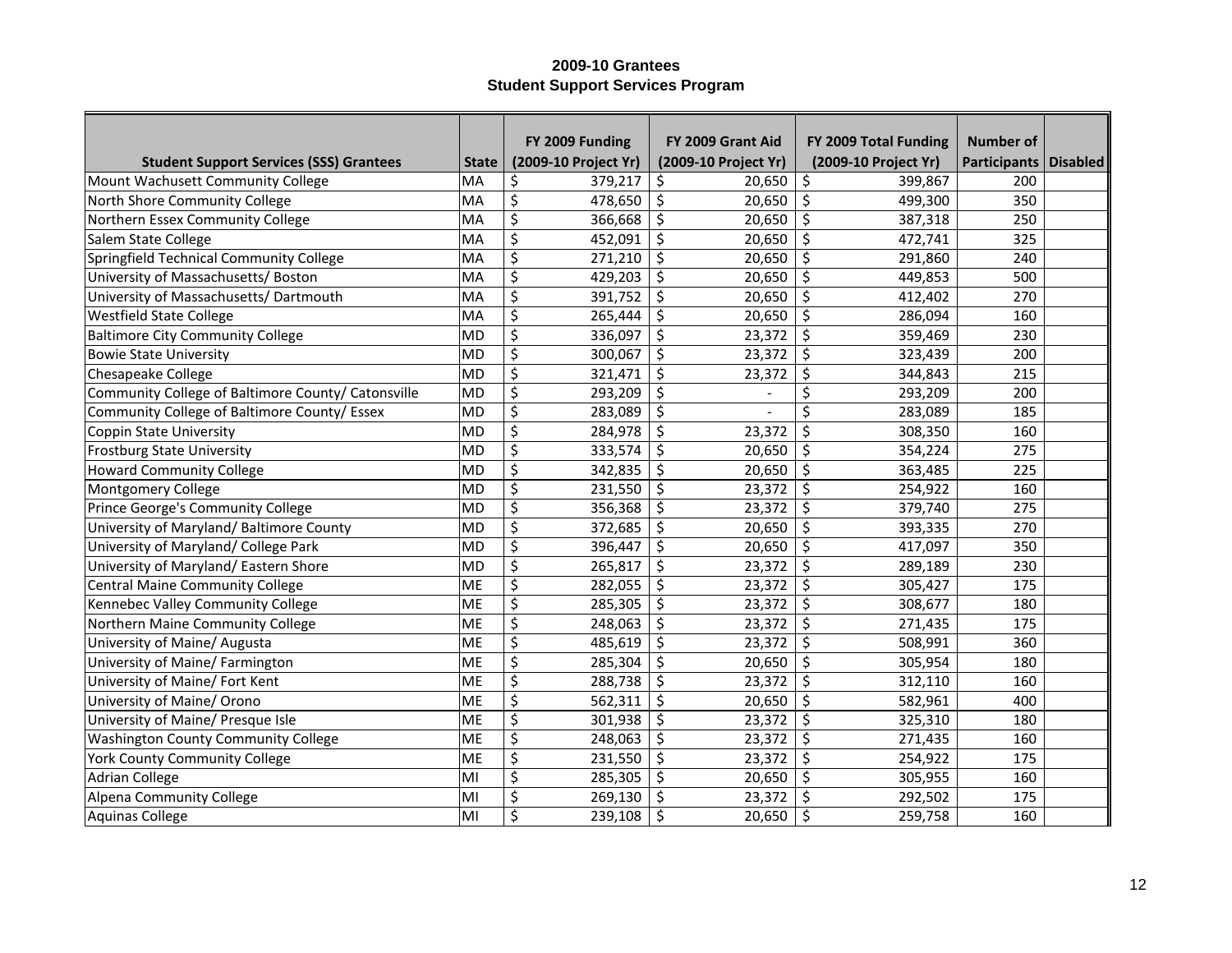|                                                |              | FY 2009 Funding      | FY 2009 Grant Aid    | FY 2009 Total Funding | Number of               |  |
|------------------------------------------------|--------------|----------------------|----------------------|-----------------------|-------------------------|--|
| <b>Student Support Services (SSS) Grantees</b> | <b>State</b> | (2009-10 Project Yr) | (2009-10 Project Yr) | (2009-10 Project Yr)  | Participants   Disabled |  |
| Bay De Ngoc Community College                  | MI           | \$<br>292,928        | 23,372<br>\$         | \$<br>316,300         | 160                     |  |
| <b>Bay Mills Community College</b>             | MI           | \$<br>248,063        | \$<br>7,613          | \$<br>255,676         | 170                     |  |
| Finlandia University                           | MI           | \$<br>287,153        | \$<br>23,372         | \$<br>310,525         | 180                     |  |
| <b>Gogebic Community College</b>               | MI           | \$<br>248,063        | \$<br>20,650         | \$<br>268,713         | 125                     |  |
| <b>Grand Rapids Community College</b>          | MI           | \$<br>388,314        | \$<br>23,372         | \$<br>411,686         | 250                     |  |
| <b>Grand Valley State University</b>           | MI           | \$<br>313,279        | \$<br>20,650         | \$<br>333,929         | 215                     |  |
| <b>Kellogg Community College</b>               | MI           | \$<br>353,509        | \$<br>17,702         | \$<br>371,211         | 250                     |  |
| Lake Michigan College                          | MI           | \$<br>282,033        | \$<br>23,372         | \$<br>305,405         | 200                     |  |
| Lansing Community College                      | MI           | \$<br>282,055        | \$<br>20,650         | \$<br>302,705         | 200                     |  |
| Madonna University                             | MI           | \$<br>257,433        | \$<br>23,372         | \$<br>280,805         | 200                     |  |
| Marygrove College                              | MI           | \$<br>281,983        | \$<br>16,397         | $\zeta$<br>298,380    | 200                     |  |
| Michigan State University                      | MI           | \$<br>660,857        | \$<br>20,650         | \$<br>681,507         | 600                     |  |
| Mott Community College                         | MI           | \$<br>372,601        | \$<br>20,650         | \$<br>393,251         | 200                     |  |
| Northern Michigan University                   | MI           | \$<br>300,834        | \$<br>20,650         | \$<br>321,484         | 210                     |  |
| Siena Heights University                       | MI           | \$<br>284,769        | \$<br>20,650         | \$<br>305,419         | 160                     |  |
| Southwestern Michigan College                  | MI           | \$<br>292,542        | \$<br>23,372         | \$<br>315,914         | 225                     |  |
| Wayne County Community College District        | MI           | \$<br>572,556        | \$                   | \$<br>572,556         | 350                     |  |
| <b>Wayne State University</b>                  | MI           | \$<br>493,143        | \$<br>20,650         | \$<br>513,793         | 300                     |  |
| Western Michigan University                    | MI           | \$<br>285,305        | \$<br>20,650         | \$<br>305,955         | 210                     |  |
| Anoka-Ramsey Community College                 | MN           | \$<br>292,905        | \$<br>20,650         | $\zeta$<br>313,555    | 175                     |  |
| <b>Arrowhead Community Colleges</b>            | MN           | \$<br>1,389,934      | \$<br>20,650         | \$<br>1,410,584       | 1,000                   |  |
| Augsburg College                               | MN           | \$<br>248,063        | \$<br>20,650         | \$<br>268,713         | 160                     |  |
| Bemidji State University                       | MN           | \$<br>431,706        | \$<br>23,372         | \$<br>455,078         | 350                     |  |
| Carleton College                               | MN           | \$<br>244,717        | \$<br>20,650         | \$<br>265,367         | 100                     |  |
| <b>Central Lakes College</b>                   | MN           | \$<br>248,063        | \$<br>23,372         | \$<br>271,435         | 180                     |  |
| Century Community & Technical College          | MN           | \$<br>324,258        | \$<br>23,372         | \$<br>347,630         | 200                     |  |
| College of St. Scholastica                     | MN           | \$<br>285,306        | \$<br>23,372         | \$<br>308,678         | 175                     |  |
| Dakota County Technical College                | MN           | \$<br>248,063        | \$<br>23,372         | \$<br>271,435         | 160                     |  |
| Fond Du Lac Tribal & Community College         | <b>MN</b>    | \$<br>285,305        | \$<br>23,372         | \$<br>308,677         | 175                     |  |
| Lake Superior Colleges                         | MN           | \$<br>207,816        | \$<br>23,372         | \$<br>231,188         | 210                     |  |
| Leech Lake Tribal College                      | MN           | \$<br>248,063        | \$<br>7,213          | \$<br>255,276         | 160                     |  |
| <b>Metropolitan State University</b>           | MN           | \$<br>118,100        | \$<br>23,372         | \$<br>141,472         | 160                     |  |
| Minneapolis Community & Technical College      | MN           | \$<br>340,737        | \$<br>20,650         | \$<br>361,387         | 225                     |  |
| Minnesota State University                     | MN           | \$<br>322,649        | \$<br>20,650         | \$<br>343,299         | 175                     |  |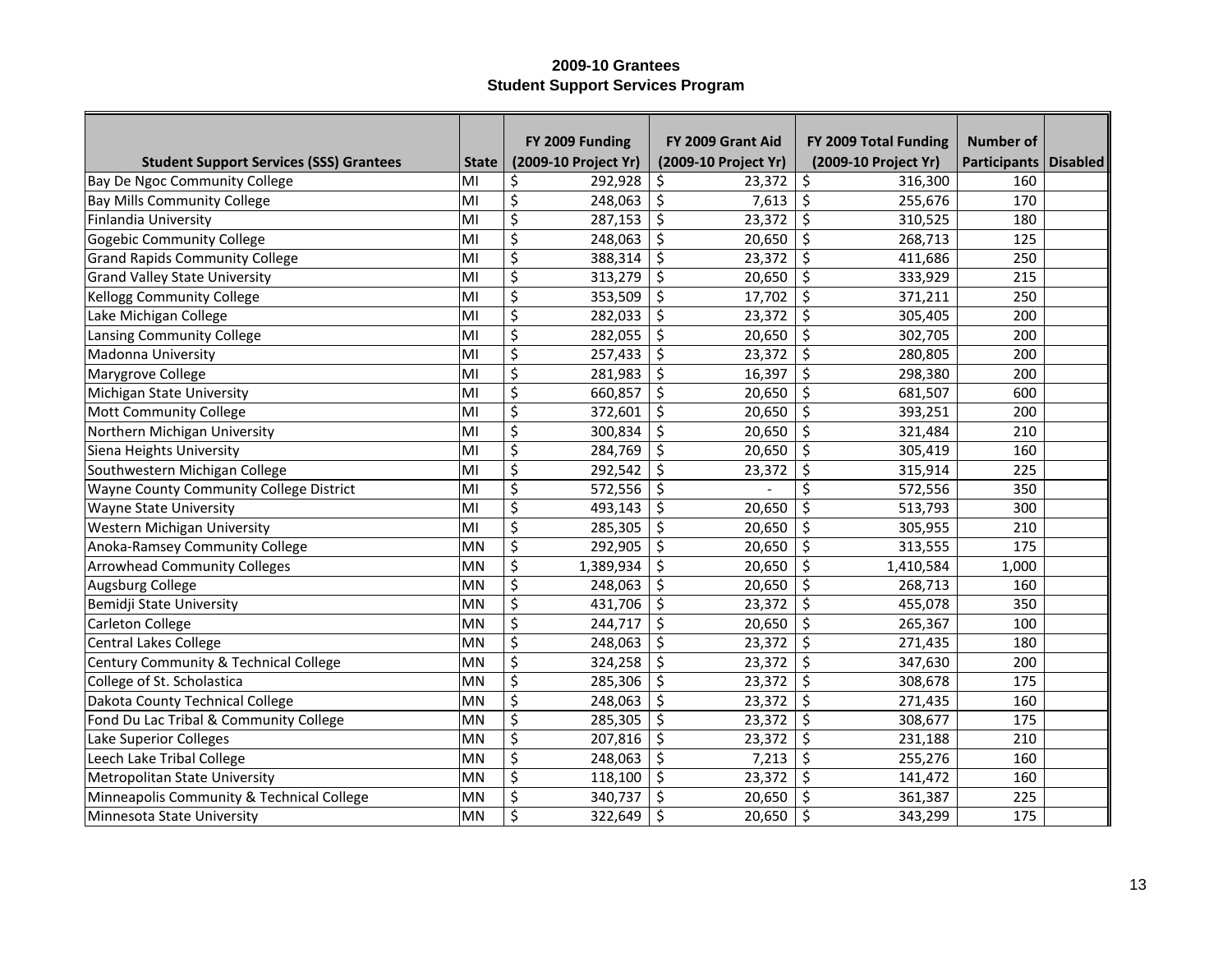|                                                |              | FY 2009 Funding      | FY 2009 Grant Aid    | FY 2009 Total Funding | Number of               |  |
|------------------------------------------------|--------------|----------------------|----------------------|-----------------------|-------------------------|--|
| <b>Student Support Services (SSS) Grantees</b> | <b>State</b> | (2009-10 Project Yr) | (2009-10 Project Yr) | (2009-10 Project Yr)  | Participants   Disabled |  |
| Normandale Community College                   | MN           | \$<br>290,968        | 20,650<br>\$         | \$<br>311,618         | 225                     |  |
| North Hennepin Community College               | <b>MN</b>    | \$<br>358,055        | \$<br>23,372         | \$<br>381,427         | 230                     |  |
| <b>Ridgewater College</b>                      | <b>MN</b>    | \$<br>230,682        | \$<br>20,650         | \$<br>251,332         | 175                     |  |
| Rochester Community and Technical College      | MN           | \$<br>380,123        | \$<br>23,372         | \$<br>403,495         | 250                     |  |
| Southwest Minnesota State University           | MN           | \$<br>285,975        | \$<br>20,650         | \$<br>306,625         | 210                     |  |
| St. Cloud Technical College                    | MN           | \$<br>257,584        | \$<br>23,372         | \$<br>280,956         | 160                     |  |
| St. Olaf College                               | MN           | \$<br>248,063        | \$<br>20,635         | \$<br>268,698         | 160                     |  |
| University of Minnesota/ Crookston             | MN           | \$<br>289,199        | \$<br>20,650         | \$<br>309,849         | 160                     |  |
| University of Minnesota/ Minneapolis           | MN           | \$<br>333,085        | \$<br>20,650         | \$<br>353,735         | 210                     |  |
| Winona State University                        | MN           | \$<br>292,831        | \$<br>23,372         | \$<br>316,203         | 225                     |  |
| <b>Central Missouri State University</b>       | MO           | \$<br>305,109        | \$<br>23,372         | $\zeta$<br>328,481    | 200                     |  |
| Columbia College                               | MO           | \$<br>231,550        | \$<br>23,372         | \$<br>254,922         | 160                     |  |
| Crowder College                                | MO           | \$<br>285,305        | \$<br>16,061         | \$<br>301,366         | 175                     |  |
| Harris-Stowe State College                     | MO           | \$<br>285,304        | \$<br>23,050         | $\zeta$<br>308,354    | 200                     |  |
| Junior College District of Jefferson County    | MO           | \$<br>257,584        | \$<br>23,372         | \$<br>280,956         | 160                     |  |
| Lincoln University                             | MO           | \$<br>332,717        | \$<br>23,372         | \$<br>356,089         | 250                     |  |
| Mineral Area College                           | MO           | \$<br>282,055        | \$<br>22,650         | \$<br>304,705         | 200                     |  |
| Missouri Southern State University             | MO           | \$<br>248,043        | \$<br>23,372         | \$<br>271,415         | 170                     |  |
| Missouri State University/ Springfield         | MO           | \$<br>280,950        | \$<br>23,372         | \$<br>304,322         | 180                     |  |
| North Central Missouri College                 | MO           | \$<br>248,063        | \$<br>23,372         | \$<br>271,435         | 160                     |  |
| Northwest Missouri State University            | MO           | \$<br>292,905        | \$<br>23,372         | \$<br>316,277         | 180                     |  |
| Penn Valley Community College                  | MO           | \$<br>365,265        | \$<br>20,650         | \$<br>385,915         | 250                     |  |
| Ranken Technical College                       | MO           | \$<br>231,550        | \$<br>20,650         | \$<br>252,200         | 160                     |  |
| Saint Louis University                         | MO           | \$<br>285,303        | \$<br>20,650         | \$<br>305,953         | 175                     |  |
| Southeast Missouri State University            | MO           | \$<br>318,172        | \$<br>23,372         | \$<br>341,544         | 200                     |  |
| St. Louis Community College/ Florissant Valley | MO           | \$<br>231,550        | \$<br>20,650         | \$<br>252,200         | 160                     |  |
| <b>State Fair Community College</b>            | MO           | \$<br>247,336        | \$<br>20,650         | \$<br>267,986         | 160                     |  |
| Three Rivers Community College                 | MO           | \$<br>289,740        | \$<br>20,650         | \$<br>310,390         | 250                     |  |
| University of Missouri/ Columbia               | MO           | \$<br>608,675        | \$<br>23,372         | \$<br>632,047         | 650                     |  |
| University of Missouri/ St. Louis/ Disabled    | MO           | \$<br>246,526        | \$                   | \$<br>246,526         | 125                     |  |
| Washington University/ St. Louis               | MO           | \$<br>342,171        | \$<br>20,650         | \$<br>362,821         | 200                     |  |
| Northern Marianas College                      | MP           | \$<br>248,063        | \$<br>20,613         | \$<br>268,676         | 180                     |  |
| <b>Alcorn State University</b>                 | <b>MS</b>    | \$<br>330,209        | \$<br>20,650         | \$<br>350,859         | 200                     |  |
| Copiah-Lincoln Community College               | MS           | \$<br>285,305        | \$<br>23,372         | \$<br>308,677         | 160                     |  |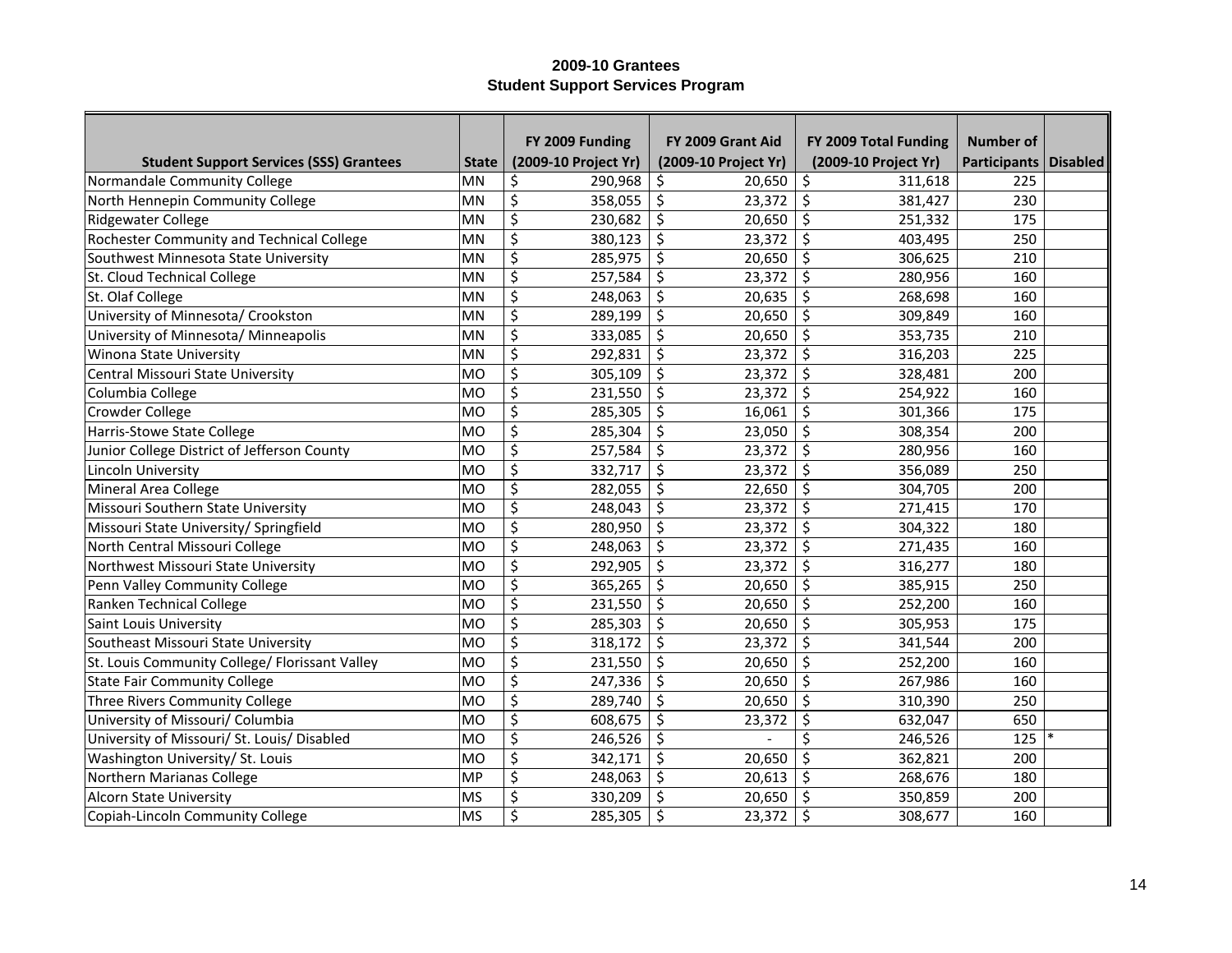|                                                  |              | FY 2009 Funding      | FY 2009 Grant Aid    | FY 2009 Total Funding | <b>Number of</b>        |  |
|--------------------------------------------------|--------------|----------------------|----------------------|-----------------------|-------------------------|--|
| <b>Student Support Services (SSS) Grantees</b>   | <b>State</b> | (2009-10 Project Yr) | (2009-10 Project Yr) | (2009-10 Project Yr)  | Participants   Disabled |  |
| East Mississippi Community College               | MS           | \$<br>231,550        | 2,310<br>\$          | \$<br>233,860         | 160                     |  |
| <b>Hinds Community College</b>                   | MS           | \$<br>285,305        | \$<br>22,950         | \$<br>308,255         | 175                     |  |
| <b>Holmes Community College</b>                  | MS           | \$<br>283,887        | \$<br>23,372         | \$<br>307,259         | 200                     |  |
| Mississippi State University                     | MS           | \$<br>246,526        | \$                   | \$<br>246,526         | 160                     |  |
| Mississippi Valley State University              | MS           | \$<br>257,517        | \$<br>23,372         | \$<br>280,889         | 182                     |  |
| Northeast Mississippi Community College          | MS           | \$<br>231,550        | \$                   | Ś<br>231,550          | 160                     |  |
| Northwest Mississippi Community College          | MS           | \$<br>281,600        | \$<br>23,372         | \$<br>304,972         | 160                     |  |
| Pearl River Community College                    | MS           | \$<br>313,922        | \$<br>20,650         | \$<br>334,572         | 160                     |  |
| <b>Rust College</b>                              | MS           | \$<br>281,495        | \$<br>23,372         | \$<br>304,867         | 200                     |  |
| <b>Tougaloo College</b>                          | MS           | \$<br>312,895        | \$<br>23,372         | \$<br>336,267         | 160                     |  |
| University of Southern Mississippi               | MS           | \$<br>257,584        | \$<br>23,372         | \$<br>280,956         | 185                     |  |
| William Carey College                            | MS           | \$<br>224,981        | \$                   | Ś<br>224,981          | 150                     |  |
| <b>Blackfeet Community College</b>               | MT           | \$<br>301,156        | \$<br>20,231         | \$<br>321,387         | 170                     |  |
| Dawson Community College                         | MT           | \$<br>273,467        | \$<br>23,372         | \$<br>296,839         | 130                     |  |
| Flathead Valley Community College                | MT           | \$<br>323,863        | \$<br>23,372         | \$<br>347,235         | 350                     |  |
| Fort Belknap College                             | MT           | \$<br>282,055        | \$<br>23,372         | \$<br>305,427         | 110                     |  |
| Fort Peck Community College                      | MT           | \$<br>290,568        | \$<br>22,270         | $\zeta$<br>312,838    | 175                     |  |
| Little Big Horn College                          | MT           | \$<br>231,550        | \$<br>23,372         | \$<br>254,922         | 160                     |  |
| Montana State University/ Billings               | MT           | \$<br>305,308        | \$<br>23,372         | \$<br>328,680         | 250                     |  |
| Montana State University/ Bozeman                | MT           | \$<br>393,428        | \$<br>20,650         | $\zeta$<br>414,078    | 300                     |  |
| Montana State University/ Northern               | MT           | \$<br>255,572        | \$<br>20,650         | \$<br>276,222         | 240                     |  |
| Rocky Mountain College                           | MT           | \$<br>291,529        | \$<br>20,650         | \$<br>312,179         | 250                     |  |
| Salish Kootenai College                          | MT           | \$<br>292,490        | \$<br>23,372         | \$<br>315,862         | 230                     |  |
| University of Great Falls                        | MT           | \$<br>289,182        | \$<br>23,372         | \$<br>312,554         | 230                     |  |
| University of Montana/ Missoula                  | MT           | \$<br>408,496        | \$<br>20,650         | \$<br>429,146         | 375                     |  |
| University of Montana/ Western                   | MT           | \$<br>248,063        | \$<br>19,613         | \$<br>267,676         | 160                     |  |
| Appalachian State University                     | NC           | \$<br>285,144        | \$<br>23,372         | \$<br>308,516         | 200                     |  |
| <b>Beaufort County Community College</b>         | NC           | \$<br>339,683        | \$<br>23,372         | \$<br>363,055         | 175                     |  |
| Caldwell Community College & Technical Institute | NC           | \$<br>290,916        | \$<br>23,372         | \$<br>314,288         | 200                     |  |
| <b>Carteret Community College</b>                | <b>NC</b>    | \$<br>248,063        | \$<br>19,613         | \$<br>267,676         | 160                     |  |
| Central Piedmont Community College               | NC           | \$<br>265,365        | \$<br>23,372         | \$<br>288,737         | 175                     |  |
| College of the Albemarle                         | NC           | \$<br>306,247        | \$<br>23,372         | \$<br>329,619         | 250                     |  |
| Davidson County Community College                | NC           | \$<br>248,063        | \$<br>20,650         | \$<br>268,713         | 160                     |  |
| Elizabeth City State University                  | NC           | \$<br>311,260        | \$<br>23,372         | \$<br>334,632         | 175                     |  |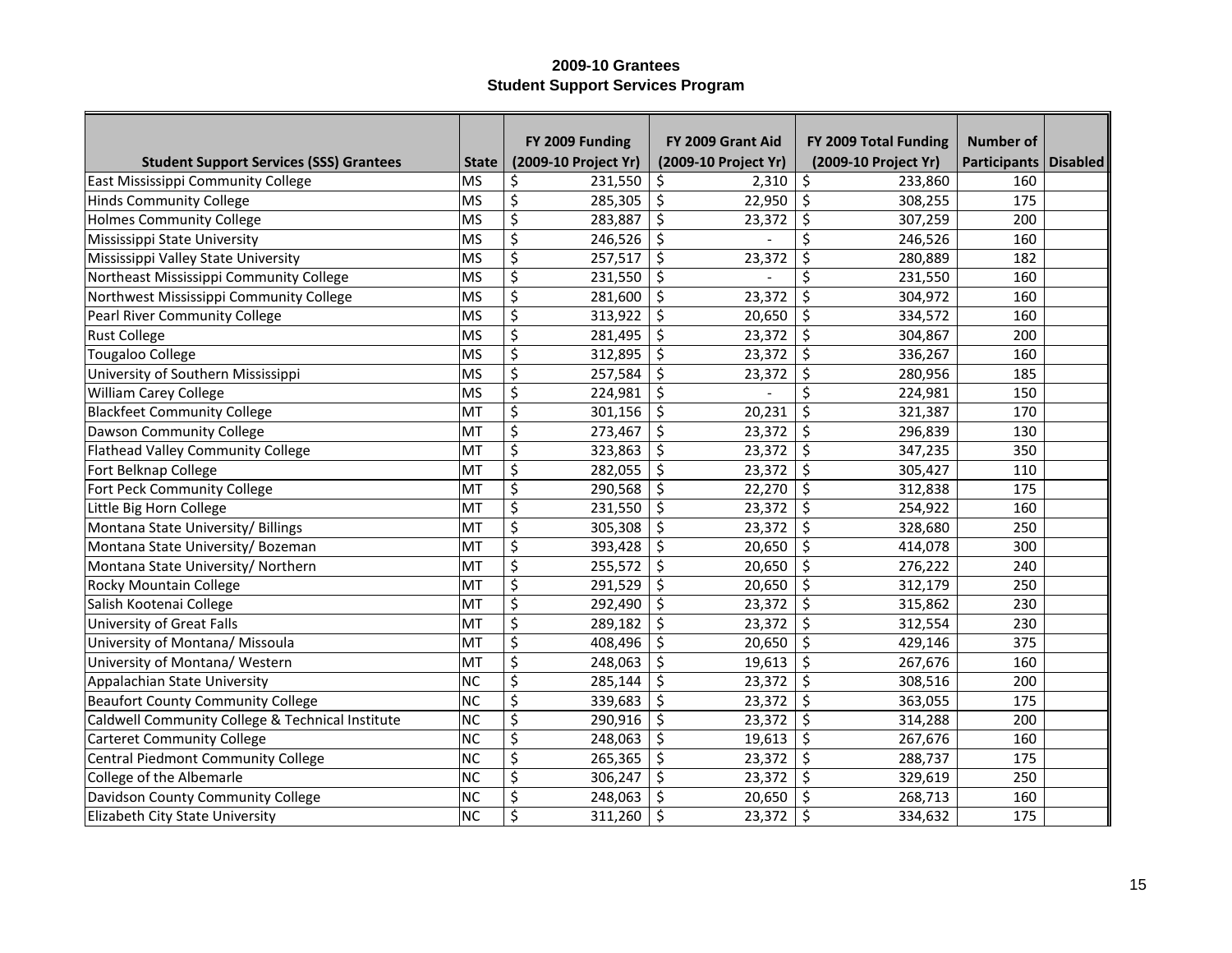|                                                          |                | FY 2009 Funding      | FY 2009 Grant Aid    | FY 2009 Total Funding | <b>Number of</b>        |  |
|----------------------------------------------------------|----------------|----------------------|----------------------|-----------------------|-------------------------|--|
| <b>Student Support Services (SSS) Grantees</b>           | <b>State</b>   | (2009-10 Project Yr) | (2009-10 Project Yr) | (2009-10 Project Yr)  | Participants   Disabled |  |
| <b>Fayetteville State University</b>                     | <b>NC</b>      | 337,308<br>\$        | 23,372<br>\$         | \$<br>360,680         | 200                     |  |
| <b>Halifax Community College</b>                         | <b>NC</b>      | \$<br>330,060        | \$<br>23,372         | \$<br>353,432         | 250                     |  |
| James Sprunt Community College                           | <b>NC</b>      | \$<br>337,112        | \$<br>23,372         | \$<br>360,484         | 210                     |  |
| Johnson C. Smith University                              | NC             | \$<br>282,055        | \$<br>23,372         | \$<br>305,427         | 175                     |  |
| Johnston Community College                               | NC             | \$<br>231,550        | \$<br>20,650         | \$<br>252,200         | 160                     |  |
| Livingstone College                                      | NC             | \$<br>292,905        | \$<br>17,616         | \$<br>310,521         | 225                     |  |
| Mars Hill College                                        | NC             | \$<br>282,055        | \$<br>23,372         | \$<br>305,427         | 160                     |  |
| <b>Mayland Community College</b>                         | NC             | \$<br>295,563        | \$<br>23,372         | \$<br>318,935         | 160                     |  |
| <b>Nash Community College</b>                            | NC             | \$<br>260,265        | \$                   | \$<br>260,265         | 160                     |  |
|                                                          |                |                      |                      |                       |                         |  |
| North Carolina Agricultural & Technical State University | <b>NC</b>      | \$<br>282,053        | \$.<br>14,411        | \$<br>296,464         | 200                     |  |
| <b>Piedmont Community College</b>                        | NC             | \$<br>343,427        | \$<br>23,372         | \$<br>366,799         | 200                     |  |
| <b>Pitt Community College</b>                            | NC             | \$<br>231,550        | \$<br>20,650         | $\zeta$<br>252,200    | 160                     |  |
| <b>Randolph Community College</b>                        | NC             | \$<br>253,739        | \$<br>20,650         | $\zeta$<br>274,389    | 170                     |  |
| Roanoke-Chowan Community College                         | NC             | \$<br>298,825        | \$<br>23,372         | \$<br>322,197         | 200                     |  |
| <b>Robeson Community College</b>                         | NC             | \$<br>231,495        | \$<br>20,650         | \$<br>252,145         | 160                     |  |
| <b>Sampson Community College</b>                         | NC             | \$<br>260,464        | \$<br>23,372         | \$<br>283,836         | 180                     |  |
| Sandhills Community College                              | NC             | \$<br>248,063        | \$<br>23,372         | \$<br>271,435         | 160                     |  |
| Southwestern Community College                           | NC             | \$<br>277,746        | \$<br>23,372         | \$<br>301,118         | 150                     |  |
| St. Augustine's College                                  | NC             | \$<br>311,432        | \$<br>23,372         | \$<br>334,804         | 190                     |  |
| University of North Carolina/ Charlotte                  | N <sub>C</sub> | \$<br>260,153        | \$<br>20,650         | \$<br>280,803         | 144                     |  |
| University of North Carolina/ Greensboro                 | NC             | \$<br>301,964        | \$<br>20,650         | \$<br>322,614         | 200                     |  |
| University of North Carolina/ Pembroke                   | N <sub>C</sub> | \$<br>287,314        | \$<br>20,650         | \$<br>307,964         | 200                     |  |
| Western Carolina University                              | NC             | \$<br>294,059        | \$<br>20,650         | \$<br>314,709         | 250                     |  |
| <b>Wilkes Community College</b>                          | NC             | \$<br>316,006        | \$<br>23,372         | \$<br>339,378         | 175                     |  |
| <b>Wilson Technical Community College</b>                | NC             | \$<br>312,234        | \$<br>23,372         | \$<br>335,606         | 200                     |  |
| Winston-Salem State University                           | NC             | \$<br>247,169        | \$<br>23,372         | \$<br>270,541         | 160                     |  |
| Cankdeska Cikana Community College                       | ND             | \$<br>282,055        | \$<br>23,372         | \$<br>305,427         | 100                     |  |
| <b>Dickinson State University</b>                        | ND             | \$<br>282,055        | \$<br>22,650         | \$<br>304,705         | 200                     |  |
| Lake Region State College                                | ND             | \$<br>248,056        | \$<br>18,911         | \$<br>266,967         | 160                     |  |
| North Dakota State University                            | ND             | \$<br>423,759        | \$<br>20,650         | \$<br>444,409         | 350                     |  |
| <b>Turtle Mountain Community College</b>                 | ND             | \$<br>298,132        | \$<br>18,803         | \$<br>316,935         | 200                     |  |
| University of Mary                                       | ND             | \$<br>282,055        | \$<br>22,650         | \$<br>304,705         | 160                     |  |
| University of North Dakota                               | ND             | \$<br>336,833        | \$<br>$\blacksquare$ | \$<br>336,833         | 300                     |  |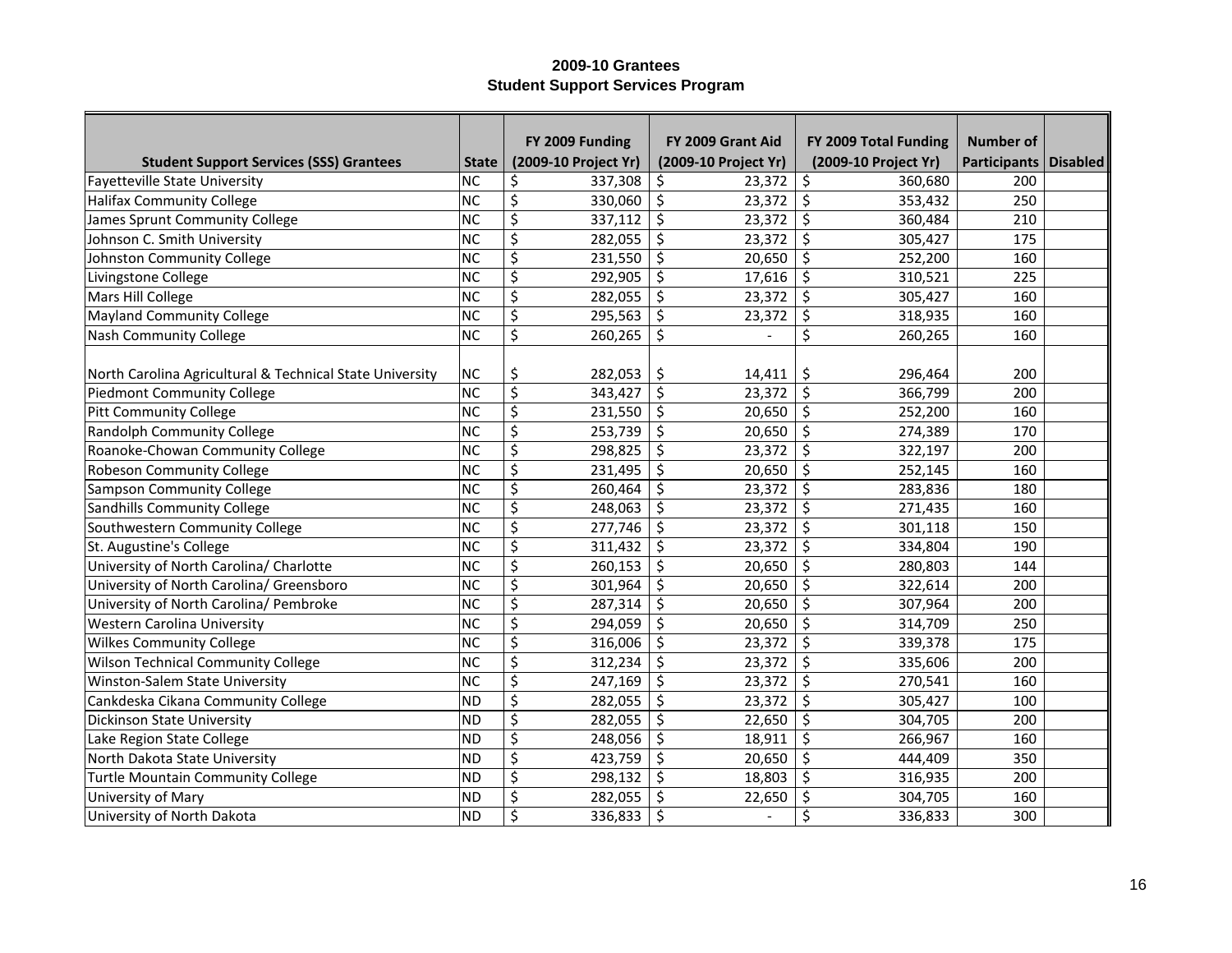|                                                |              | FY 2009 Funding      | FY 2009 Grant Aid    | FY 2009 Total Funding | Number of               |  |
|------------------------------------------------|--------------|----------------------|----------------------|-----------------------|-------------------------|--|
| <b>Student Support Services (SSS) Grantees</b> | <b>State</b> | (2009-10 Project Yr) | (2009-10 Project Yr) | (2009-10 Project Yr)  | Participants   Disabled |  |
| <b>Central Community College</b>               | NE           | \$<br>248,063        | \$<br>20,402         | \$<br>268,465         | 160                     |  |
| Chadron State College                          | NE           | \$<br>248,063        | \$<br>19,529         | \$<br>267,592         | 160                     |  |
| <b>Creighton University</b>                    | NE           | \$<br>285,759        | \$<br>20,650         | \$<br>306,409         | 160                     |  |
| Doane College/ Crete                           | NE           | \$<br>275,699        | \$<br>20,168         | \$<br>295,867         | 200                     |  |
| Metropolitan Community College                 | NE           | \$<br>347,413        | \$<br>23,372         | $\zeta$<br>370,785    | 382                     |  |
| Peru State College                             | NE           | \$<br>278,566        | \$<br>20,650         | \$<br>299,216         | 230                     |  |
| Southeast Community College Area               | NE           | \$<br>248,063        | \$<br>20,650         | \$<br>268,713         | 160                     |  |
| University of Nebraska/Kearney                 | NE           | \$<br>286,372        | \$<br>20,650         | $\zeta$<br>307,022    | 200                     |  |
| University of Nebraska/Lincoln                 | NE           | \$<br>497,064        | \$<br>20,650         | \$<br>517,714         | 350                     |  |
| University of Nebraska/Omaha                   | NE           | \$<br>313,879        | \$<br>20,650         | $\zeta$<br>334,529    | 160                     |  |
| Wayne State College                            | NE           | \$<br>308,670        | \$<br>23,372         | \$<br>332,042         | 225                     |  |
| Western Nebraska Community College             | NE           | \$<br>337,137        | \$<br>23,372         | \$<br>360,509         | 200                     |  |
| Keene State College                            | <b>NH</b>    | \$<br>307,169        | \$<br>20,650         | \$<br>327,819         | 160                     |  |
| New Hampshire Community Technical College/     |              |                      |                      |                       |                         |  |
| Manchester                                     | NH           | \$<br>248,063        | \$<br>23,372         | \$<br>271,435         | 160                     |  |
| <b>Plymouth State University</b>               | NH           | \$<br>300,990        | \$<br>19,243         | $\zeta$<br>320,233    | 180                     |  |
| University of New Hampshire                    | NH           | \$<br>319,820        | \$<br>20,650         | $\zeta$<br>340,470    | 180                     |  |
| <b>Atlantic Cape Community College</b>         | NJ           | \$<br>292,905        | \$<br>20,650         | \$<br>313,555         | 200                     |  |
| <b>Bloomfield College</b>                      | NJ           | \$<br>248,063        | \$<br>23,372         | \$<br>271,435         | 160                     |  |
| <b>Camden County College</b>                   | NJ           | \$<br>292,907        | \$<br>23,372         | \$<br>316,279         | 200                     |  |
| <b>Cumberland County College</b>               | NJ           | \$<br>284,279        | \$<br>20,650         | \$<br>304,929         | 275                     |  |
| <b>Essex County College</b>                    | NJ           | \$<br>409,997        | \$<br>23,372         | \$<br>433,369         | 350                     |  |
| <b>Georgian Court University</b>               | NJ           | \$<br>285,305        | \$<br>23,372         | \$<br>308,677         | 160                     |  |
| <b>Hudson County Community College</b>         | NJ           | \$<br>408,900        | \$<br>23,372         | \$<br>432,272         | 300                     |  |
| Mercer County Community College                | NJ           | \$<br>282,055        | \$<br>23,372         | \$<br>305,427         | 200                     |  |
| Middlesex County College/ Disabled             | NJ           | \$<br>300,954        | \$                   | \$<br>300,954         | 160                     |  |
| New Jersey City University                     | NJ           | \$<br>282,055        | \$<br>22,320         | \$<br>304,375         | 160                     |  |
| New Jersey Institute of Technology             | <b>NJ</b>    | \$<br>292,901        | \$<br>20,650         | \$<br>313,551         | 200                     |  |
| Passaic County Community College               | <b>NJ</b>    | \$<br>231,546        | \$<br>23,372         | \$<br>254,918         | 160                     |  |
| Ramapo College of New Jersey                   | NJ           | \$<br>265,399        | \$<br>23,372         | \$<br>288,771         | 180                     |  |
| Richard Stockton College of New Jersey         | NJ           | \$<br>173,661        | \$<br>13,722         | \$<br>187,383         | 120                     |  |
| <b>Rider University</b>                        | NJ           | \$<br>292,905        | \$<br>23,372         | \$<br>316,277         | 150                     |  |
| Rutgers University/ Camden                     | NJ           | \$<br>231,550        | \$<br>20,650         | \$<br>252,200         | 160                     |  |
| Rutgers University/ Newark Campus              | NJ           | \$<br>231,550        | \$<br>23,372         | \$<br>254,922         | 160                     |  |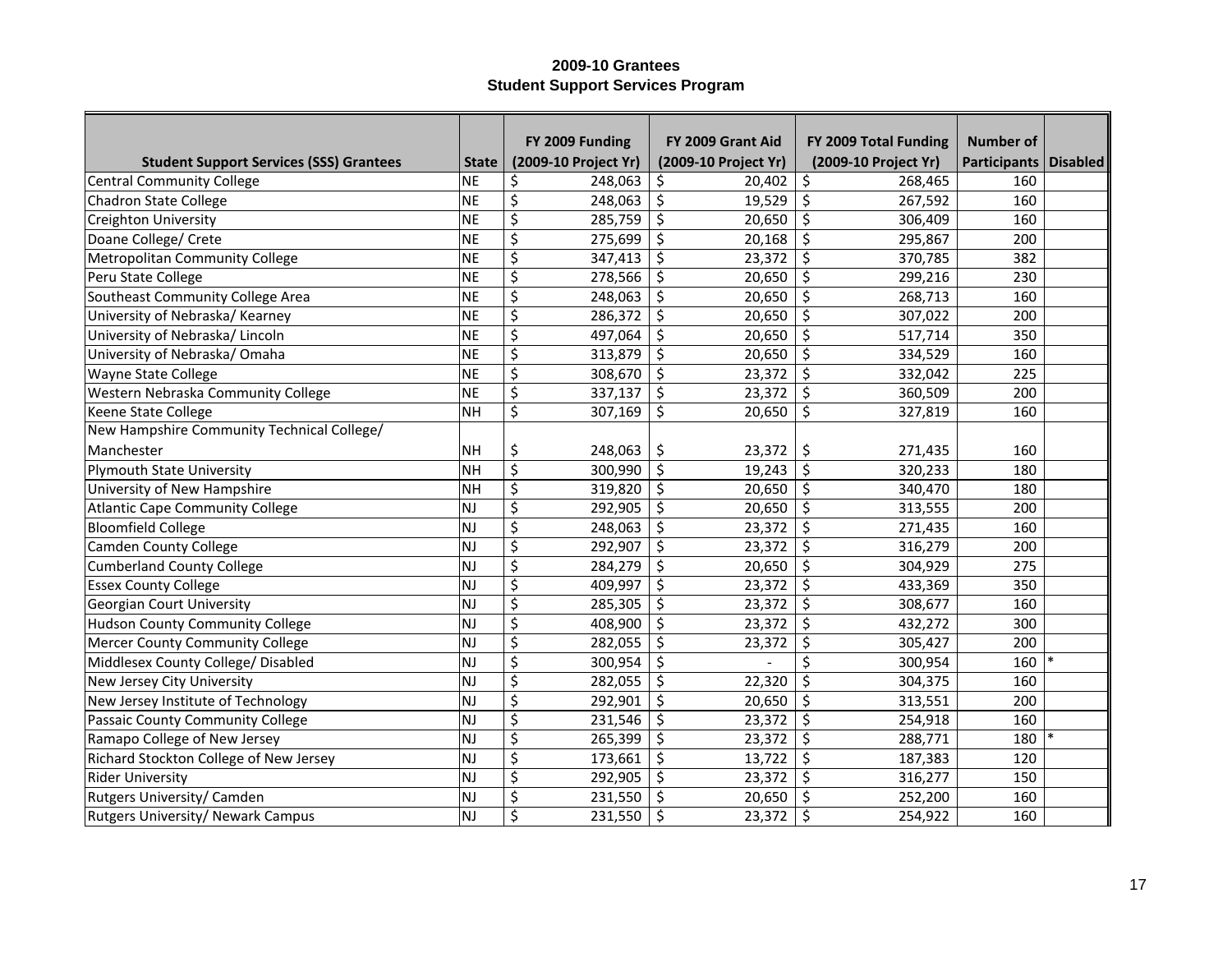|                                                  |              | FY 2009 Funding             | FY 2009 Grant Aid    | FY 2009 Total Funding | <b>Number of</b>        |  |
|--------------------------------------------------|--------------|-----------------------------|----------------------|-----------------------|-------------------------|--|
| <b>Student Support Services (SSS) Grantees</b>   | <b>State</b> | (2009-10 Project Yr)        | (2009-10 Project Yr) | (2009-10 Project Yr)  | Participants   Disabled |  |
| Rutgers, The State University of New Jersey/ New |              |                             |                      |                       |                         |  |
| <b>Brunswick</b>                                 | NJ           | \$<br>514,806               | \$<br>23,372         | \$<br>538,178         | 400                     |  |
| Seton Hall University                            | l NJ         | \$<br>285,440               | \$<br>20,650         | \$<br>306,090         | 200                     |  |
| <b>Central New Mexico Community College</b>      | <b>NM</b>    | \$<br>248,063               | \$<br>23,372         | $\zeta$<br>271,435    | 165                     |  |
| <b>Clovis Community College</b>                  | <b>NM</b>    | \$<br>248,063               | \$<br>19,513         | \$<br>267,576         | 175                     |  |
| Eastern New Mexico University/ Portales          | <b>NM</b>    | \$<br>353,767               | \$<br>23,372         | \$<br>377,139         | 300                     |  |
| Eastern New Mexico University/ Roswell           | <b>NM</b>    | \$<br>247,780               | \$<br>19,475         | \$<br>267,255         | 160                     |  |
| New Mexico Highlands University                  | <b>NM</b>    | \$<br>555,843               | \$<br>23,372         | \$<br>579,215         | 350                     |  |
| New Mexico Junior College                        | <b>NM</b>    | \$<br>269,004               | \$<br>23,372         | \$<br>292,376         | 175                     |  |
| <b>New Mexico State University</b>               | <b>NM</b>    | $\overline{\xi}$<br>391,223 | \$<br>23,372         | \$<br>414,595         | 350                     |  |
| Northern New Mexico Community College            | <b>NM</b>    | \$<br>282,053               | \$<br>19,133         | \$<br>301,186         | 180                     |  |
| San Juan College                                 | <b>NM</b>    | \$<br>231,550               | \$                   | Ś<br>231,550          | 160                     |  |
| Santa Fe Community College                       | <b>NM</b>    | \$<br>231,550               | \$<br>20,650         | \$<br>252,200         | 160                     |  |
| University of New Mexico/ Albuquerque            | <b>NM</b>    | \$<br>248,063               | \$<br>23,372         | \$<br>271,435         | 160                     |  |
| University of New Mexico/ Gallup Campus          | <b>NM</b>    | \$<br>248,056               | \$<br>20,650         | $\zeta$<br>268,706    | 160                     |  |
| University of New Mexico/ Valencia Campus        | <b>NM</b>    | \$<br>248,056               | \$<br>23,372         | \$<br>271,428         | 160                     |  |
| Community College of Southern Nevada             | <b>NV</b>    | \$<br>248,063               | \$<br>20,650         | \$<br>268,713         | 200                     |  |
| University of Nevada/ Las Vegas                  | <b>NV</b>    | \$<br>332,272               | \$<br>20,650         | $\zeta$<br>352,922    | 265                     |  |
| University of Nevada/ Reno                       | <b>NV</b>    | \$<br>345,132               | \$<br>20,650         | \$<br>365,782         | 175                     |  |
| <b>Broome Community College</b>                  | NY           | \$<br>257,574               | \$<br>20,650         | \$<br>278,224         | 250                     |  |
| Cazenovia College                                | NY           | \$<br>295,064               | \$<br>20,650         | \$<br>315,714         | 160                     |  |
| <b>Clarkson University</b>                       | NY           | \$<br>267,200               | \$<br>20,650         | \$<br>287,850         | 160                     |  |
| College of Mount Saint Vincent                   | NY           | \$<br>282,055               | \$<br>23,372         | \$<br>305,427         | 160                     |  |
| <b>Corning Community College</b>                 | NY           | \$<br>267,854               | \$<br>20,650         | \$<br>288,504         | 205                     |  |
| CUNY/ City College                               | NY           | \$<br>526,926               | \$<br>23,372         | \$<br>550,298         | 500                     |  |
| CUNY/ Kingsborough Community College             | NY           | \$<br>232,564               | \$<br>20,650         | \$<br>253,214         | 250                     |  |
| CUNY/ York College                               | NY           | \$<br>377,382               | \$<br>23,372         | \$<br>400,754         | 300                     |  |
| CUNY/ York College/ Disabled                     | NY           | \$<br>282,055               | \$<br>23,372         | \$<br>305,427         | 80                      |  |
| Dowling College                                  | NY           | \$<br>244,107               | \$<br>13,848         | \$<br>257,955         | 160                     |  |
| Fulton-Montgomery Community College              | NY           | \$<br>231,550               | \$<br>20,650         | \$<br>252,200         | 160                     |  |
| <b>Genesee Community College</b>                 | NY           | \$<br>292,905               | \$<br>23,372         | \$<br>316,277         | 250                     |  |
| Jefferson Community College                      | NY           | \$<br>248,063               | \$<br>20,650         | \$<br>268,713         | 160                     |  |
| Long Island University                           | NY           | \$<br>486,046               | \$<br>23,372         | \$<br>509,418         | 350                     |  |
| Marist College/ Disabled                         | NY           | \$<br>242,871               | \$<br>20,650         | \$<br>263,521         | 115                     |  |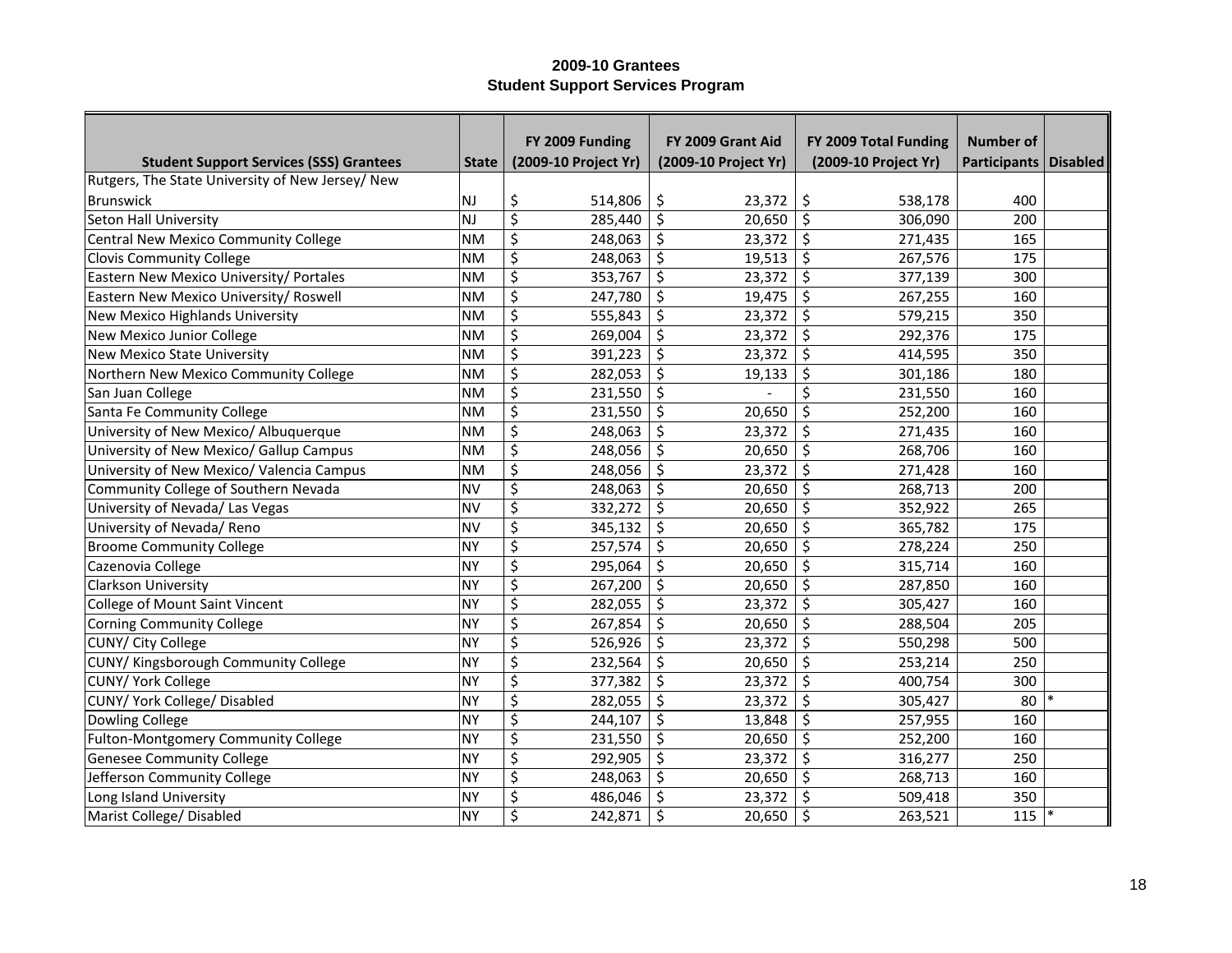|                                                |              | FY 2009 Funding      | FY 2009 Grant Aid    | FY 2009 Total Funding | <b>Number of</b>        |  |
|------------------------------------------------|--------------|----------------------|----------------------|-----------------------|-------------------------|--|
| <b>Student Support Services (SSS) Grantees</b> | <b>State</b> | (2009-10 Project Yr) | (2009-10 Project Yr) | (2009-10 Project Yr)  | Participants   Disabled |  |
| Medaille College                               | <b>NY</b>    | \$<br>281,716        | \$<br>23,372         | \$<br>305,088         | 200                     |  |
| Mercy College                                  | <b>NY</b>    | \$<br>285,305        | \$<br>23,372         | \$<br>308,677         | 250                     |  |
| <b>Molloy College</b>                          | <b>NY</b>    | \$<br>247,548        | \$<br>19,510         | \$<br>267,058         | 160                     |  |
| Monroe Community College                       | <b>NY</b>    | \$<br>258,784        | \$                   | \$<br>258,784         | 275                     |  |
| Nassau Community College/ Disabled             | <b>NY</b>    | \$<br>378,319        | \$<br>23,372         | \$<br>401,691         | 450                     |  |
| <b>Orange County Community College</b>         | <b>NY</b>    | \$<br>258,739        | \$<br>20,650         | \$<br>279,389         | 232                     |  |
| Paul Smith's College of Arts and Sciences      | <b>NY</b>    | \$<br>236,531        | \$<br>20,650         | \$<br>257,181         | 160                     |  |
| Polytechnic University                         | <b>NY</b>    | \$<br>361,988        | \$<br>20,650         | \$<br>382,638         | 250                     |  |
| Rochester Institute of Technology              | <b>NY</b>    | \$<br>269,498        | \$<br>20,650         | \$<br>290,148         | 225                     |  |
| <b>Schenectady County Community College</b>    | <b>NY</b>    | \$<br>282,055        | \$<br>23,372         | \$<br>305,427         | 175                     |  |
| Suffolk County Community College               | <b>NY</b>    | \$<br>282,055        | \$<br>23,372         | $\zeta$<br>305,427    | 210                     |  |
| SUNY/ Albany                                   | <b>NY</b>    | \$<br>248,063        | \$<br>23,372         | \$<br>271,435         | 200                     |  |
| <b>SUNY/ Binghamton University</b>             | <b>NY</b>    | \$<br>362,931        | \$<br>20,650         | \$<br>383,581         | 400                     |  |
| SUNY/ Brockport                                | <b>NY</b>    | \$<br>317,653        | \$<br>23,372         | \$<br>341,025         | 250                     |  |
| SUNY/ Buffalo                                  | <b>NY</b>    | \$<br>264,787        | \$<br>20,650         | \$<br>285,437         | 275                     |  |
| <b>SUNY/ Buffalo State College</b>             | <b>NY</b>    | \$<br>285,063        | \$<br>22,900         | \$<br>307,963         | 200                     |  |
| SUNY/ College of Technology/ Canton            | <b>NY</b>    | \$<br>260,464        | \$<br>23,372         | \$<br>283,836         | 210                     |  |
| <b>SUNY/ New Paltz</b>                         | <b>NY</b>    | \$<br>413,717        | \$<br>20,650         | \$<br>434,367         | 515                     |  |
| SUNY/ Plattsburgh State University             | <b>NY</b>    | \$<br>516,057        | \$<br>23,372         | \$<br>539,429         | 375                     |  |
| SUNY/ Potsdam College                          | <b>NY</b>    | \$<br>279,870        | \$<br>23,372         | \$<br>303,242         | 200                     |  |
| SUNY/ Westchester Community College            | <b>NY</b>    | \$<br>248,063        | \$<br>23,372         | \$<br>271,435         | 160                     |  |
| <b>Syracuse University</b>                     | <b>NY</b>    | \$<br>346,682        | \$<br>20,650         | \$<br>367,332         | 250                     |  |
| <b>Ulster County Community College</b>         | <b>NY</b>    | \$<br>292,152        | \$<br>20,218         | \$<br>312,370         | 220                     |  |
| <b>Bowling Green State University</b>          | OH           | \$<br>568,639        | \$<br>20,650         | \$<br>589,289         | 350                     |  |
| <b>Central State University</b>                | OH           | \$<br>373,269        | \$<br>23,372         | \$<br>396,641         | 250                     |  |
| Cincinnati State Technical & Community College | OH           | \$<br>282,047        | \$<br>22,650         | \$<br>304,697         | 180                     |  |
| <b>Clark State Community College</b>           | OH           | \$<br>248,063        | \$<br>23,372         | \$<br>271,435         | 160                     |  |
| <b>Cleveland State University</b>              | OH           | \$<br>521,031        | \$<br>23,372         | \$<br>544,403         | 500                     |  |
| <b>Columbus State Community College</b>        | OH           | \$<br>248,063        | \$<br>20,650         | \$<br>268,713         | 160                     |  |
| Cuyahoga Community College                     | OH           | \$<br>292,905        | \$<br>22,390         | \$<br>315,295         | 200                     |  |
| <b>Hocking College</b>                         | OH           | \$<br>282,055        | \$<br>16,411         | \$<br>298,466         | 190                     |  |
| Jefferson Community College                    | OH           | \$<br>231,550        | \$<br>23,372         | \$<br>254,922         | 160                     |  |
| <b>Kent State University</b>                   | OH           | \$<br>444,069        | \$<br>20,650         | \$<br>464,719         | 300                     |  |
| Lourdes College                                | OH           | \$<br>271,930        | \$<br>20,650         | \$<br>292,580         | 160                     |  |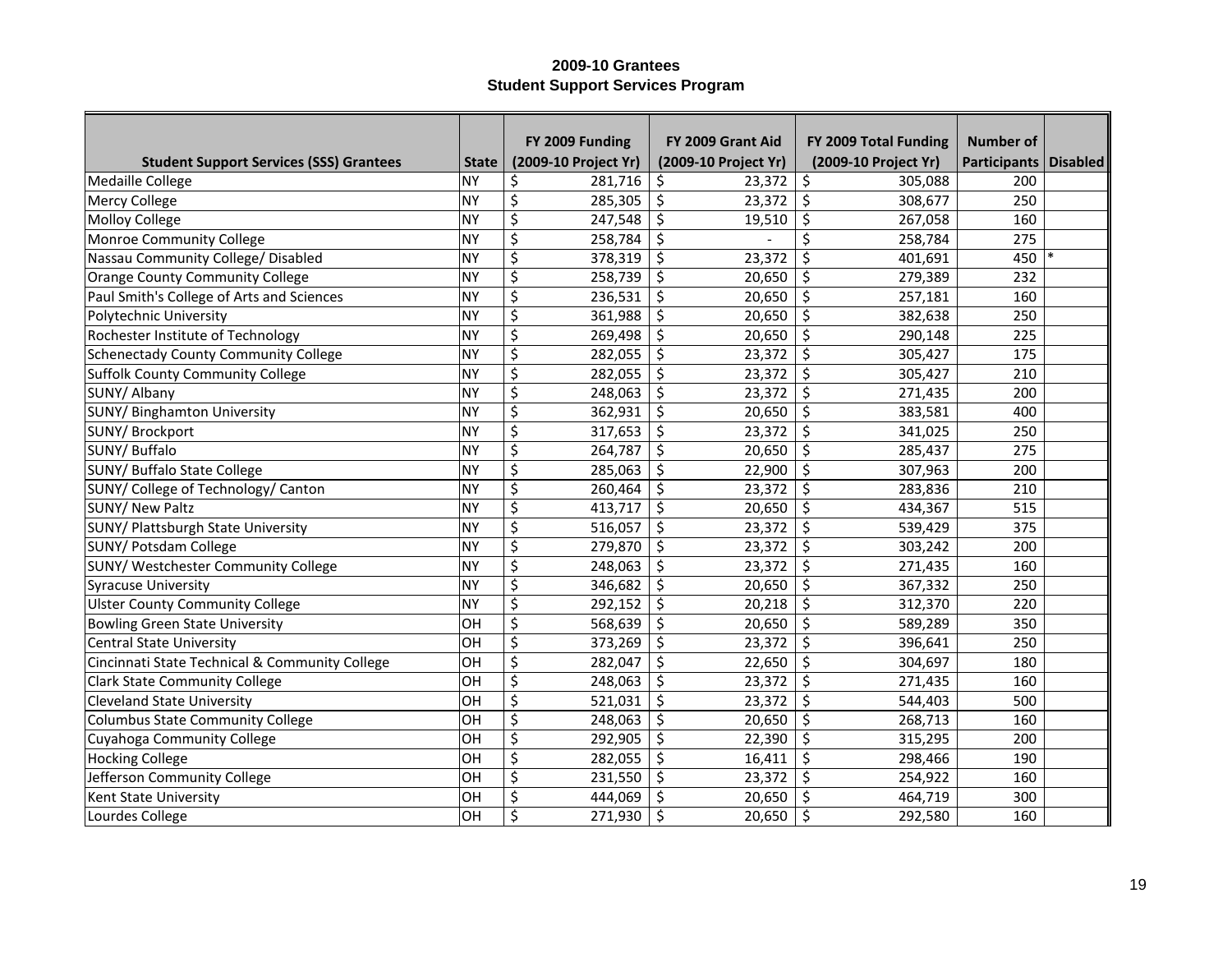|                                                    |              | FY 2009 Funding      | FY 2009 Grant Aid    | FY 2009 Total Funding | Number of               |  |
|----------------------------------------------------|--------------|----------------------|----------------------|-----------------------|-------------------------|--|
| <b>Student Support Services (SSS) Grantees</b>     | <b>State</b> | (2009-10 Project Yr) | (2009-10 Project Yr) | (2009-10 Project Yr)  | Participants   Disabled |  |
| Oberlin College                                    | OH           | \$<br>321,987        | Ś.<br>20,650         | \$<br>342.637         | 175                     |  |
| <b>Ohio State University</b>                       | OH           | \$<br>301,412        | \$<br>20,650         | \$<br>322,062         | 210                     |  |
| Ohio University                                    | OH           | \$<br>315,783        | \$<br>20,650         | \$<br>336,433         | 275                     |  |
| <b>Shawnee State University</b>                    | OH           | \$<br>292,905        | \$<br>23,372         | \$<br>316,277         | 180                     |  |
| <b>Sinclair Community College</b>                  | OH           | \$<br>282,055        | \$<br>20,650         | $\zeta$<br>302,705    | 160                     |  |
| <b>Stark State College of Technology</b>           | OH           | \$<br>231,550        | \$<br>20,650         | \$<br>252,200         | 160                     |  |
| University of Cincinnati                           | OH           | \$<br>248,063        | \$<br>20,403         | \$<br>268,466         | 180                     |  |
| University of Toledo                               | OH           | \$<br>231,550        | $\zeta$<br>20,650    | $\zeta$<br>252,200    | 160                     |  |
| <b>Washington State Community College</b>          | OH           | \$<br>292,908        | \$<br>23,372         | $\zeta$<br>316,280    | 175                     |  |
| Xavier University                                  | OH           | \$<br>231,549        | \$<br>20,650         | $\zeta$<br>252,199    | 160                     |  |
| <b>Bacone College</b>                              | OK           | \$<br>282,055        | \$<br>20,650         | $\zeta$<br>302,705    | 160                     |  |
| <b>Cameron University</b>                          | OK           | \$<br>387,744        | $\zeta$<br>23,372    | $\zeta$<br>411,116    | 235                     |  |
| Carl Albert State College                          | OK           | \$<br>424,101        | \$<br>23,372         | $\zeta$<br>447,473    | 285                     |  |
| <b>Connors State College</b>                       | OK           | \$<br>248,063        | \$<br>23,372         | \$<br>271,435         | 175                     |  |
| Eastern Oklahoma State College                     | OK           | \$<br>282,055        | \$<br>23,372         | \$<br>305,427         | 250                     |  |
| Langston University                                | OK           | \$<br>516,492        | \$<br>23,372         | \$<br>539,864         | 250                     |  |
| <b>Murray State College</b>                        | OK           | \$<br>355,746        | \$                   | \$<br>355,746         | 250                     |  |
| Northeastern Oklahoma A&M College                  | OK           | \$<br>253,325        | \$<br>23,372         | \$<br>276,697         | 160                     |  |
| Northeastern State University                      | OK           | \$<br>289,243        | \$<br>23,310         | \$<br>312,553         | 175                     |  |
| Oklahoma City Community College                    | OK           | \$<br>230,066        | \$                   | \$<br>230,066         | 160                     |  |
| Oklahoma State University/ Oklahoma City Technical |              |                      |                      |                       |                         |  |
| <b>Branch</b>                                      | OK           | \$<br>291,558        | \$<br>23,372         | \$<br>314,930         | 200                     |  |
| Oklahoma State University/ Okmulgee                | OK           | \$<br>131,125        | \$                   | \$<br>131,125         | 160                     |  |
| <b>Redlands Community College</b>                  | OK           | \$<br>266,828        | \$<br>23,372         | \$<br>290,200         | 200                     |  |
| <b>Rogers State University</b>                     | OK           | \$<br>370,662        | \$<br>23,372         | \$<br>394,034         | 300                     |  |
| Seminole State College                             | OK           | \$<br>248,063        | \$<br>23,372         | \$<br>271,435         | 160                     |  |
| Southeastern Oklahoma State University             | OK           | \$<br>345,797        | \$<br>23,372         | \$<br>369,169         | 300                     |  |
| Southern Nazarene University                       | OK           | \$<br>231,550        | \$<br>23,372         | \$<br>254,922         | 160                     |  |
| St. Gregory's University                           | OK           | \$<br>175,960        | \$<br>13,722         | \$<br>189,682         | 119                     |  |
| <b>Tulsa Community College</b>                     | OK           | \$<br>231,545        | \$<br>20,309         | \$<br>251,854         | 160                     |  |
| University of Central Oklahoma                     | OK           | \$<br>231,550        | \$<br>23,372         | \$<br>254,922         | 160                     |  |
| University of Oklahoma/ Norman                     | OK           | \$<br>434,319        | \$                   | \$<br>434,319         | 300                     |  |
| Western Oklahoma State College                     | OK           | \$<br>242,707        | \$<br>23,372         | \$<br>266,079         | 180                     |  |
| <b>Blue Mountain Community College</b>             | OR           | \$<br>232,049        | \$<br>23,372         | \$<br>255,421         | 160                     |  |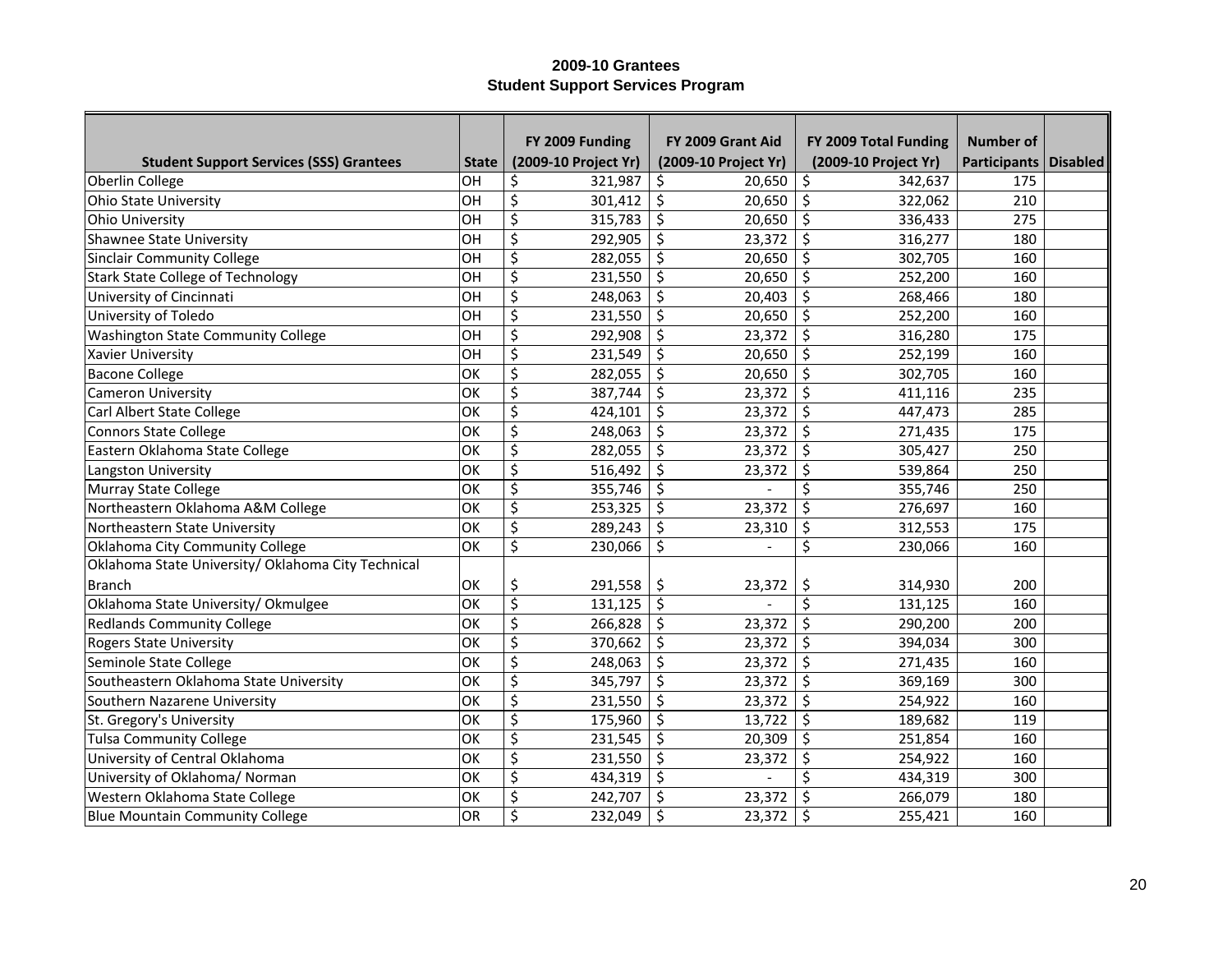|                                                |              | FY 2009 Funding      | FY 2009 Grant Aid    | FY 2009 Total Funding | <b>Number of</b>    |                 |
|------------------------------------------------|--------------|----------------------|----------------------|-----------------------|---------------------|-----------------|
| <b>Student Support Services (SSS) Grantees</b> | <b>State</b> | (2009-10 Project Yr) | (2009-10 Project Yr) | (2009-10 Project Yr)  | <b>Participants</b> | <b>Disabled</b> |
| Chemeketa Community College/ Disabled          | OR           | 236,367<br>\$        | \$<br>23,372         | \$<br>259,739         | 100                 |                 |
| Chemeketa Community College/ Salem             | OR           | \$<br>273,628        | \$<br>23,372         | \$<br>297,000         | 200                 |                 |
| <b>Clatsop Community College</b>               | OR           | \$<br>292,945        | \$<br>23,372         | \$<br>316,317         | 160                 |                 |
| Lane Community College                         | OR           | \$<br>257,584        | \$<br>20,650         | \$<br>278,234         | 180                 |                 |
| Linn-Benton Community College/ Main & East     | OR           | \$<br>231,529        | \$<br>20,650         | \$<br>252,179         | 160                 |                 |
| Mt. Hood Community College                     | OR           | \$<br>248,063        | \$<br>20,650         | \$<br>268,713         | 160                 |                 |
| Oregon Institute of Technology                 | OR           | \$<br>248,063        | \$<br>22,600         | \$<br>270,663         | 160                 |                 |
| <b>Oregon State University</b>                 | OR           | \$<br>248,063        | \$<br>9,613          | \$<br>257,676         | 175                 |                 |
| Portland Community College/ Sylvania           | OR           | \$<br>248,063        | \$<br>23,372         | $\zeta$<br>271,435    | 170                 |                 |
| <b>Portland State University</b>               | OR           | \$<br>359,240        | \$<br>23,372         | \$<br>382,612         | 265                 |                 |
| Rogue Community College District               | OR           | \$<br>248,063        | \$<br>23,372         | \$<br>271,435         | 171                 |                 |
| Southern Oregon University                     | OR           | \$<br>274,047        | \$<br>21,910         | \$<br>295,957         | 180                 |                 |
| Southwestern Oregon Community College          | OR           | \$<br>292,942        | \$<br>23,372         | \$<br>316,314         | 160                 |                 |
| <b>Umpqua Community College</b>                | OR           | \$<br>270,007        | \$<br>23,372         | \$<br>293,379         | 160                 |                 |
| University of Oregon                           | OR           | \$<br>525,459        | \$<br>20,650         | \$<br>546,109         | 360                 |                 |
| Western Oregon University                      | OR           | \$<br>331,085        | \$<br>23,372         | \$<br>354,457         | 250                 |                 |
| <b>Bloomsburg University</b>                   | PA           | \$<br>269,006        | \$<br>20,650         | \$<br>289,656         | 160                 |                 |
| California University of Pennsylvania          | PA           | \$<br>285,305        | \$<br>20,650         | \$<br>305,955         | 165                 |                 |
| Clarion University of Pennsylvania             | PA           | \$<br>330,322        | \$<br>23,372         | \$<br>353,694         | 206                 |                 |
| Commonwealth Technical Institute/ Disabled     | PA           | \$<br>231,550        | \$                   | Ś<br>231,550          | 100                 |                 |
| Community College of Philadelphia              | PA           | \$<br>257,584        | \$<br>23,372         | \$<br>280,956         | 225                 |                 |
| <b>Drexel University</b>                       | PA           | \$<br>301,081        | \$<br>20,650         | \$<br>321,731         | 225                 |                 |
| <b>East Stroudsburg University</b>             | PA           | \$<br>231,550        | \$<br>20,650         | \$<br>252,200         | 160                 |                 |
| Harcum College                                 | PA           | \$<br>302,039        | \$<br>20,650         | \$<br>322,689         | 170                 |                 |
| Kutztown University                            | PA           | \$<br>292,911        | \$<br>20,650         | \$<br>313,561         | 175                 |                 |
| Lehigh Carbon Community College                | PA           | \$<br>248,063        | \$<br>20,650         | \$<br>268,713         | 160                 |                 |
| Lock Haven University of Pennsylvania          | PA           | \$<br>285,304        | \$<br>20,650         | \$<br>305,954         | 230                 |                 |
| Mansfield University of Pennsylvania           | PA           | \$<br>231,550        | \$<br>20,650         | \$<br>252,200         | 160                 |                 |
| Pennsylvania College of Technology             | PA           | \$<br>243,095        | \$<br>23,372         | \$<br>266,467         | 160                 |                 |
| Pennsylvania Institute of Technology           | PA           | \$<br>315,746        | \$<br>3,150          | \$<br>318,896         | 180                 |                 |
| Pennsylvania State University/ McKeesport      | PA           | \$<br>291,976        | \$<br>22,390         | \$<br>314,366         | 165                 |                 |
| Pennsylvania State University/ University Park | PA           | \$<br>292,905        | \$<br>23,372         | \$<br>316,277         | 180                 |                 |
| Pennsylvania State University/ Wilkes Barre    | PA           | \$<br>282,055        | \$<br>23,372         | \$<br>305,427         | 160                 |                 |
| Pierce College                                 | PA           | \$<br>267,675        | \$<br>23,372         | \$<br>291,047         | 180                 |                 |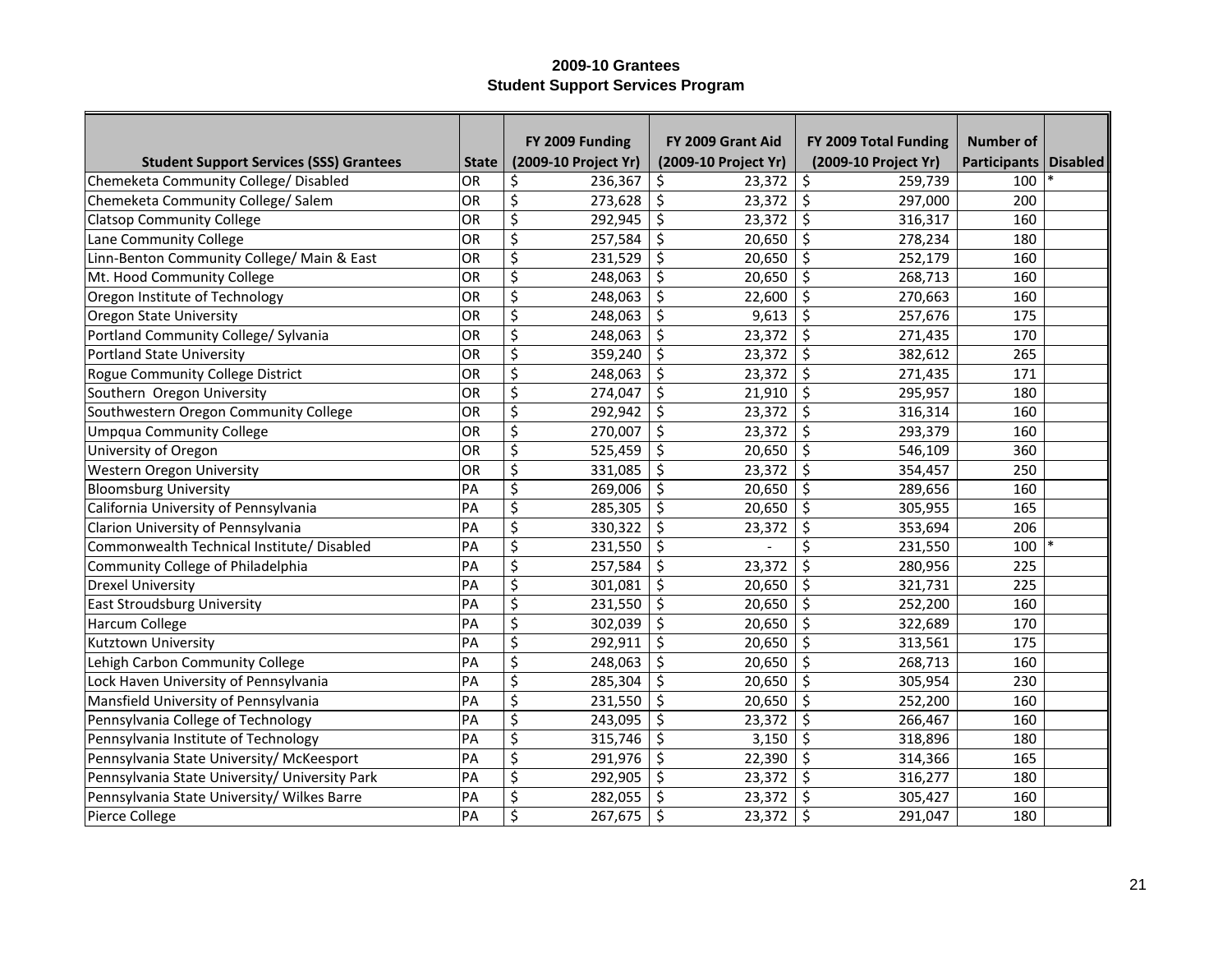|                                                               |              | FY 2009 Funding      | FY 2009 Grant Aid    | FY 2009 Total Funding | <b>Number of</b>      |  |
|---------------------------------------------------------------|--------------|----------------------|----------------------|-----------------------|-----------------------|--|
| <b>Student Support Services (SSS) Grantees</b>                | <b>State</b> | (2009-10 Project Yr) | (2009-10 Project Yr) | (2009-10 Project Yr)  | Participants Disabled |  |
| Reading Area Community College                                | PA           | \$<br>332,717        | \$<br>23,372         | \$<br>356,089         | 250                   |  |
| Seton Hill University                                         | PA           | \$<br>279,184        | \$<br>23,372         | \$<br>302,556         | 170                   |  |
| Slippery Rock University of Pennsylvania                      | PA           | \$<br>249,407        | \$<br>20,650         | \$<br>270,057         | 165                   |  |
| <b>Temple University</b>                                      | PA           | \$<br>292,794        | \$<br>20,650         | \$<br>313,444         | 200                   |  |
| University of Pennsylvania                                    | PA           | \$<br>278,394        | \$<br>16,003         | $\zeta$<br>294,397    | 175                   |  |
| University of Pittsburgh/Bradford                             | PA           | \$<br>231,545        | \$<br>20,650         | \$<br>252,195         | 160                   |  |
| University of Pittsburgh/Main                                 | PA           | \$<br>396,109        | \$<br>20,650         | $\zeta$<br>416,759    | 250                   |  |
| West Chester University of Pennsylvania/ Disabled             | PA           | \$<br>257,584        | \$<br>20,650         | $\zeta$<br>278,234    | 160                   |  |
| <b>Westmoreland County Community College</b>                  | PA           | \$<br>270,737        | \$<br>23,372         | \$<br>294,109         | 225                   |  |
| American University of Puerto Rico                            | PR           | \$<br>323,161        | \$<br>23,372         | $\zeta$<br>346,533    | 330                   |  |
| <b>Bayamon Central University</b>                             | PR           | \$<br>354,694        | \$<br>23,372         | $\zeta$<br>378,066    | 400                   |  |
| Caribbean University/ Bayamon                                 | PR           | \$<br>386,823        | \$<br>23,372         | \$<br>410,195         | 265                   |  |
| <b>Humacao Community College</b>                              | PR           | \$<br>276,996        | \$<br>22,250         | $\zeta$<br>299,246    | 200                   |  |
| Inter American University of Puerto Rico/ Aguadilla           |              |                      |                      |                       |                       |  |
| Campus                                                        | PR           | \$<br>274,190        | \$<br>23,372         | \$<br>297,562         | 220                   |  |
|                                                               |              |                      |                      |                       |                       |  |
| Inter American University of Puerto Rico/ Arecibo Campus   PR |              | \$<br>247,221        | \$<br>23,372         | \$<br>270,593         | 160                   |  |
| Inter American University of Puerto Rico/ Bayamon             |              |                      |                      |                       |                       |  |
| Campus                                                        | PR           | \$<br>285,305        | \$<br>22,950         | \$<br>308,255         | 225                   |  |
| Inter American University of Puerto Rico/ San German          |              |                      |                      |                       |                       |  |
| Campus                                                        | PR           | \$<br>292,905        | \$<br>23,372         | \$<br>316,277         | 210                   |  |
| Polytechnic University of Puerto Rico                         | PR           | \$<br>298,742        | \$<br>14,240         | $\zeta$<br>312,982    | 230                   |  |
| <b>Pontifical Catholic University</b>                         | PR           | \$<br>514,013        | \$<br>23,372         | \$<br>537,385         | 400                   |  |
| San Juan University College                                   | PR           | \$<br>324,402        | \$<br>23,372         | \$<br>347,774         | 315                   |  |
| Universidad Del Este                                          | PR           | \$<br>373,591        | \$<br>23,372         | \$<br>396,963         | 384                   |  |
| Universidad Del Turabo                                        | PR           | \$<br>291,073        | \$<br>23,372         | \$<br>314,445         | 275                   |  |
| Universidad Metropolitan                                      | PR           | \$<br>292,903        | \$<br>23,372         | \$<br>316,275         | 200                   |  |
| University of Puerto Rico                                     | PR           | \$<br>455,115        | \$<br>23,372         | \$<br>478,487         | 300                   |  |
| University of Puerto Rico                                     | PR           | \$<br>388,437        | \$<br>23,372         | \$<br>411,809         | 400                   |  |
| University of Puerto Rico/ Arecibo Campus                     | PR           | \$<br>308,211        | \$<br>23,372         | \$<br>331,583         | 210                   |  |
| University of Puerto Rico/ Bayamon                            | PR           | \$<br>292,905        | \$<br>23,372         | \$<br>316,277         | 240                   |  |
| University of Puerto Rico/ Cayey                              | PR           | \$<br>524,047        | \$<br>23,372         | \$<br>547,419         | 362                   |  |
| University of Puerto Rico/ Humacao                            | PR           | \$<br>386,279        | \$<br>23,372         | \$<br>409,651         | 300                   |  |
| University of the Sacred Heart                                | PR           | \$<br>574,188        | \$<br>23,372         | \$<br>597,560         | 600                   |  |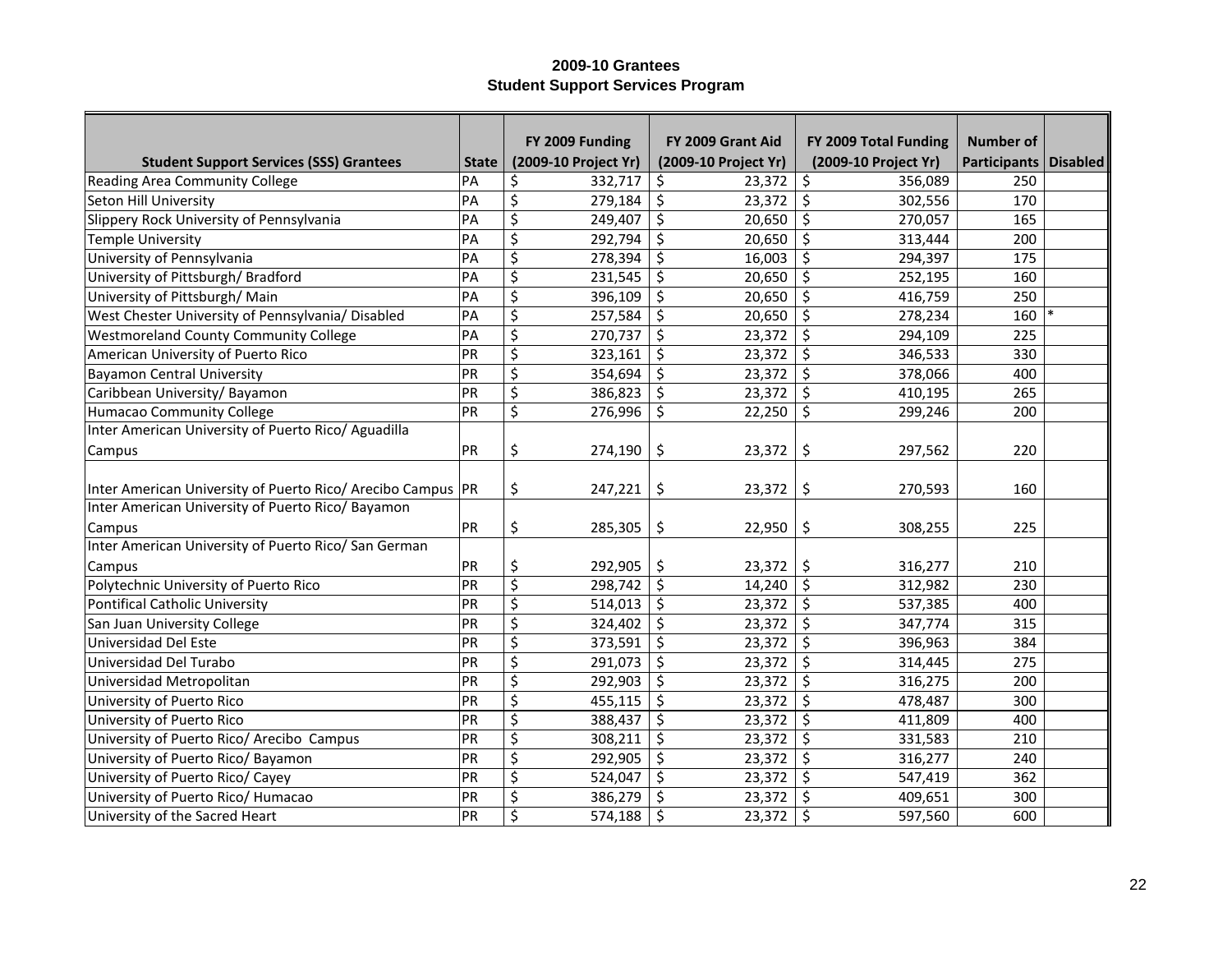|                                                |                          | FY 2009 Funding      | FY 2009 Grant Aid    | FY 2009 Total Funding | <b>Number of</b>             |  |
|------------------------------------------------|--------------------------|----------------------|----------------------|-----------------------|------------------------------|--|
| <b>Student Support Services (SSS) Grantees</b> | <b>State</b>             | (2009-10 Project Yr) | (2009-10 Project Yr) | (2009-10 Project Yr)  | <b>Participants Disabled</b> |  |
| Palau Community College                        | PW                       | \$<br>257,584        | \$<br>23,372         | \$<br>280,956         | 180                          |  |
| Community College of Rhode Island              | R <sub>l</sub>           | \$<br>335,389        | \$<br>23,372         | \$<br>358,761         | 300                          |  |
| Rhode Island College                           | R                        | \$<br>367,946        | \$<br>20,650         | \$<br>388,596         | 300                          |  |
| Central Carolina Technical College             | $\overline{sc}$          | \$<br>231,550        | \$<br>20,650         | \$<br>252,200         | 160                          |  |
| <b>Claflin University</b>                      | $\overline{sc}$          | \$<br>282,055        | \$<br>23,372         | \$<br>305,427         | 160                          |  |
| <b>Clinton Junior College</b>                  | $\overline{sc}$          | \$<br>130,247        | \$                   | Ś<br>130,247          | 90                           |  |
| Florence-Darlington Technical College          | $ \overline{SC} $        | \$<br>231,550        | \$<br>20,650         | \$<br>252,200         | 160                          |  |
| <b>Greenville Technical College</b>            | sc                       | \$<br>391,914        | \$<br>23,372         | \$<br>415,286         | 350                          |  |
| Lander University                              | $\overline{\textsf{sc}}$ | \$<br>231,550        | \$<br>23,372         | $\zeta$<br>254,922    | 160                          |  |
| Midlands Technical College                     | lsc                      | \$<br>282,055        | \$<br>23,372         | \$<br>305,427         | 175                          |  |
| Morris College                                 | lsc                      | \$<br>282,670        | \$<br>23,372         | \$<br>306,042         | 200                          |  |
| Northeastern Technical College                 | lsc                      | \$<br>254,356        | \$<br>20,650         | $\zeta$<br>275,006    | 160                          |  |
| Orangeburg-Calhoun Technical College           | sc                       | \$<br>292,902        | \$<br>23,372         | \$<br>316,274         | 200                          |  |
| Piedmont Technical College                     | sc                       | \$<br>285,305        | \$<br>23,372         | \$<br>308,677         | 160                          |  |
| South Carolina State University                | lsc                      | \$<br>248,063        | \$<br>23,372         | \$<br>271,435         | 160                          |  |
| Spartanburg Methodist College                  | lsc                      | \$<br>249,408        | \$<br>15,775         | \$<br>265,183         | 160                          |  |
| Spartanburg Technical College                  | sc                       | \$<br>277,105        | \$<br>23,372         | \$<br>300,477         | 160                          |  |
| Technical College of the Lowcountry            | sc                       | \$<br>282,055        | \$<br>22,000         | \$<br>304,055         | 160                          |  |
| <b>Tri-County Technical College</b>            | sc                       | \$<br>225,520        | \$<br>23,372         | \$<br>248,892         | 175                          |  |
| <b>Trident Technical College</b>               | sc                       | \$<br>330,772        | \$<br>23,372         | \$<br>354,144         | 200                          |  |
| University of South Carolina/ Beaufort         | lsc                      | \$<br>279,661        | \$<br>22,730         | \$<br>302,391         | 160                          |  |
| University of South Carolina/ Columbia         | lsc                      | \$<br>335,095        | \$<br>20,650         | \$<br>355,745         | 200                          |  |
| University of South Carolina/ Lancaster        | SC                       | \$<br>257,494        | \$<br>23,372         | \$<br>280,866         | 160                          |  |
| University of South Carolina/ Salkehatchie     | SC                       | \$<br>240,529        | \$<br>23,372         | \$<br>263,901         | 160                          |  |
| University of South Carolina/ Spartanburg      | SC                       | \$<br>282,055        | \$<br>23,372         | \$<br>305,427         | 160                          |  |
| University of South Carolina/ Sumter           | SC                       | \$<br>282,055        | \$<br>20,650         | \$<br>302,705         | 150                          |  |
| University of South Carolina/ Union            | SC                       | \$<br>246,526        | \$                   | \$<br>246,526         | 160                          |  |
| Voorhees College                               | SC                       | \$<br>246,526        | \$<br>23,372         | \$<br>269,898         | 170                          |  |
| Williamsburg Technical College                 | SC                       | \$<br>231,550        | \$<br>23,372         | \$<br>254,922         | 160                          |  |
| Winthrop University                            | SC                       | \$<br>231,550        | \$<br>23,372         | \$<br>254,922         | 160                          |  |
| York Technical College/ Rock Hill              | SC                       | \$<br>285,293        | \$<br>23,372         | \$<br>308,665         | 200                          |  |
| <b>Black Hills State University</b>            | <b>SD</b>                | \$<br>288,015        | \$<br>23,372         | \$<br>311,387         | 200                          |  |
| Dakota Wesleyan University                     | SD                       | \$<br>246,531        | \$<br>23,372         | \$<br>269,903         | 160                          |  |
| Northern State University                      | <b>SD</b>                | \$<br>282,055        | \$<br>22,650         | \$<br>304,705         | 165                          |  |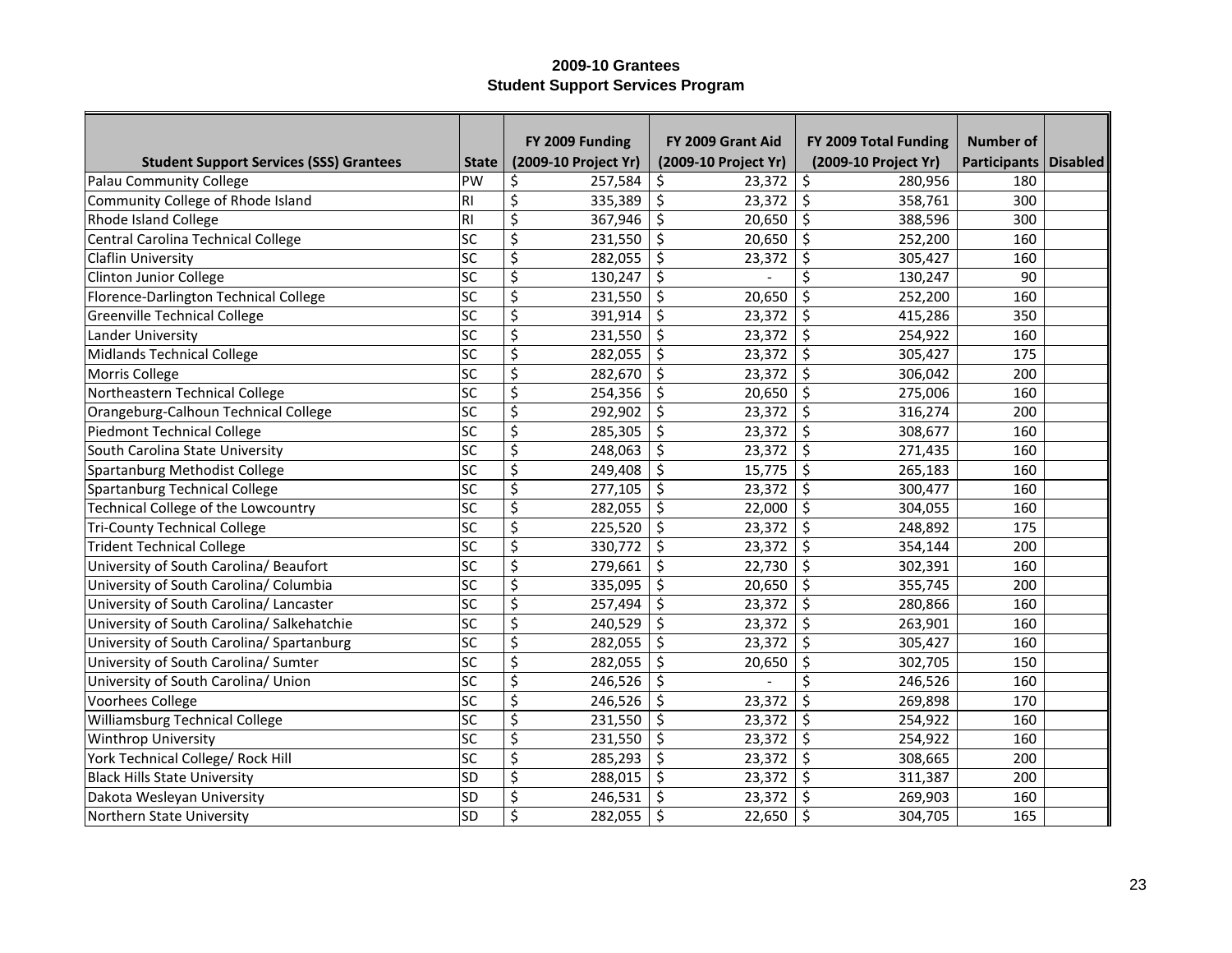|                                                     |              | FY 2009 Funding      | FY 2009 Grant Aid    | FY 2009 Total Funding | <b>Number of</b>        |  |
|-----------------------------------------------------|--------------|----------------------|----------------------|-----------------------|-------------------------|--|
| <b>Student Support Services (SSS) Grantees</b>      | <b>State</b> | (2009-10 Project Yr) | (2009-10 Project Yr) | (2009-10 Project Yr)  | Participants   Disabled |  |
| Oglala Lakota College                               | <b>SD</b>    | 301,962<br>\$        | \$<br>23,372         | \$<br>325,334         | 200                     |  |
| Sinte Gleska University                             | <b>SD</b>    | \$<br>336,194        | \$<br>23,372         | \$<br>359,566         | 250                     |  |
| Sisseton-Wahpeton Community College                 | <b>SD</b>    | \$<br>248,063        | \$<br>23,372         | \$<br>271,435         | 150                     |  |
| South Dakota State University                       | <b>SD</b>    | \$<br>248,063        | \$<br>19,526         | \$<br>267,589         | 160                     |  |
| University of South Dakota                          | <b>SD</b>    | \$<br>277,347        | \$<br>20,469         | \$<br>297,816         | 200                     |  |
| <b>Austin Peay State University</b>                 | <b>TN</b>    | \$<br>257,584        | \$<br>23,372         | \$<br>280,956         | 180                     |  |
| <b>Dyersburg State Community College</b>            | TN           | \$<br>322,433        | \$<br>23,372         | $\zeta$<br>345,805    | 185                     |  |
| East Tennessee State University                     | TN           | \$<br>292,905        | \$<br>20,650         | \$<br>313,555         | 225                     |  |
| <b>Fisk University</b>                              | TN           | \$<br>248,063        | \$<br>23,372         | \$<br>271,435         | 200                     |  |
| Lane College                                        | TN           | \$<br>285,305        | \$<br>23,372         | \$<br>308,677         | 165                     |  |
| Lemoyne-Owen College                                | <b>TN</b>    | \$<br>282,055        | \$<br>20,650         | $\zeta$<br>302,705    | 165                     |  |
| <b>Lincoln Memorial University</b>                  | TN           | \$<br>282,051        | \$<br>22,650         | $\zeta$<br>304,701    | 160                     |  |
| Middle Tennessee State University                   | TN           | \$<br>248,063        | \$<br>20,650         | \$<br>268,713         | 175                     |  |
| Northeast State Technical Community College         | TN           | \$<br>271,510        | \$<br>20,650         | \$<br>292,160         | 180                     |  |
| Pellissippi State Technical Community College       | TN           | \$<br>248,063        | \$<br>20,650         | \$<br>268,713         | 160                     |  |
| <b>Tennessee State University</b>                   | <b>TN</b>    | \$<br>285,305        | \$<br>22,950         | \$<br>308,255         | 175                     |  |
| <b>Tusculum College</b>                             | <b>TN</b>    | \$<br>282,055        | \$<br>20,026         | \$<br>302,081         | 200                     |  |
| University of Memphis                               | TN           | \$<br>231,550        | \$<br>20,650         | \$<br>252,200         | 160                     |  |
| University of Tennessee/ Chattanooga                | TN           | \$<br>285,297        | \$<br>23,372         | \$<br>308,669         | 200                     |  |
| University of Tennessee/ Knoxville                  | TN           | \$<br>339,921        | \$<br>20,650         | $\zeta$<br>360,571    | 250                     |  |
| University of Tennessee/ Martin                     | <b>TN</b>    | \$<br>231,550        | \$<br>20,650         | \$<br>252,200         | 160                     |  |
| <b>Volunteer State Community College</b>            | TN           | \$<br>231,550        | \$<br>20,650         | \$<br>252,200         | 167                     |  |
| Abilene Christian University                        | TX           | \$<br>304,319        | \$                   | \$<br>304,319         | 200                     |  |
| Amarillo College/ Moore County Campus               | <b>TX</b>    | \$<br>178,925        | \$<br>23,372         | \$<br>202,297         | 100                     |  |
| Amarillo College/ Washington Street Campus          | <b>TX</b>    | \$<br>333,160        | \$<br>23,372         | \$<br>356,532         | 250                     |  |
| Brookhaven College                                  | <b>TX</b>    | \$<br>285,570        | \$<br>23,372         | \$<br>308,942         | 300                     |  |
| <b>Coastal Bend College</b>                         | TX           | \$<br>282,055        | \$<br>18,411         | \$<br>300,466         | 215                     |  |
| College of the Mainland                             | TX           | \$<br>248,063        | \$<br>20,650         | \$<br>268,713         | 160                     |  |
| Dallas County Community College District            | <b>TX</b>    | \$<br>302,040        | \$<br>17,362         | \$<br>319,402         | 200                     |  |
| Dallas County Community College District/ Eastfield |              |                      |                      |                       |                         |  |
| College                                             | <b>TX</b>    | \$<br>303,519        | 23,372<br>\$         | \$<br>326,891         | 250                     |  |
| Del Mar College                                     | TX           | \$<br>248,063        | \$<br>20,402         | $\zeta$<br>268,465    | 160                     |  |
| El Centro College                                   | <b>TX</b>    | \$<br>11,171         | \$<br>13,722         | \$<br>24,893          | 154                     |  |
| El Paso Community College                           | <b>TX</b>    | \$<br>595,611        | \$<br>23,372         | \$<br>618,983         | 600                     |  |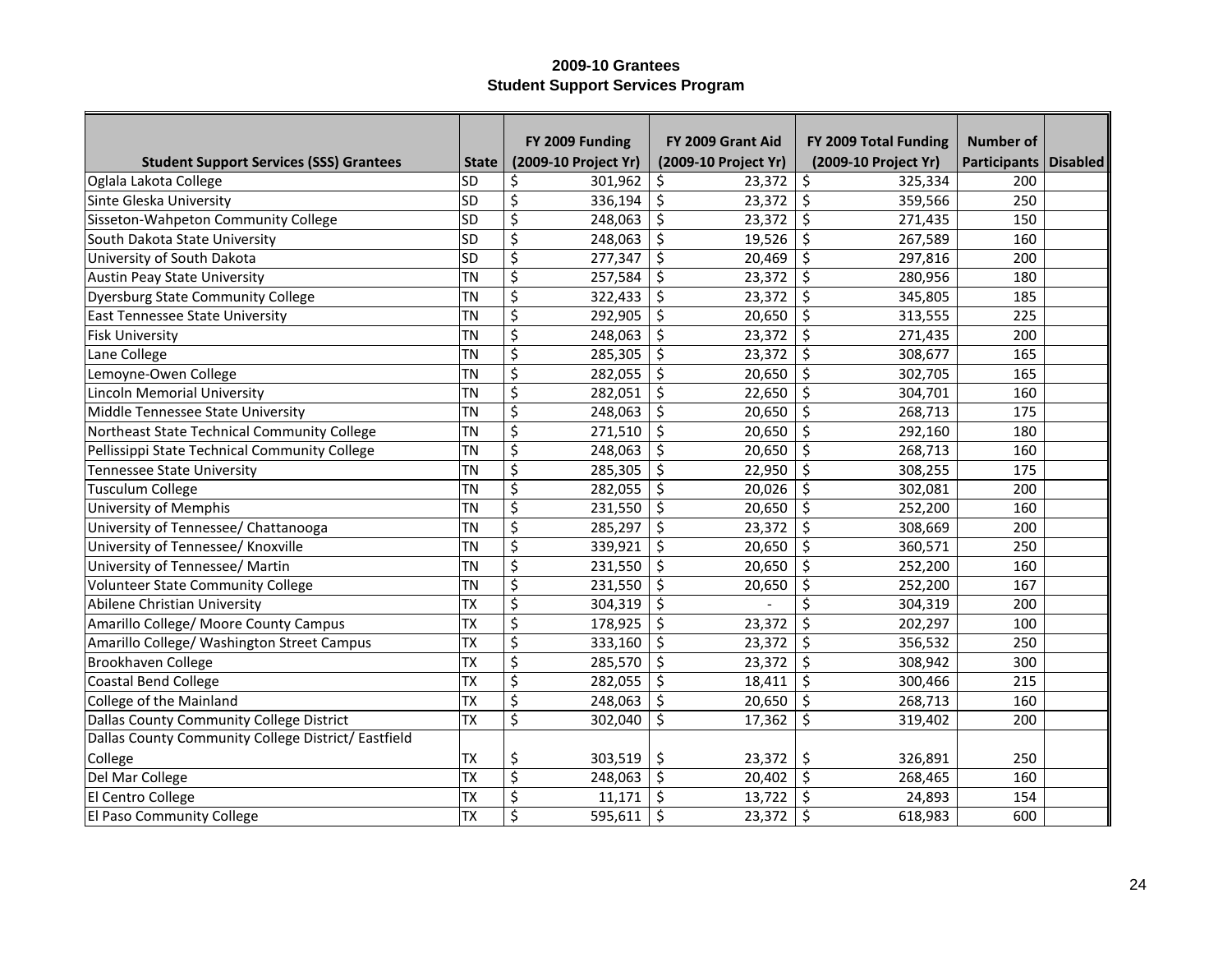|                                                         |              | FY 2009 Funding      | FY 2009 Grant Aid    | FY 2009 Total Funding | Number of               |  |
|---------------------------------------------------------|--------------|----------------------|----------------------|-----------------------|-------------------------|--|
| <b>Student Support Services (SSS) Grantees</b>          | <b>State</b> | (2009-10 Project Yr) | (2009-10 Project Yr) | (2009-10 Project Yr)  | Participants   Disabled |  |
| <b>Frank Phillips College</b>                           | <b>TX</b>    | 231,550<br>\$        | 23,050<br>\$         | \$<br>254,600         | 160                     |  |
| <b>Galveston College</b>                                | <b>TX</b>    | \$<br>239,236        | \$<br>20,650         | \$<br>259,886         | 200                     |  |
| Hill College                                            | <b>TX</b>    | \$<br>231,550        | \$                   | \$<br>231,550         | 175                     |  |
| <b>Houston Community College System</b>                 | TX           | \$<br>403,527        | \$<br>23,372         | \$<br>426,899         | 200                     |  |
| Kilgore College                                         | <b>TX</b>    | \$<br>231,550        | \$<br>23,372         | \$<br>254,922         | 160                     |  |
| Lamar University                                        | <b>TX</b>    | \$<br>231,547        | \$                   | \$<br>231,547         | 160                     |  |
| Laredo Community College                                | <b>TX</b>    | \$<br>215,451        | \$<br>23,372         | \$<br>238,823         | 300                     |  |
|                                                         |              |                      |                      |                       |                         |  |
| Lone Star College System District/ North Harris College | <b>TX</b>    | \$<br>227,340        | \$<br>23,372         | \$<br>250,712         | 160                     |  |
| <b>McLennan Community College</b>                       | <b>TX</b>    | \$<br>322,509        | \$<br>23,372         | $\zeta$<br>345,881    | 240                     |  |
| Midland College                                         | <b>TX</b>    | \$<br>248,063        | \$<br>15,653         | $\zeta$<br>263,716    | 160                     |  |
| Mountain View College                                   | <b>TX</b>    | \$<br>242,183        | \$<br>23,372         | $\zeta$<br>265,555    | 230                     |  |
| Navarro College                                         | TX           | \$<br>375,059        | \$<br>23,372         | $\zeta$<br>398,431    | 300                     |  |
| North Central Texas College                             | <b>TX</b>    | \$<br>248,063        | \$<br>20,650         | $\zeta$<br>268,713    | 160                     |  |
| North Lake College                                      | <b>TX</b>    | \$<br>302,776        | \$<br>23,372         | \$<br>326,148         | 180                     |  |
| Odessa College                                          | <b>TX</b>    | \$<br>247,055        | \$<br>22,910         | \$<br>269,965         | 160                     |  |
| Our Lady of the Lake University                         | <b>TX</b>    | \$<br>263,668        | \$<br>20,650         | \$<br>284,318         | 180                     |  |
| Palo Alto College                                       | <b>TX</b>    | \$<br>292,905        | \$<br>23,372         | \$<br>316,277         | 250                     |  |
| Paul Quinn College                                      | <b>TX</b>    | \$<br>1              | \$<br>13,722         | \$<br>13,723          | 155                     |  |
| <b>Richland College</b>                                 | <b>TX</b>    | \$<br>292,905        | \$<br>23,372         | $\zeta$<br>316,277    | 270                     |  |
| Sam Houston State University                            | <b>TX</b>    | \$<br>231,550        | \$<br>20,650         | \$<br>252,200         | 160                     |  |
| San Antonio College                                     | TX           | \$<br>448,634        | \$<br>23,372         | \$<br>472,006         | 400                     |  |
| San Jacinto College North                               | <b>TX</b>    | \$<br>190,458        | \$                   | \$<br>190,458         | 165                     |  |
| South Plains College                                    | <b>TX</b>    | \$<br>248,063        | \$<br>19,526         | \$<br>267,589         | 160                     |  |
| Southwest Texas Junior College                          | <b>TX</b>    | \$<br>307,181        | \$<br>23,372         | \$<br>330,553         | 275                     |  |
| Southwestern Christian College                          | <b>TX</b>    | \$<br>247,946        | \$<br>22,580         | \$<br>270,526         | 150                     |  |
| <b>Sul-Ross State University</b>                        | TX           | \$<br>231,550        | \$<br>20,650         | \$<br>252,200         | 160                     |  |
| <b>Tarrant County College</b>                           | TX           | \$<br>244,190        | \$<br>20,650         | \$<br>264,840         | 165                     |  |
| <b>Temple College</b>                                   | <b>TX</b>    | \$<br>199,750        | \$<br>20,650         | \$<br>220,400         | 160                     |  |
| Texarkana College                                       | TX           | \$<br>255,019        | \$                   | \$<br>255,019         | 225                     |  |
| Texas A&M International University                      | TX           | \$<br>248,063        | \$<br>23,372         | \$<br>271,435         | 160                     |  |
| Texas A&M University/ Commerce/ Tamu                    | TX           | \$<br>334,681        | \$                   | \$<br>334,681         | 425                     |  |
| Texas A&M University/ Corpus Christi                    | <b>TX</b>    | \$<br>186,047        | \$<br>13,722         | \$<br>199,769         | 120                     |  |
| Texas A&M University/ Kingsville                        | <b>TX</b>    | \$<br>291,355        | \$<br>23,372         | \$<br>314,727         | 240                     |  |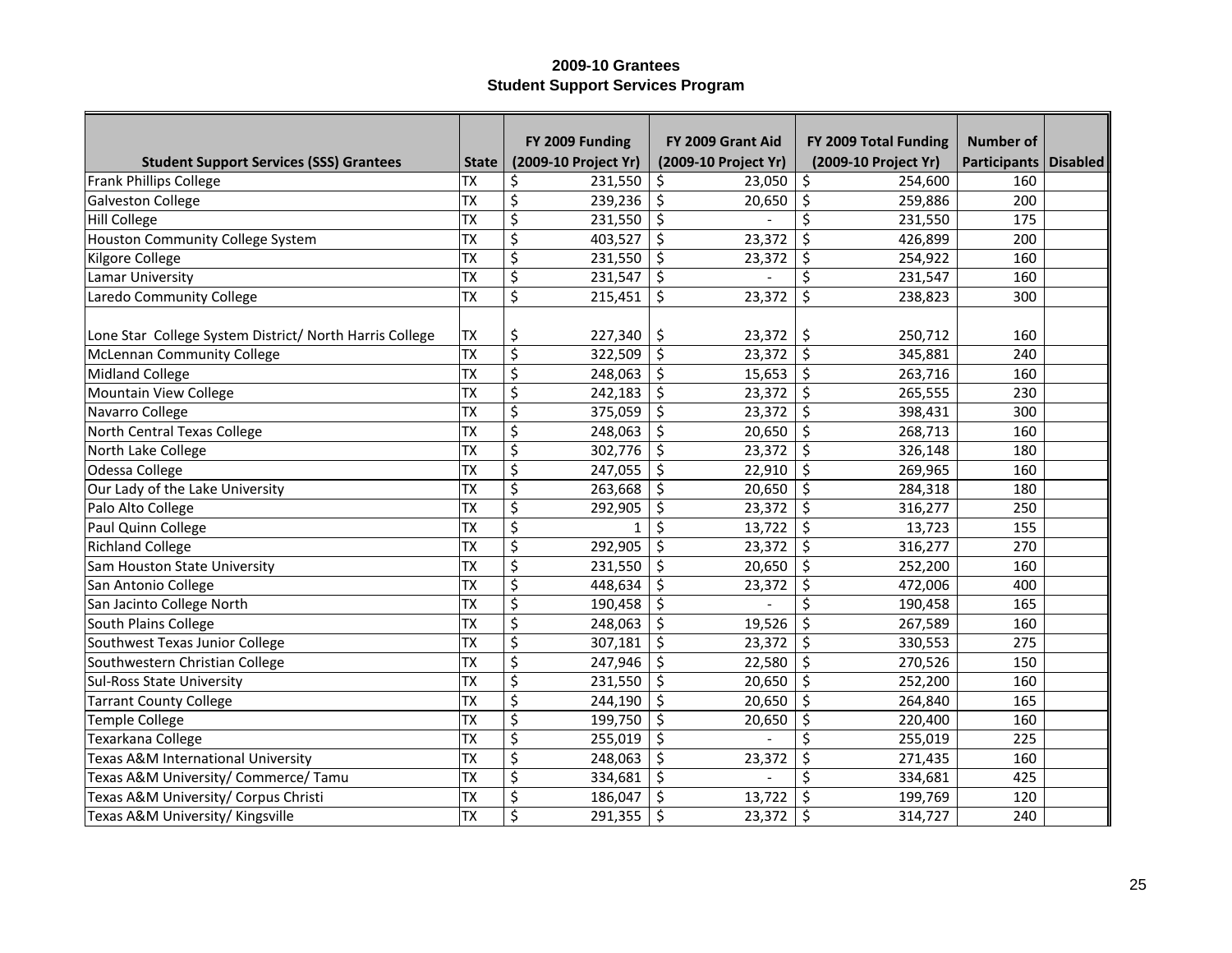|                                                |              | FY 2009 Funding      | FY 2009 Grant Aid    | FY 2009 Total Funding | <b>Number of</b>        |  |
|------------------------------------------------|--------------|----------------------|----------------------|-----------------------|-------------------------|--|
| <b>Student Support Services (SSS) Grantees</b> | <b>State</b> | (2009-10 Project Yr) | (2009-10 Project Yr) | (2009-10 Project Yr)  | Participants   Disabled |  |
| <b>Texas Christian University</b>              | <b>TX</b>    | \$<br>257,584        | \$<br>20,650         | \$<br>278,234         | 160                     |  |
| <b>Texas Southern University</b>               | <b>TX</b>    | \$<br>272,663        | \$<br>23,372         | \$<br>296,035         | 250                     |  |
| Texas State University/ San Marcos             | <b>TX</b>    | \$<br>285,305        | \$<br>20,650         | \$<br>305,955         | 200                     |  |
| <b>Trinity Valley Community College</b>        | <b>TX</b>    | \$<br>316,539        | \$<br>23,372         | \$<br>339,911         | 350                     |  |
| <b>Tyler Junior College</b>                    | <b>TX</b>    | \$<br>237,764        | \$<br>20,650         | \$<br>258,414         | 200                     |  |
| University of Houston                          | <b>TX</b>    | \$<br>206,959        | \$<br>20,650         | \$<br>227,609         | 215                     |  |
| University of North Texas                      | <b>TX</b>    | \$<br>344,761        | \$<br>20,650         | \$<br>365,411         | 250                     |  |
| University of Texas/ Arlington                 | <b>TX</b>    | \$<br>363,267        | \$<br>20,650         | \$<br>383,917         | 275                     |  |
| University of Texas/ Austin                    | <b>TX</b>    | \$<br>231,550        | \$                   | \$<br>231,550         | 160                     |  |
| University of Texas/ Brownsville               | <b>TX</b>    | \$<br>292,905        | \$                   | \$<br>292,905         | 275                     |  |
| University of Texas/ El Paso                   | <b>TX</b>    | \$<br>292,123        | \$<br>23,372         | \$<br>315,495         | 200                     |  |
| University of the Incarnate Word               | <b>TX</b>    | \$<br>248,063        | \$<br>23,372         | \$<br>271,435         | 200                     |  |
| Victoria County Junior College District        | <b>TX</b>    | \$<br>248,063        | \$<br>23,372         | \$<br>271,435         | 160                     |  |
| Weatherford College                            | <b>TX</b>    | \$<br>248,063        | \$<br>23,372         | \$<br>271,435         | 160                     |  |
| West Texas A&M University                      | <b>TX</b>    | \$<br>362,007        | \$<br>20,650         | \$<br>382,657         | 225                     |  |
| <b>Western Texas College</b>                   | <b>TX</b>    | \$<br>231,550        | \$<br>23,372         | \$<br>254,922         | 160                     |  |
| <b>Wiley College</b>                           | <b>TX</b>    | \$<br>246,526        | \$<br>23,372         | \$<br>269,898         | 220                     |  |
| College of Eastern Utah/ Price                 | UT           | \$<br>248,056        | \$<br>23,372         | \$<br>271,428         | 160                     |  |
| College of Eastern Utah/ San Juan              | UT           | \$<br>346,189        | \$<br>23,372         | \$<br>369,561         | 200                     |  |
| Dixie State College of Utah                    | UT           | \$<br>309,892        | \$<br>23,372         | \$<br>333,264         | 200                     |  |
| Salt Lake Community College                    | UT           | \$<br>319,623        | \$<br>23,372         | \$<br>342,995         | 175                     |  |
| Snow College                                   | UT           | \$<br>341,713        | \$<br>23,372         | \$<br>365,085         | 200                     |  |
| Southern Utah University                       | UT           | \$<br>285,305        | \$<br>20,650         | \$<br>305,955         | 160                     |  |
| University of Utah                             | UT           | \$<br>331,060        | \$<br>20,650         | \$<br>351,710         | 225                     |  |
| Utah State University/ Logan                   | UT           | \$<br>292,905        | \$<br>20,650         | \$<br>313,555         | 190                     |  |
| <b>Utah Valley State College</b>               | UT           | \$<br>246,525        | \$<br>23,372         | \$<br>269,897         | 150                     |  |
| <b>Weber State University</b>                  | UT           | \$<br>401,906        | \$<br>20,650         | \$<br>422,556         | 285                     |  |
| Dabney S. Lancaster Community College          | VA           | \$<br>289,385        | \$<br>18,877         | \$<br>308,262         | 250                     |  |
| <b>Hampton University</b>                      | VA           | \$<br>292,905        | \$<br>23,372         | \$<br>316,277         | 180                     |  |
| Lord Fairfax Community College                 | VA           | \$<br>248,063        | \$<br>8,089          | \$<br>256,152         | 160                     |  |
| Mountain Empire Community College              | VA           | \$<br>290,065        | \$<br>23,372         | \$<br>313,437         | 175                     |  |
| Norfolk State University                       | VA           | \$<br>421,445        | \$<br>913            | \$<br>422,358         | 400                     |  |
| Old Dominion University                        | VA           | \$<br>316,601        | \$<br>23,372         | Ś<br>339,973          | 200                     |  |
| Patrick Henry Community College                | VA           | \$<br>318,665        | \$<br>23,372         | \$<br>342,037         | 225                     |  |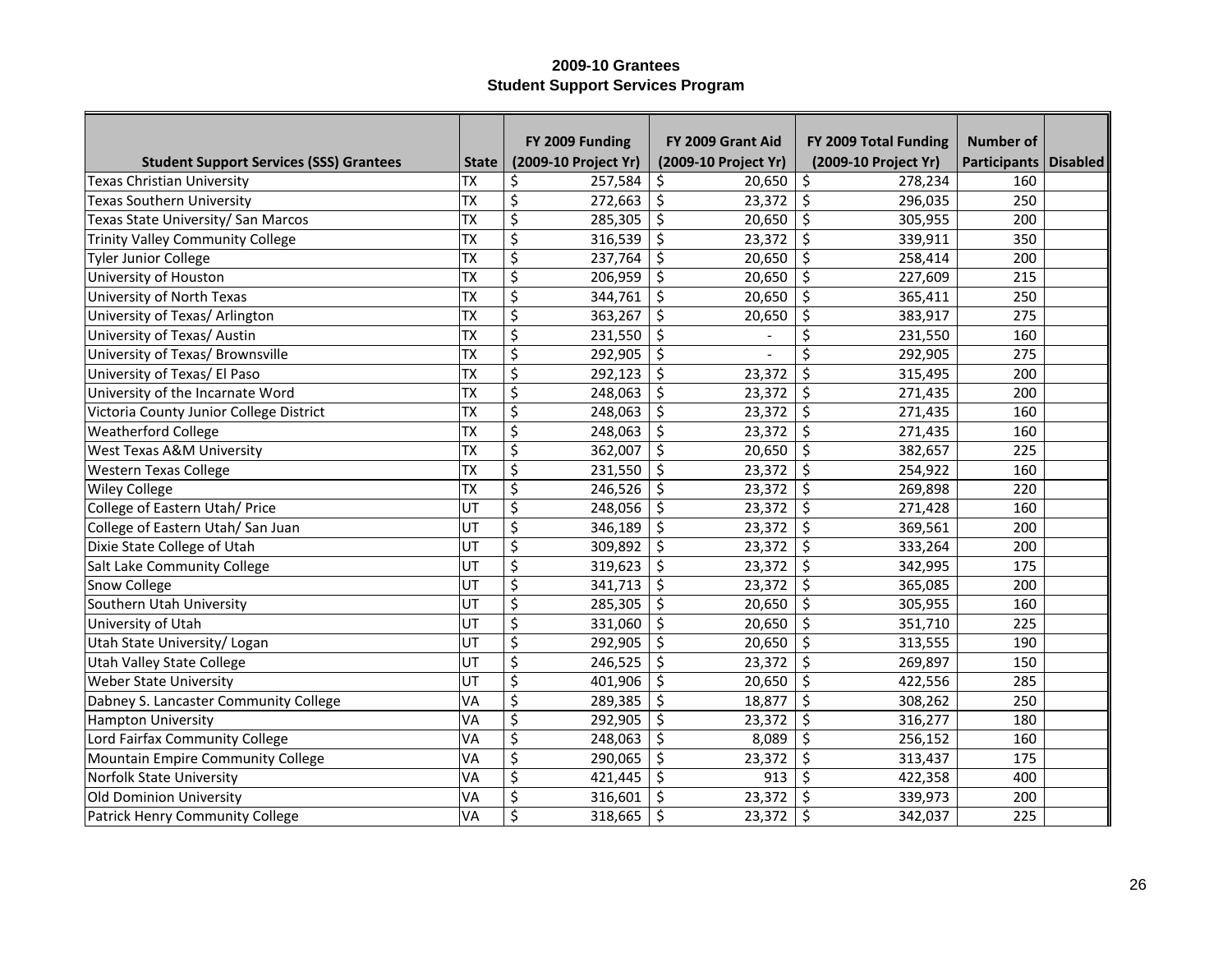|                                                |              | FY 2009 Funding      | FY 2009 Grant Aid    | FY 2009 Total Funding | <b>Number of</b>        |  |
|------------------------------------------------|--------------|----------------------|----------------------|-----------------------|-------------------------|--|
| <b>Student Support Services (SSS) Grantees</b> | <b>State</b> | (2009-10 Project Yr) | (2009-10 Project Yr) | (2009-10 Project Yr)  | Participants   Disabled |  |
| Paul D. Camp Community College                 | VA           | \$<br>267,200        | 23,372<br>\$         | \$<br>290,572         | 175                     |  |
| Radford University                             | VA           | \$<br>292,909        | \$<br>23,372         | \$<br>316,281         | 150                     |  |
| Rappahannock Community College                 | VA           | \$<br>294,211        | \$<br>20,650         | \$<br>314,861         | 175                     |  |
| Southwest Virginia Community College           | VA           | \$<br>375,879        | \$<br>23,372         | \$<br>399,251         | 300                     |  |
| Thomas Nelson Community College                | VA           | \$<br>231,550        | \$<br>23,372         | \$<br>254,922         | 160                     |  |
| <b>Tidewater Community College</b>             | VA           | \$<br>282,055        | \$<br>23,372         | \$<br>305,427         | 180                     |  |
| University of Virginia/ Wise                   | VA           | \$<br>285,305        | \$<br>15,597         | \$<br>300,902         | 190                     |  |
| Virginia Highlands Community College           | VA           | \$<br>360,920        | \$<br>23,372         | \$<br>384,292         | 210                     |  |
| Virginia State University/ Petersburg          | VA           | \$<br>321,470        | \$<br>23,372         | \$<br>344,842         | 200                     |  |
| Virginia Western Community College             | VA           | \$<br>281,754        | \$<br>20,650         | \$<br>302,404         | 250                     |  |
| Wytheville Community College                   | VA           | \$<br>377,335        | \$<br>20,650         | \$<br>397,985         | 235                     |  |
| <b>Castleton State College</b>                 | VT           | \$<br>292,907        | \$<br>20,650         | \$<br>313,557         | 230                     |  |
| Community College of Vermont                   | VT           | \$<br>346,402        | \$<br>23,372         | \$<br>369,774         | 200                     |  |
| Johnson State College                          | VT           | \$<br>394,245        | \$<br>23,372         | \$<br>417,617         | 235                     |  |
| Lyndon State College                           | VT           | \$<br>280,298        | \$<br>20,650         | \$<br>300,948         | 190                     |  |
| Southern Vermont College                       | VT           | \$<br>275,266        | \$<br>23,372         | \$<br>298,638         | 200                     |  |
| University of Vermont/ Burlington              | VT           | \$<br>310,977        | \$<br>23,372         | \$<br>334,349         | 225                     |  |
| <b>Vermont Technical College</b>               | VT           | \$<br>286,693        | \$<br>23,372         | \$<br>310,065         | 190                     |  |
| <b>Bellevue Community College</b>              | <b>WA</b>    | \$<br>248,063        | \$<br>23,372         | \$<br>271,435         | 160                     |  |
| <b>Big Bend Community College</b>              | <b>WA</b>    | \$<br>282,055        | \$<br>23,372         | \$<br>305,427         | 186                     |  |
| Central Washington University/ Ellensburg      | <b>WA</b>    | \$<br>282,055        | \$<br>20,650         | \$<br>302,705         | 225                     |  |
| Centralia College                              | <b>WA</b>    | \$<br>320,985        | \$<br>23,372         | \$<br>344,357         | 215                     |  |
| Columbia Basin College                         | <b>WA</b>    | \$<br>292,570        | \$<br>23,372         | \$<br>315,942         | 200                     |  |
| Eastern Washington University                  | <b>WA</b>    | \$<br>398,135        | \$<br>23,372         | \$<br>421,507         | 290                     |  |
| <b>Edmonds Community College</b>               | <b>WA</b>    | \$<br>231,550        | \$<br>20,650         | \$<br>252,200         | 160                     |  |
| <b>Everett Community College</b>               | <b>WA</b>    | \$<br>346,024        | \$<br>23,372         | \$<br>369,396         | 220                     |  |
| Evergreen State College                        | <b>WA</b>    | \$<br>301,107        | \$<br>20,650         | \$<br>321,757         | 180                     |  |
| <b>Grays Harbor College</b>                    | <b>WA</b>    | \$<br>231,550        | \$<br>20,650         | \$<br>252,200         | 160                     |  |
| <b>Green River Community College</b>           | <b>WA</b>    | \$<br>292,905        | \$<br>20,650         | \$<br>313,555         | 200                     |  |
| <b>Heritage University</b>                     | <b>WA</b>    | \$<br>231,550        | \$<br>23,372         | \$<br>254,922         | 160                     |  |
| Lake Washington Technical College/ Disabled    | <b>WA</b>    | \$<br>231,330        | \$<br>20,650         | \$<br>251,980         | 160                     |  |
| Lower Columbia College                         | <b>WA</b>    | \$<br>358,205        | \$<br>23,372         | \$<br>381,577         | 220                     |  |
| Northwest Indian College                       | <b>WA</b>    | \$<br>260,494        | \$                   | Ś<br>260,494          | 180                     |  |
| Pierce College Ft. Steilacoom                  | <b>WA</b>    | \$<br>231,550        | \$<br>23,372         | \$<br>254,922         | 160                     |  |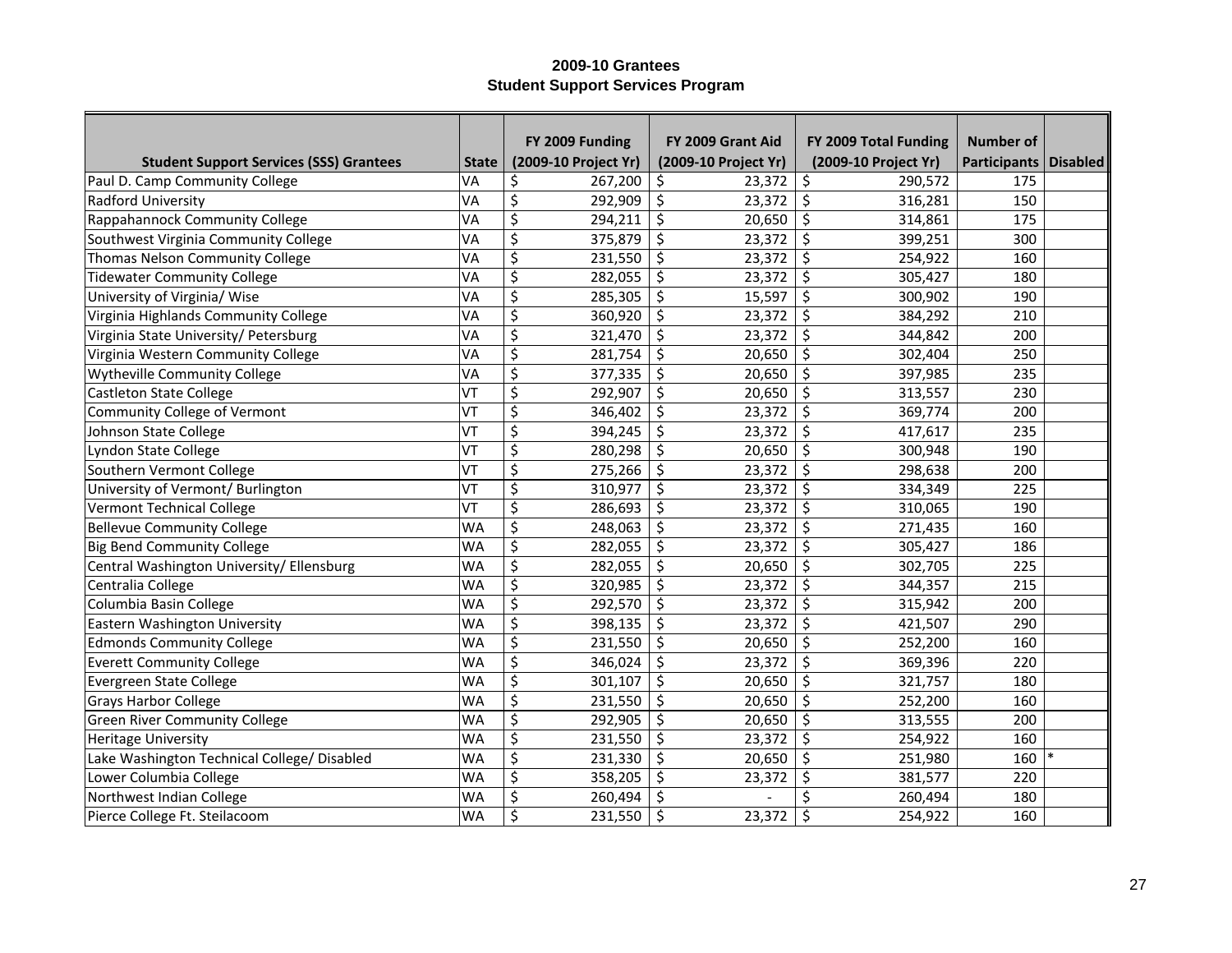|                                                 |              | FY 2009 Funding             | FY 2009 Grant Aid    | FY 2009 Total Funding              | <b>Number of</b>        |  |
|-------------------------------------------------|--------------|-----------------------------|----------------------|------------------------------------|-------------------------|--|
| <b>Student Support Services (SSS) Grantees</b>  | <b>State</b> | (2009-10 Project Yr)        | (2009-10 Project Yr) | (2009-10 Project Yr)               | Participants   Disabled |  |
| Seattle Central Community College               | <b>WA</b>    | \$<br>507,534               | \$<br>23,372         | \$<br>530,906                      | 350                     |  |
| <b>Skagit Valley College</b>                    | <b>WA</b>    | \$<br>344,659               | \$<br>23,372         | \$<br>368,031                      | 230                     |  |
| South Seattle Community College                 | <b>WA</b>    | \$<br>295,952               | \$<br>23,372         | \$<br>319,324                      | 185                     |  |
| <b>Tacoma Community College</b>                 | WA           | \$<br>282,055               | \$<br>23,372         | \$<br>305,427                      | 200                     |  |
| University of Washington                        | <b>WA</b>    | \$<br>446,045               | \$<br>20,650         | \$<br>466,695                      | 300                     |  |
| Walla Walla Community College                   | <b>WA</b>    | \$<br>400,147               | \$<br>23,372         | Ŝ.<br>423,519                      | 250                     |  |
| <b>Washington State University</b>              | <b>WA</b>    | \$<br>231,550               | \$<br>23,372         | \$<br>254,922                      | 160                     |  |
| Yakima Valley Community College                 | <b>WA</b>    | \$<br>296,571               | \$<br>23,372         | $\zeta$<br>319,943                 | 200                     |  |
| <b>Beloit College</b>                           | WI           | \$<br>282,055               | \$<br>20,650         | \$<br>302,705                      | 125                     |  |
| College of Menominee Nation                     | WI           | \$<br>231,550               | \$<br>23,372         | \$<br>254,922                      | 160                     |  |
| Lac Courte Oreilles Ojibwa Community College    | WI           | $\overline{\xi}$<br>285,190 | \$<br>23,372         | $\zeta$<br>308,562                 | 160                     |  |
| <b>Marquette University</b>                     | WI           | \$<br>512,164               | \$<br>20,650         | $\zeta$<br>532,814                 | 280                     |  |
| Milwaukee School of Engineering                 | WI           | \$<br>248,063               | \$<br>4,302          | $\zeta$<br>252,365                 | 140                     |  |
| Northcentral Technical College                  | WI           | \$<br>248,063               | \$<br>23,372         | $\zeta$<br>271,435                 | 170                     |  |
| <b>Ripon College</b>                            | WI           | \$<br>257,584               | \$<br>20,650         | $\zeta$<br>278,234                 | 160                     |  |
| University of Wisconsin/ Eau Claire             | WI           | \$<br>379,243               | \$<br>23,372         | \$<br>402,615                      | 300                     |  |
| University of Wisconsin/La Crosse               | WI           | \$<br>378,517               | \$<br>23,372         | \$<br>401,889                      | 350                     |  |
| University of Wisconsin/ Madison                | WI           | \$<br>292,905               | \$<br>20,650         | \$<br>313,555                      | 275                     |  |
| University of Wisconsin/ Milwaukee              | WI           | \$<br>306,821               | \$<br>20,650         | \$<br>327,471                      | 250                     |  |
| University of Wisconsin/Oshkosh                 | WI           | \$<br>386,381               | \$<br>20,650         | \$<br>407,031                      | 300                     |  |
| University of Wisconsin/ Parkside               | WI           | \$<br>291,325               | \$<br>20,650         | $\overline{\mathsf{S}}$<br>311,975 | 160                     |  |
| University of Wisconsin/ Platteville            | WI           | \$<br>366,813               | \$<br>23,372         | \$<br>390,185                      | 300                     |  |
| University of Wisconsin/ River Falls            | WI           | \$<br>292,902               | \$<br>23,372         | \$<br>316,274                      | 200                     |  |
| University of Wisconsin/ Stevens Point          | WI           | \$<br>286,053               | \$                   | \$<br>286,053                      | 210                     |  |
| University of Wisconsin/ Stout                  | WI           | \$<br>312,434               | \$<br>23,372         | \$<br>335,806                      | 270                     |  |
| University of Wisconsin/ Stout/ Disabled        | WI           | \$<br>248,063               | \$<br>23,372         | \$<br>271,435                      | 160                     |  |
| University of Wisconsin/ Superior               | WI           | \$<br>292,905               | \$<br>23,372         | \$<br>316,277                      | 160                     |  |
| University of Wisconsin/ Waukesha               | WI           | \$<br>554,277               | \$<br>20,650         | \$<br>574,927                      | 450                     |  |
| Viterbo University                              | WI           | \$<br>295,417               | \$<br>23,372         | \$<br>318,789                      | 200                     |  |
| <b>Bluefield State College</b>                  | <b>WV</b>    | \$<br>357,974               | \$<br>23,372         | \$<br>381,346                      | 265                     |  |
| <b>Concord University</b>                       | <b>WV</b>    | \$<br>300,827               | \$<br>23,372         | \$<br>324,199                      | 200                     |  |
| Glenville State College                         | WV           | \$<br>231,526               | \$<br>20,650         | \$<br>252,176                      | 160                     |  |
| <b>Marshall University</b>                      | WV           | \$<br>285,305               | \$<br>23,372         | \$<br>308,677                      | 200                     |  |
| Potomac State College/ West Virginia University | WV           | \$<br>253,201               | \$<br>23,372         | \$<br>276,573                      | 175                     |  |